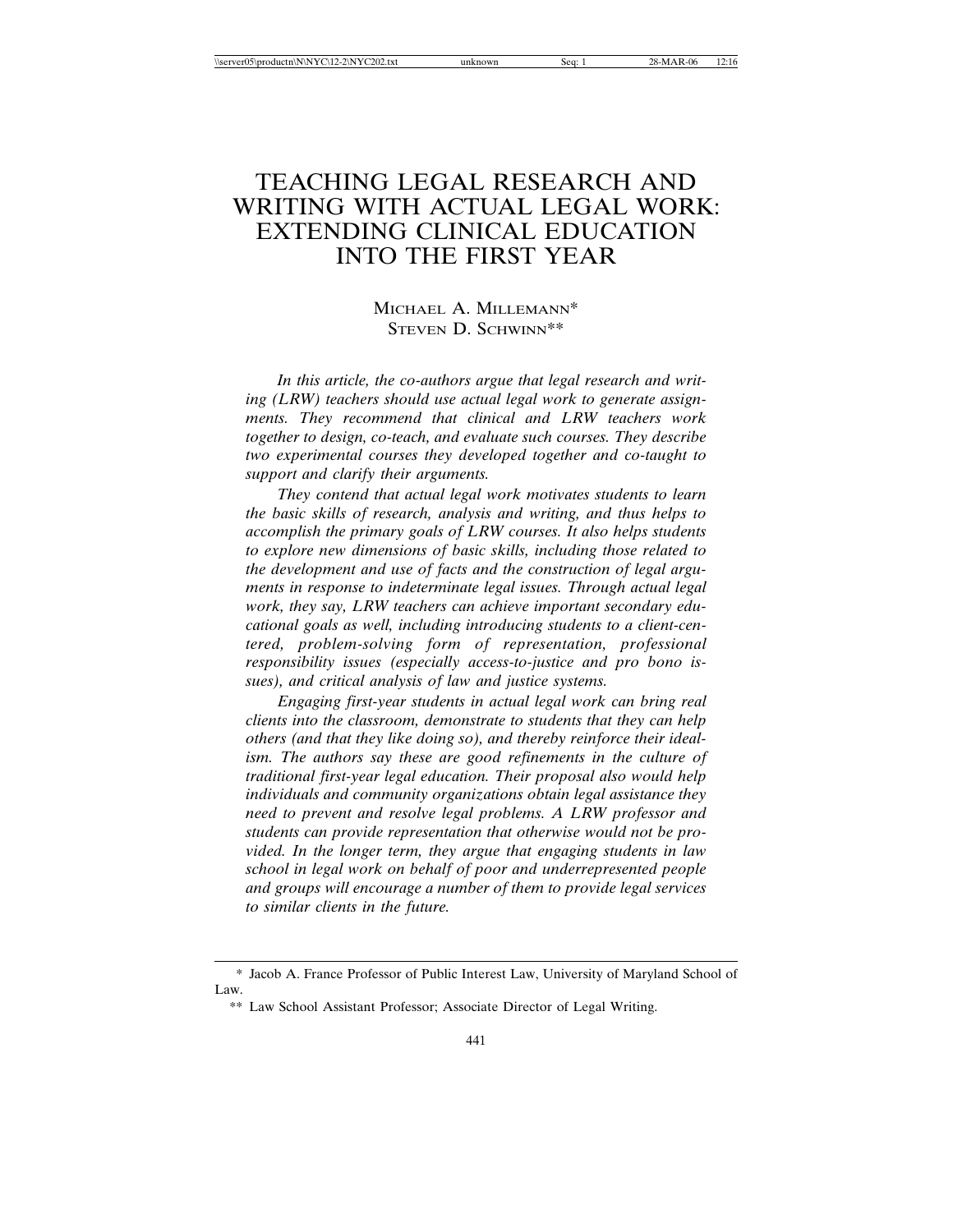# INTRODUCTION<sup>1</sup>

In this article, we advocate using actual legal work to teach legal research and writing (LRW) courses, including first year courses. By "actual legal work," we mean work that is part of an ongoing or planned lawsuit, transaction, negotiation or other form of legal representation. We focus on litigation, although what we propose applies to non-litigation projects as well.

We believe there are five key elements in using actual legal work effectively to teach LRW courses:

*Feasibility*: The LRW teacher should be able expediently to convert the legal work into LRW assignments. This might involve adding hypothetical features to an actual matter without compromising its real-world quality.2

*Legal need:* The beneficiaries of the students' legal work should be members of groups that have problems obtaining the legal assistance they need.3 Paradoxically, to teach effectively with actual legal work it is helpful if the immediate beneficiaries are represented, either by a lawyer from inside the school (for example, a clinical or LRW teacher) or from outside the school (for example, a legal services, pro bono, or private lawyer). Even if the immediate beneficiaries are represented, the "legal need" guideline should help to assure that LRW course resources help those who need it.4

4 In some matters, the lawyer may need additional help to represent effectively the client. In others, the promise of assistance from a LRW professor and students may enable a lawyer to take on the representation. The students' work also may indirectly benefit

<sup>&</sup>lt;sup>1</sup> We are indebted to many for their assistance in researching and writing this article. They include Philipp Pierson, James Goodwin, Kathleen Woodward, Chad Harris, and Justin Browne, our research assistants; Susan G. McCarty, Research Fellow; and Richard Boldt, who made a number of excellent editorial suggestions that we have incorporated in this article.

<sup>&</sup>lt;sup>2</sup> See *infra* Part II(A)(6) for a description of how we modified an actual post-conviction matter to teach an appellate advocacy course.

<sup>3</sup> The 1994 American Bar Association (ABA) Comprehensive Legal Needs Study surveyed the unmet legal needs of low- and moderate-income persons (households with incomes up to \$60,000). CONSORTIUM ON LEGAL SERVICES AND THE PUBLIC, AM. BAR ASS'N, LEGAL NEEDS AND CIVIL JUSTICE: A SURVEY OF AMERICANS 11-17 (1994). It found that only twenty-nine percent of "low-income households" and thirty-nine percent of "moderate income households" that had legal problems used the "civil justice system" to resolve those problems. *Id*. at 11. That is, seven out of ten low-income households and six out of ten moderate-income households that had legal problems did *not* use our legal system to resolve them. *Id*. at 12. Many failed to use the legal system because they could not afford to retain counsel. *Id.* at 15. Although there is some national funding for civil legal services, it is grossly inadequate to meet the legal needs of indigents. *See, e.g.*, Alan W. Houseman, *Civil Legal Assistance for Low-Income Persons: Looking Back and Looking Forward*, 29 FORDHAM URB. L.J. 1213 (2002). Similarly, many public defender programs do not receive the resources they need to effectively represent indigent defendants. *See, e.g.*, Stephen B. Bright, *Neither Equal Nor Just: The Rationing and Denial of Legal Services to the Poor When Life and Liberty Are at Stake*, 1997 ANN. SURV. AM. L. 783.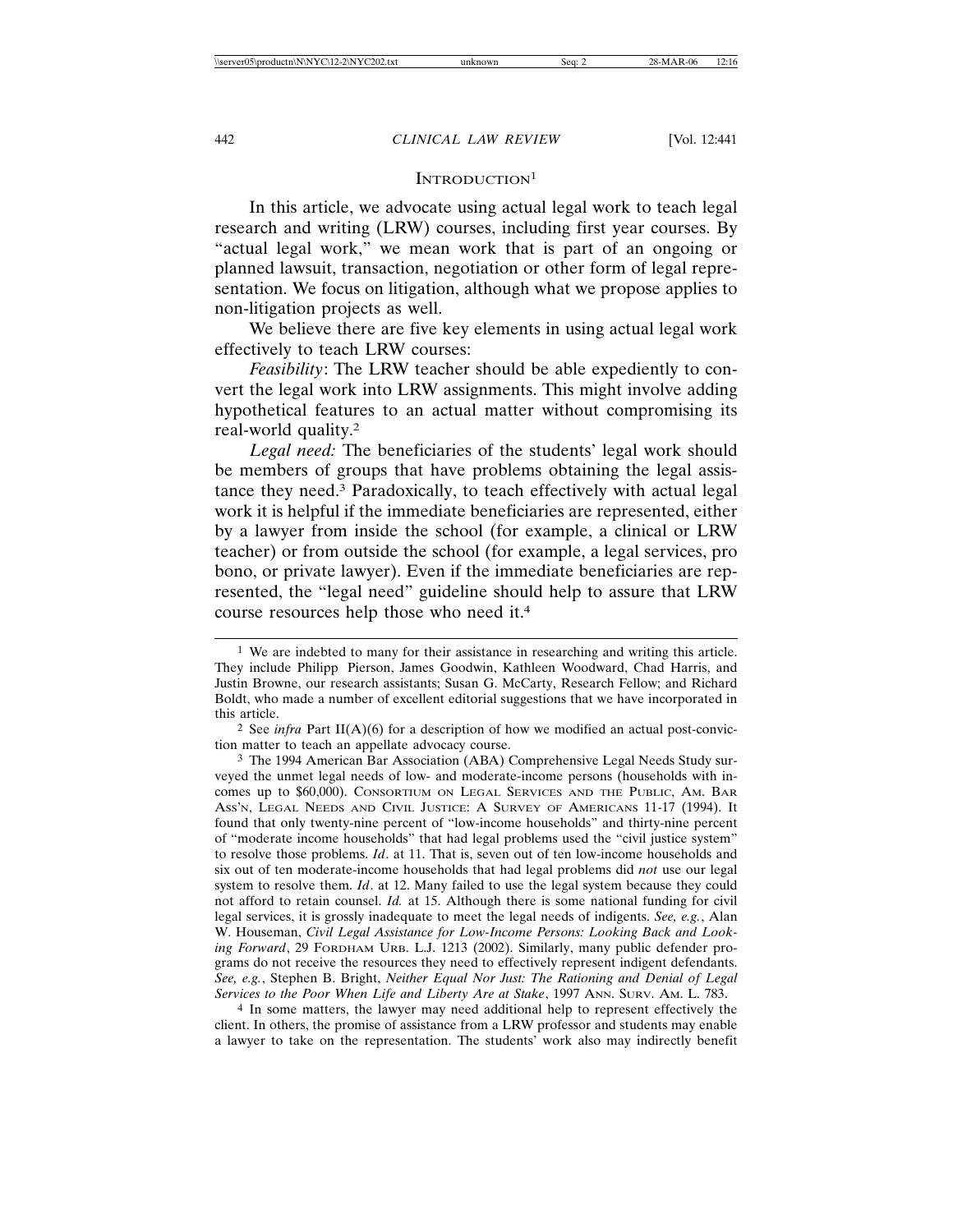*Secondary educational goals:*5 In addition to core LRW skills research, analysis, and writing—the courses should include professional responsibility, access-to-justice, and law reform issues, to the extent possible.<sup>6</sup> The primary and secondary goals are interrelated. Law is contextual. To understand it, one needs to assess its effects how and to whom it is applied. This is part of the analysis that is central to good writing.

*Visible clients:* The LRW professors should bring them, literally or figuratively, into the courses, and teach with their stories. This is a major source of the teaching power of actual legal work and an essential step in improving the quality, and changing the culture, of firstyear legal education.7

*LRW/clinical collaboration*: LRW and clinical teachers should collaborate on these courses, especially the initial ones. This would extend clinical education, in modest forms, into the first year of law school and build curricular bridges between LRW and clinical courses, which largely are separate enterprises today.<sup>8</sup>

6 *See infra* Part III(B)(1).

7 *See* Ann Shalleck, *Constructions of the Client Within Legal Education*, 45 STAN. L. REV. 1731, 1733 (1993).

8 In 2001, Elliott Milstein, a past president of the Association of American Law Schools (AALS), former law school dean, and long-time clinical teacher, addressed the Association of Legal Writing Directors. He described the road clinical teachers had taken to obtain more permanent and equal membership in law school faculties, which included a fair amount of institutional "schmoozing." Plenary, *Is the Tail Wagging the Dog?: Institutional Forces Affecting Curricular Innovation*, 1 J. ASS'N LEGAL WRITING DIRECTORS 184, 197 (2002), *available at* http://www.alwd.org/; Terri LeClercq, *Proceedings of 2002 Conference: A Challenge from the Future: Legal Writing, 2009*, 9 LEGAL WRITING 111-12 (2003). Based on Milstein's talk, Terri LeClercq constructs an imaginary scenario in which LRW teachers, with the support of the Legal Writing Institute, develop a campaign nicknamed "Operation Schmooze" to upgrade their status within law schools. Part of this imaginary campaign involves forging partnerships with clinical teachers. LeClercq says: "Oddly, before Operation Schmooze, it was rare for the legal writing faculty to work with clinicians. Now, we offered to co-teach classes. We worked with them to develop cross-disciplinary journals, professional formats for moot court, and community outreach writing. From the clinicians we absorbed an understanding of the larger legal world and a hands-on practicality that has improved our teaching. In turn, we have helped clinicians integrate process writing in their courses and have helped their public image through community writing projects." *Id.* at 112. The collaborative courses that we describe in this article represent our endorsement of LeClercq's vision. Despite all of the good reasons for collaboration, however, the LRW and clinical curricula in most law schools today remain largely separate. *See* Mary Beth Beazley, *Better Writing, Better Thinking: Using Legal Writing Pedagogy in the "Casebook" Classroom (without Grading Papers)*, 10 LEGAL WRITING 23, 38-39 (2004).

unrepresented members of the client's group. Ultimately, working on an actual matter may encourage the students, when they become lawyers, to provide legal services to members of underrepresented groups. *See infra* Part III(A)(2)(b).

<sup>5</sup> We say "secondary" not because these goals are unimportant. To the contrary, we believe these are among the most important goals of legal educators. We call them "secondary" to distinguish them from the core skills of legal research, writing, and analysis that are the primary focus of most LRW courses. *See infra* Part I(B).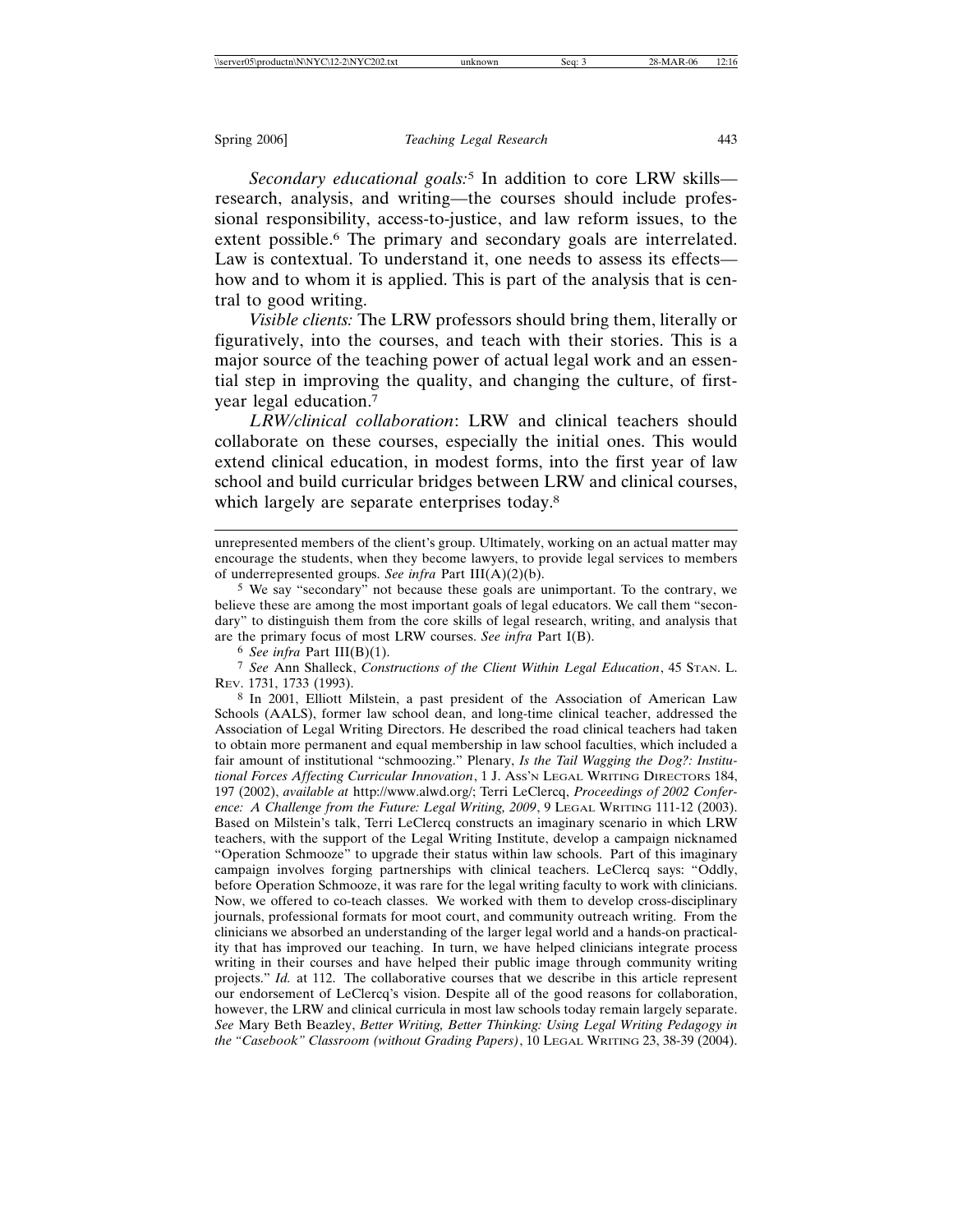We envision a continuum of possible hybrid courses. Here are some possible points on that continuum:

A. A LRW course taught by a LRW teacher in which the assignments are based on actual legal work drawn from a clinic or outside public or private law firm.

B. A LRW course co-taught by a LRW and clinical teacher in which the assignments are based on actual legal work from the clinical teacher's separate clinical course.

C. A course that includes clinical and LRW components and is co-taught by a LRW and clinical teacher, in which the assignments are based on actual legal work from the integrated clinical component or an outside public or private law firm.

D. A clinical course taught by a clinical teacher that includes a LRW component, for example, an appellate advocacy clinic taught by a clinical teacher in which second-year students satisfy a LRW appellate advocacy course requirement by representing actual clients in appeals.9

To support our arguments, we describe two experimental courses that we co-taught, which fit the B and C profiles above. They were the second and third courses in our required LRW sequence, which we call Legal Analysis, Writing and Research ("LAWR").10 We used actual legal work drawn from a clinic and from outside public and private law firms to generate the assignments in these two courses.

We offer four justifications for our proposal.

First, by using actual legal work, LRW professors can teach basic LRW skills more effectively. Students learn the basic skills better because they take the course more seriously. The closer the student

Leading clinical teachers and scholars have argued that the clinical methodology should be an integrated part of non-clinical courses. *See, e.g.,* Margaret Martin Barry, Jon C. Dubin & Peter A. Joy, *Clinical Education for this Millennium: The Third Wave*, 7 CLIN. L. REV. 1, 46 (2000) (arguing that "[t]he most effective approach to clinical studies is to integrate clinical methodology throughout the law school's course offerings while at the same time constructing a series of progressive clinical experiences.") Adding clinical components to LRW courses is a logical step in this integrative process.

<sup>9</sup> A member of our faculty, Renee M. Hutchins, is teaching such a course. *See infra* note 106. **R** 

<sup>10</sup> To be clear on our acronyms: We use "LRW" to refer generically to legal research and writing courses, and "LAWR" to refer to the sequence of LRW courses in our school, called Legal Analysis, Writing and Research I, II and III. Students take the required LAWR courses in their first three semesters of law school: LAWR I for three credits; LAWR II for two credits (with a third credit for a separate research unit); and LAWR III for two credits. LAWR I introduces students to the structure of the American legal system and sources of legal authority. Students are taught to read and understand cases and statutes, and to understand the relationships among cases, statutes and regulations. Students learn to communicate their analysis by writing office memoranda to supervising attorneys, advice letters to clients, bench memoranda to judges, and other standard practice documents. LAWR II and LAWR III are described *infra* Part II(A) and (B).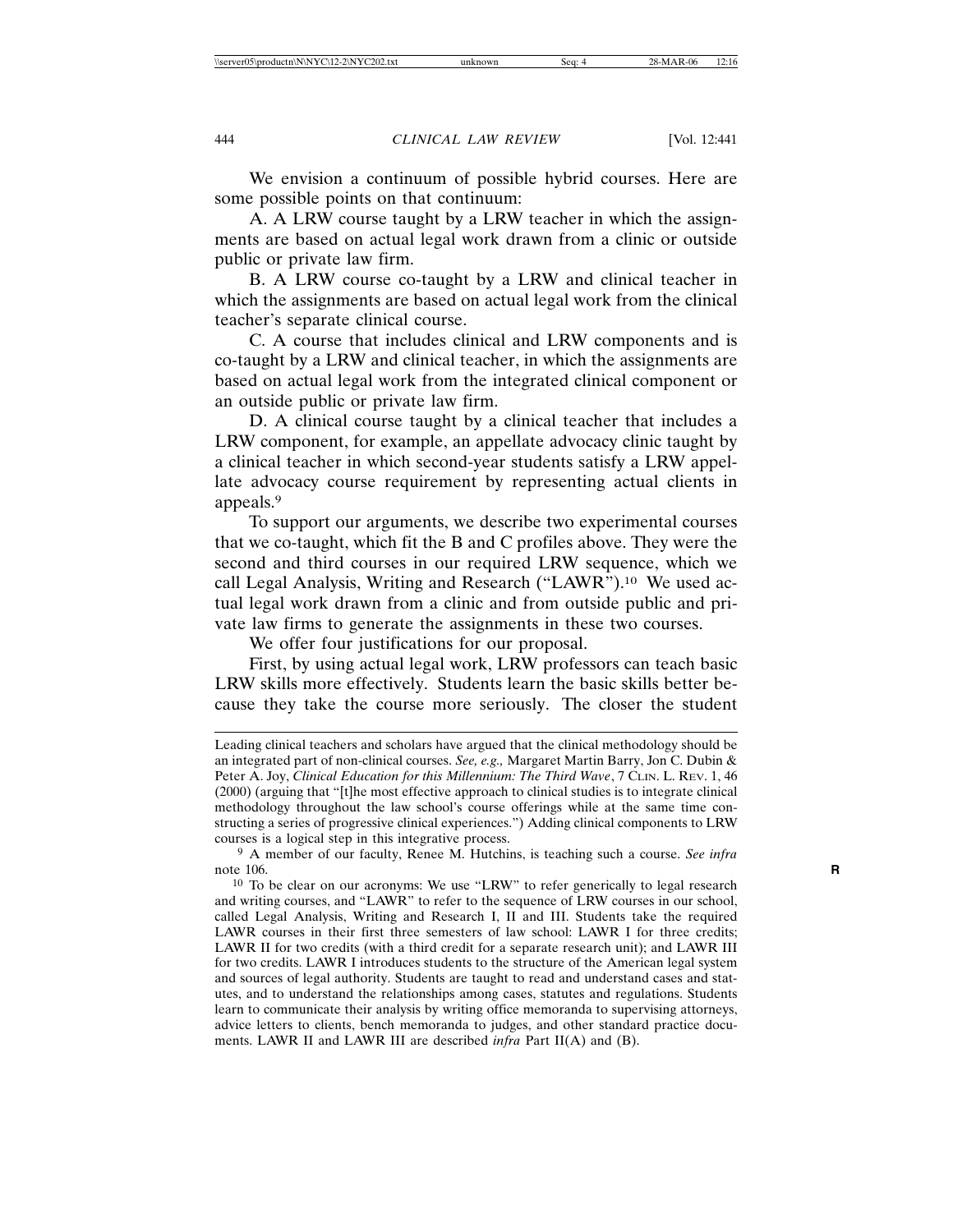comes to being responsible for some aspect of the client's matter, the greater the motivational and therefore educational value of the work.

This teaching-with-responsibility method is the centerpiece of clinical education. What we found interesting is that it worked well in a two-credit, 27-student LRW course, even though the students' responsibility for the client's matter was *indirect* (secondary to that of the lawyers), *shared* (with many other students), and *limited* (to one issue in a multi-issue case).<sup>11</sup> In short, a little responsibility will go a long way to motivate students to do their best.<sup>12</sup>

LRW teachers also can use actual legal work to teach students additional dimensions of core LRW skills, including how to work with factual and legal indeterminacy. In many "canned problems," which we define in Part I (C), the teacher *gives* the students a limited set of fixed and unambiguous facts. In practice, lawyers must *discover* and *recreate* facts, and they often are dynamic and ambiguous. The use of actual cases gave our students opportunities they would not have had with canned problems to act as factual investigators, organizers, interpreters, and advocates.13

The legal issues also usually are more indeterminate in actual cases than in canned problems. Many consider this to be a pedagogical weakness, but we found it to be a strength. It required the students to be active learners and creative thinkers and underscored the importance of continuing theory-of-the-case analysis. It thereby introduced students to the dialectical process that good lawyers use to develop, test, refine, and eventually select legal arguments.14

This is not our pedagogical version of "chaos" theory.15 Some ambiguity, like some responsibility, goes a long way in inviting stu-

<sup>11</sup> *See infra* Part II(A) for a description of this two-credit appellate advocacy course, Legal Analysis, Writing and Research III.

<sup>&</sup>lt;sup>12</sup> In Part II(A), *infra*, we describe the motivational qualities of the post-conviction case that we used to teach the LAWR III course, and in Part  $III(A)(1)(a)$ , *infra*, we describe its impact on the students. In our experience, the teaching-with-responsibility method works even when the "client" is a *potential* future client, e.g., the legal work is in the planning phase, as long as the students can identify real people who have the legal problem on which they are working and who can benefit from their work. It is important that the teacher "introduce" to the students, either in person or through descriptions, the people who might benefit from the students' legal work. *See infra* Part II(B) (describing the civil right-to-counsel project).

<sup>13</sup> *See infra* Parts II(A)(2)(b), III(A)(1)(b)(i).

<sup>&</sup>lt;sup>14</sup> In Part III(A)(1)(b), *infra*, we describe how fluidity of facts and indeterminacy of legal issues in our actual legal work helped us to achieve important educational goals.

<sup>15</sup> *See generally* JOHN BRIGGS & F. DAVID PEAT, TURBULENT MIRROR: AN ILLUS-TRATED GUIDE TO CHAOS THEORY AND THE SCIENCE OF WHOLENESS (1990) (providing an introduction to the many faces of chaos; revealing how chaos theory directs most of the processes of everyday life and how it appears that everything in the universe is interconnected).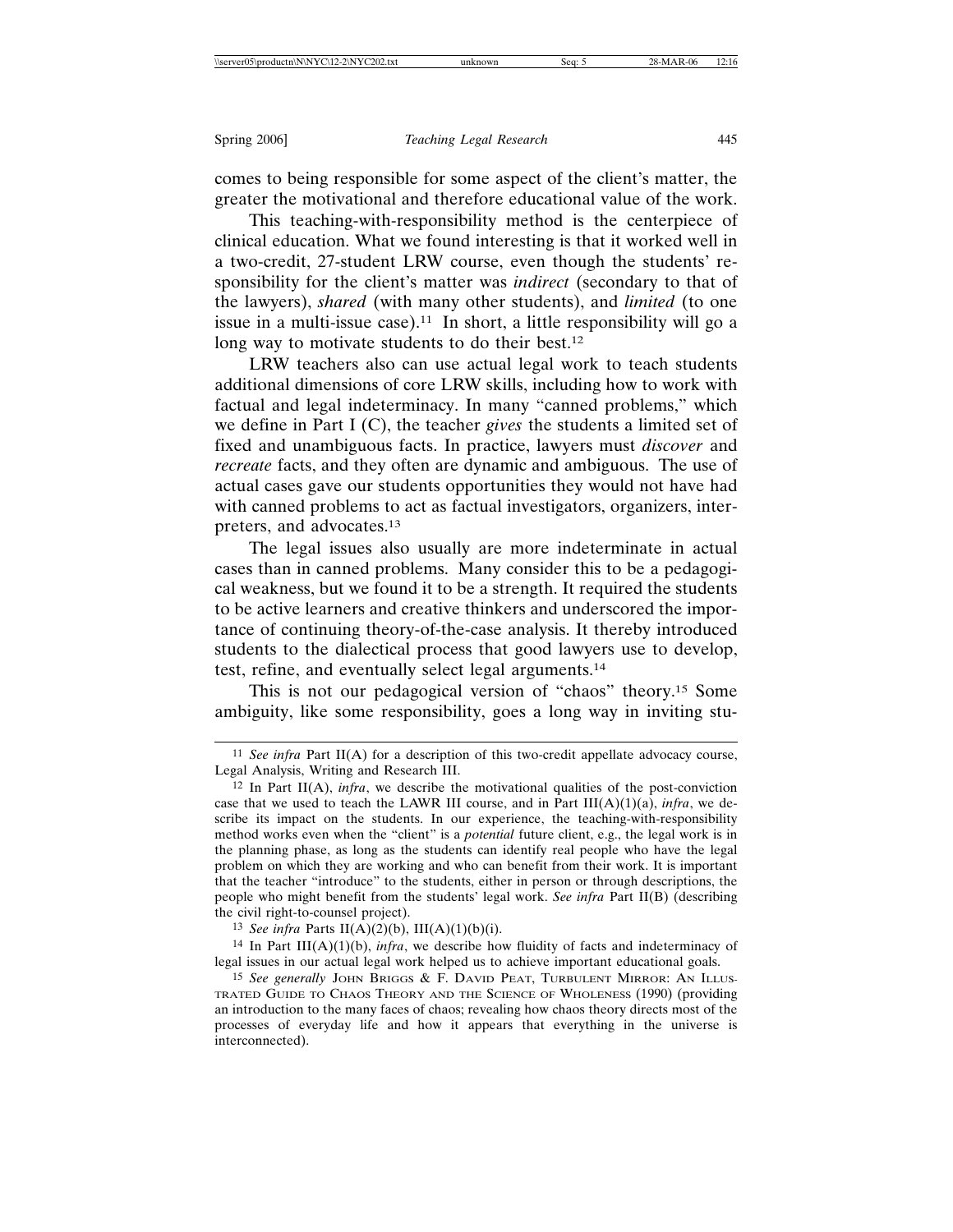dents to assume more control in selecting and making legal arguments. Too much indeterminacy can be immobilizing. The goal is to find the right balance.

Second, teaching with actual legal work serves important secondary educational goals.<sup>16</sup> It introduces students to: a) a client-centered, problem-solving method of work; b) critical legal analysis of law and justice systems; and c) professional responsibility issues, especially access-to-justice and pro bono issues. In the last respect, integration of actual legal work into LRW courses, particularly in the first year, gives law schools a special opportunity to begin to teach professional responsibility more "pervasively," as Deborah Rhode has proposed.<sup>17</sup>

Third, engaging first year students in actual legal work can help to change the culture of traditional first-year legal education, which now is dominated by theoretical and Socratic instruction. Adding a practice-based, public interest component can reduce students' disengagement and nourish their idealism.

Fourth, using actual legal work to teach LRW courses can help people to obtain more effective access to justice. This is both socially useful and educational for the students. In the latter respect, it is a source of student motivation, and thus enhanced education.

In Part I, we briefly review the history of LRW education in law schools. One striking feature of this history is the failure to link LRW and clinical education. We believe that law schools should do more to foster LRW-clinical partnerships and that our proposal is one way to do this.

In Part II, we describe the two experimental LAWR courses that we co-taught using actual legal work.

One was a two-credit appellate advocacy course: LAWR III.18 We developed the assignments for the twenty-seven students' appellate briefs and oral arguments from a post-conviction matter, which came from a newly-created post-conviction clinic. The clinic students worked closely with the LAWR III students. In 1970, our client was sentenced to prison for life for felony murder. In fact, he did not commit the crime. We used the students' work to represent the client with a dramatic result: The client was released from prison after thirty-six years when the governor commuted his sentence.

To create the second course, we added a three-credit clinical com-

<sup>16</sup> *See supra* note 5 for our caveat about the term "secondary." **R**

<sup>17</sup> *See, e.g.*, Deborah L. Rhode, *Ethics by the Pervasive Method*, 42 J. LEGAL EDUC. 31, 32 (1992) (proposing "teaching professional responsibility . . . as a topic to be addressed throughout the curricula"). Similarly, LRW scholars recommend teaching writing pervasively. *See, e.g.*, Carol McCrehan Parker, *Writing Throughout the Curriculum; Why Law Schools Need It and How to Achieve It*, 76 NEB. L. REV. 561 (1997).

<sup>18</sup> *See infra* Part II(A).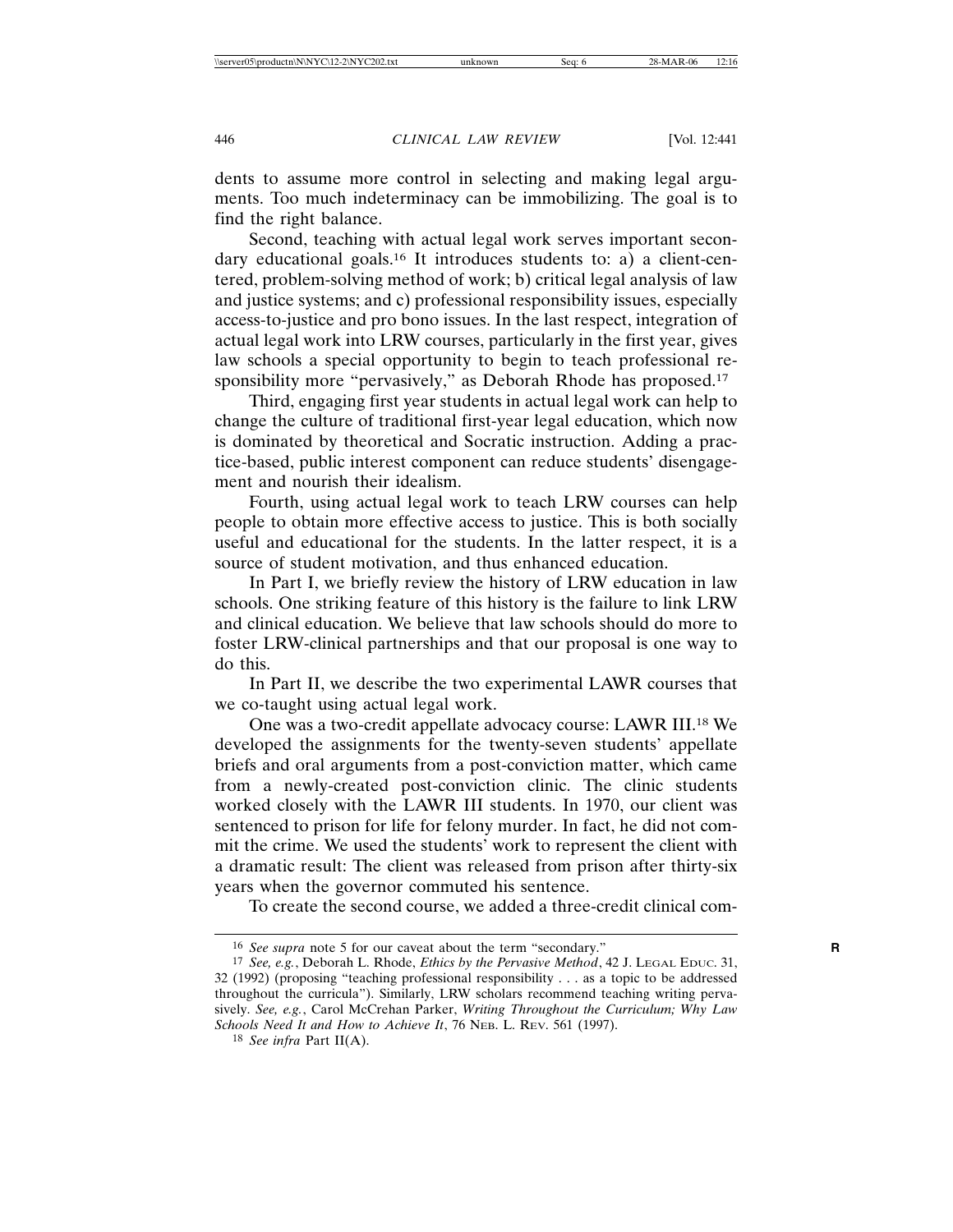ponent called "Legal Theory and Practice"19 to a two-credit LAWR II course that focuses on the pretrial, civil process. We accepted fifteen second-semester students in this elective course.20 The actual legal work included a group of police brutality cases from a small, private law firm and a civil rights project from a public interest organization (the goal of which is to develop a qualified right to counsel in civil cases).21 The outside lawyers were responsible for the representation. We made the assignments and supervised and taught with the students' work.

In Part III (A), we make our four sets of arguments in support of using actual legal work to teach LRW courses. In Part III (B), we identify the challenges posed by using actual legal work to teach LRW courses and we respond to them.

Before moving on, we add an important qualification. To avoid repetition, we do not reiterate it as we make each of our arguments, but we ask the reader to keep it in mind throughout the article. Consider it a continuing caveat.

In contrasting actual legal work and canned problems, we do not mean to suggest that canned problems are bad or are all the same. In

20 In our school, students in the second semester can take one three-credit elective.

21 The organization is the Public Justice Center. *See* Welcome to the Public Justice Center, http://www.publicjustice.org/ (last visited Jan. 26, 2006). There are a number of organizations nationally involved in similar "Civil Gideon" Projects. Some of these organizations include the Brennan Center for Justice and the Public Justice Center. *See, e.g.*, Brennan Center, Access to Justice: Civil Gideon, http://www.brennancenter.org/programs/ pov/civil\_gideon.html (last visited Jan. 26, 2006); Public Justice Center, Current Focus Areas: Civil Gideon, http://www.publicjustice.org/current-focus-area/index.cfm?subpageid=36 (last visited Jan. 26, 2006).

<sup>&</sup>lt;sup>19</sup> *See infra* Part II(B). The students in this course received a sixth credit for a research unit of the LAWR II course that other faculty members taught. Our Legal Theory and Practice ("LTP") components add a practice piece to the theory that is the focus of the course to which it is attached, as well as professional responsibility, justice, and critical legal theory segments. From time to time, we have added LTP components to first-year Torts, Contracts, Criminal Law, Property, Legal Profession, and Civil Procedure courses, as well as to the LAWR II course that we describe in Part II (B), and to a variety of second-year courses and seminars as well. In all of the LTP courses, students have studied law and legal systems in theory and practice, helped to provide legal services to poor and underrepresented persons and communities, and analyzed and often participated in efforts to reform the law and improve access to justice. Day division students at our law school are required to take an experiential course as a condition of graduation. LTP courses as well as clinical courses satisfy this requirement. Named for School of Law alumnus Representative Benjamin Cardin, who helped to generate the resources for new LTP faculty members, this "Cardin requirement" helps to make experiential education a key component of our curriculum. *See generally* Barbara Bezdek, *Reconstructing a Pedagogy of Responsibility*, 43 HASTINGS L.J. 1159 (1992); Richard Boldt & Marc Feldman, *The Faces of Law in Theory and Practice: Doctrine, Rhetoric, and Social Context*, 43 HASTINGS L.J. 1111 (1992); Theresa Glennon, *Lawyers and Caring: Building an Ethic of Care into Professional Responsibility*, 43 HASTINGS L.J. 1175 (1992); Homer C. LaRue, *Developing an Identity of Responsible Lawyering Through Experiential Learning*, 43 HASTINGS L.J. 1147 (1992).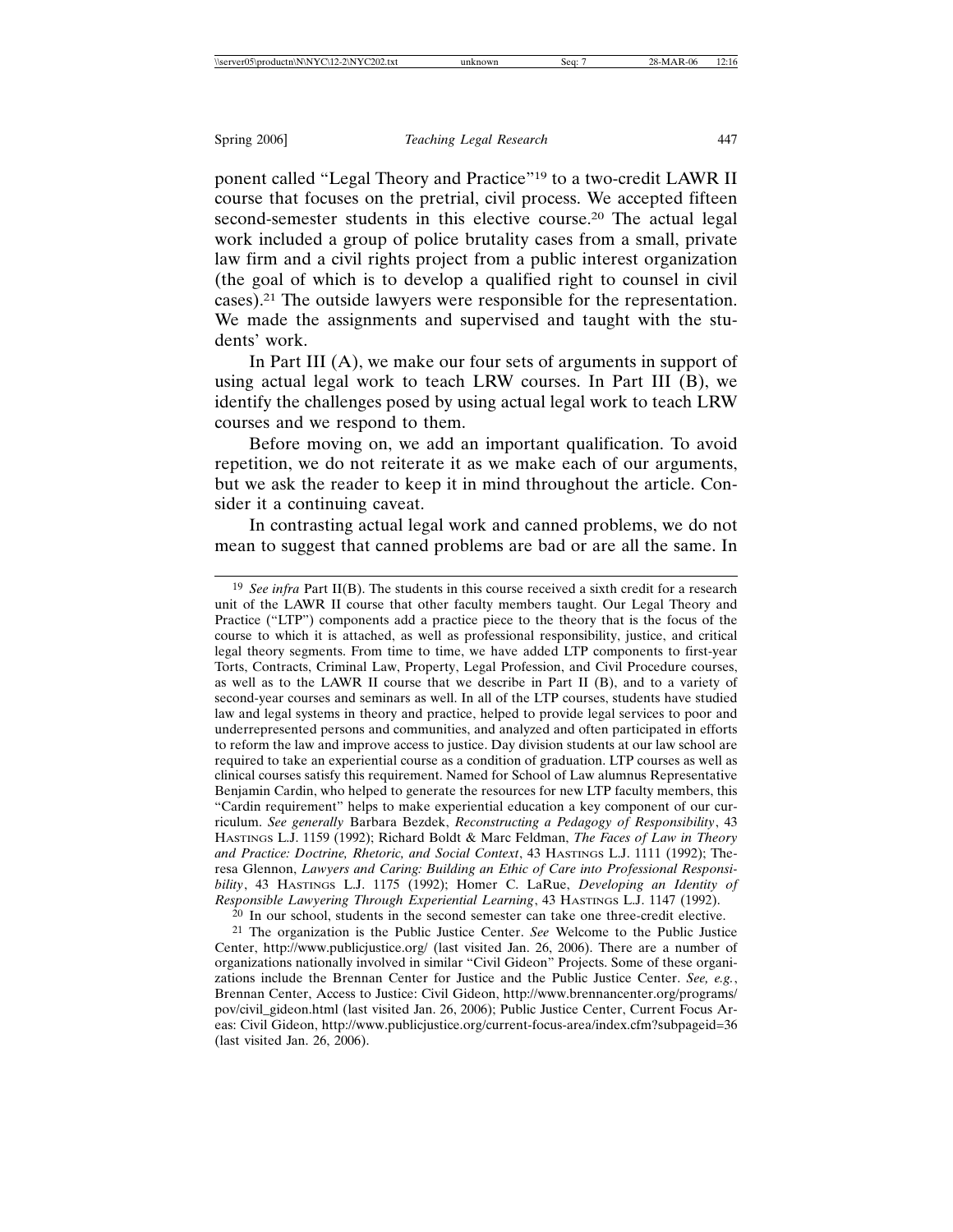recent years, many teachers, including those who teach LRW courses, have developed sophisticated teaching problems and materials that have features of actual legal work, e.g., nuanced descriptions of clients (including of real clients in actual cases), real case materials (pleadings, depositions, and trial transcripts), and complex and even evolving facts. Some problems are based on actual matters and include documents, press accounts, and party interviews related to them. Other problems are accompanied by creative, multi-media, and dynamic teaching materials, e.g., videotaped interviews, depositions, and negotiations; exercises that parcel out additional "facts" in response to student "discovery" requests; and retrospective interviews with clients, parties, and counsel in concluded cases. Much of this work has been creative and coordinated across the legal writing community, and has resulted in an array of rich and highly realistic simulations.

We applaud these developments. They have added badly needed diversity, depth, and simulated experiences to legal education. In varying degrees, they can achieve some of the educational goals that we identify in this article. As we make our arguments, and especially in our conclusion, we do our best to identify the unique contributions of actual legal work, as well as some of the common benefits of actual legal work and good problems.

# I. THE DEVELOPMENT OF LEGAL RESEARCH AND WRITING COURSES

# *A. An Abbreviated History*

In the 1920s, law schools began to offer "Bibliography" courses that taught students how to find the law.22 The method was mechanical, with little instruction in analysis or writing.23 During the 1930s and 1940s, courses like this became common in law schools.24

The prevalent disdain for skills education, grounded in the rejection of education by apprenticeship, tainted these courses and those who taught them. Most of the LRW articles published in the *Journal of Legal Education* in the 1950s "describe the various efforts by law

<sup>22</sup> This era in LRW instruction began with a publication by Frederick C. Hicks. *See* FREDERICK C. HICKS, MATERIALS AND METHODS OF LEGAL RESEARCH (1923). *See also* Marjorie Dick Rombauer, *First-Year Legal Research and Writing: Then and Now*, 25 J. LEGAL EDUC. 538, 539 (1973); Emily Grant, *Toward a Deeper Understanding of Legal Research and Writing as a Developing Profession,* 27 VT. L. REV. 371 (2003).

<sup>23</sup> David S. Romantz, *The Truth about Cats and Dogs: Legal Writing Courses and the Law School Curriculum*, 52 U. KAN. L. REV. 105, 128 (2003) (noting that Hicks's text, and courses that followed it, "focused largely on the mechanical aspects of legal bibliography").

<sup>24</sup> *See* Robert A. Leflar, *Survey of Curricula in Smaller Law Schools*, 9 AM. L. SCH. REV. 255, 258 (1939) (noting that twenty-three of the surveyed forty-five schools required first-year courses in "Use of Lawbooks" or a similarly-designed course).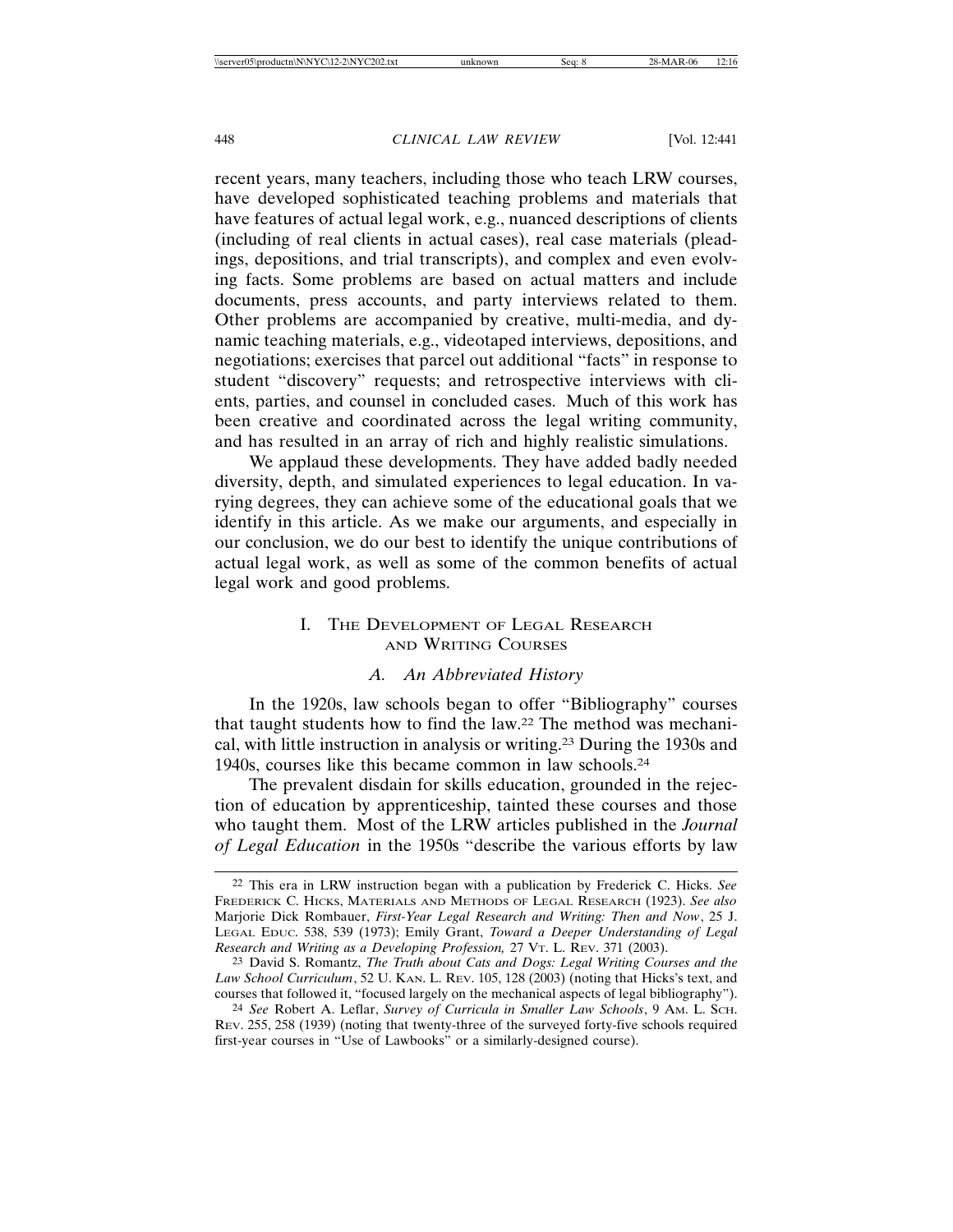schools to farm out legal writing courses to teaching fellows, adjunct faculty, students—anyone other than regular faculty."25

During the 1960s and '70s, some law schools developed more holistic "Legal Writing" and "Legal Method" courses.26 The legal writing courses sought to ensure that law school graduates were competent writers as well as researchers.<sup>27</sup> The legal method courses added case analysis and synthesis.

By the 1980s, many law schools had created courses that combined legal research, analysis and writing. However, these courses and the faculty who primarily taught them retained a second-class status in many schools.<sup>28</sup>

In 1992, the American Bar Association (ABA) published the "MacCrate Report."29 The Report criticized legal educators for neglecting skills education and emphasized the importance of legal writing and research, among other skills.<sup>30</sup> The Report helped to put skills education, including skills taught in LRW courses, on the educational agendas of many law schools.

## *B. Today's LRW Courses*

Today, the substantial majority of LRW courses focus on research, writing and analysis.<sup>31</sup>

28 William R. Trail & William D. Underwood, *The Decline of Professional Legal Training and a Proposal for Its Revitalization in Professional Law Schools*, 48 BAYLOR L. REV. 201, 235-36 (1996) (noting that "[l]egal writing in particular has long been the pariah of the law school curriculum"). *See also infra* text accompanying notes 47-50.

<sup>29</sup> SECTION OF LEGAL EDUCATION AND ADMISSIONS TO THE BAR, AM. BAR Ass'N, REPORT OF THE TASK FORCE ON LAW SCHOOLS AND THE PROFESSION: NARROWING THE GAP: LEGAL EDUCATION AND PROFESSIONAL DEVELOPMENT—AN EDUCATIONAL CON-TINUUM (1992). This report is universally referred to today as the "MACCRATE REPORT."

30 The Report identified ten "Fundamental Lawyering Skills:" (1) Problem Solving, (2) Legal Analysis and Reasoning, (3) Legal Research, (4) Factual Investigation, (5) Communication, (6) Counseling, (7) Negotiation, (8) Litigation and Alternative Dispute-Resolution Procedures, (9) Organization and Management of Legal Work, and (10) Recognizing and Resolving Ethical Dilemmas. *Id.* at 138-40.

31 Lucia Ann Silecchia, *Legal Skills Training in the First Year of Law School: Research? Writing? Analysis? Or More?*, 100 DICK. L. REV. 245, 253 (1996). "Of 111 respondents" in

<sup>25</sup> Romantz, *supra* note 23, at 132 (citing Stewart Macaulay & Henry G. Manne, *A* **R** *Low-Cost Legal Writing Program—The Wisconsin Experience,* 11 J. LEGAL EDUC. 387, 404 (1959); Irwin O. Spiegel, *Experimenting in Legal Method at the University of Southern California,* 9 J. LEGAL EDUC. 92, 96-97 (1956)). *But see* Rombauer, *supra* note 22, at 540-41 **R** (describing some legal educators' development of courses that integrated "writing and 'legal thinking' abilities" as the existence of "[o]ther currents running at the same time" and noting that "the first popular legal method course book . . . was being used in more than fifty schools" by 1948).

<sup>26</sup> *See* Rombauer, *supra* note 22, at 550-51 (discussing the results of the author's 1970 **R** survey of legal writing courses).

<sup>27</sup> *Id*. at 540. *See, e.g.,* Daniel R. Mandelker, *Legal Writing—The Drake Program*, 3 J. LEGAL EDUC. 583 (1951).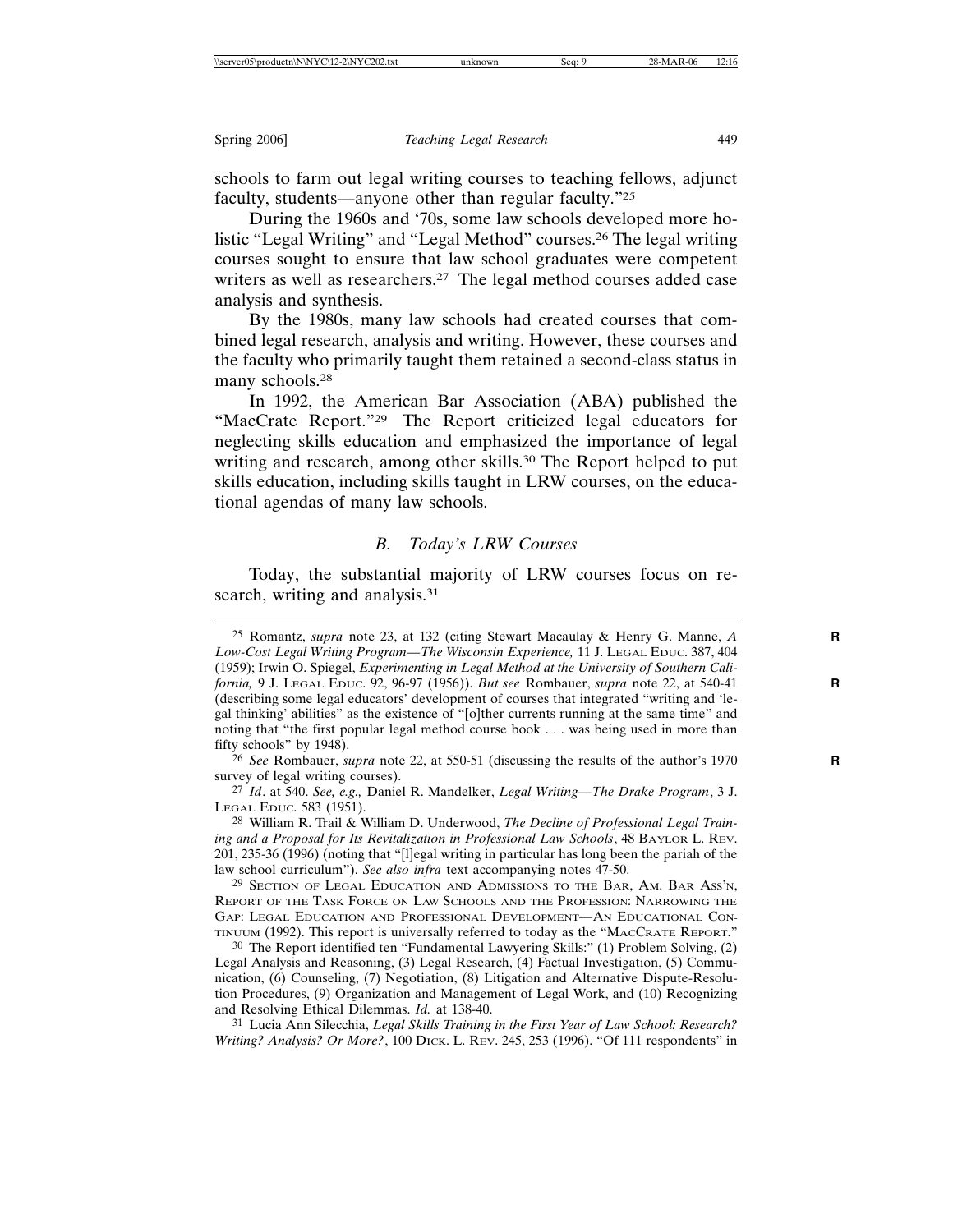Most schools require a sequence of LRW courses beginning in the first semester.<sup>32</sup> In the typical course, the students perform research and produce written products. Frequently, the products in the first semester are legal memoranda like those that would be submitted to partners in law firms (usually with critiques and rewrites) and other kinds of documents aimed at developing related communication skills.33 In a later semester, students most typically prepare appellate briefs, usually with at least one draft for critique.34

The "reforms and changes" that LRW directors are making or contemplating making are consistent with teaching with actual legal work. They include "addition of client interviewing and negotiation training, incorporation of fact-finding exercises . . . increased attention to professional responsibility issues, fuller integration of research and writing [and] combination of skills training with other first year courses . . . ."35

LRW scholars debate the merits of "limited" versus "expanded"

32 ASS'N OF LEGAL WRITING DIRS. & LEGAL WRITING INST., 2002 SURVEY RESULTS 5 (2002), *available at* www.alwd.org/alwdResources/surveys/2002survey/2002survey.pdf. A small minority of the schools responding to the survey waited until after the first semester to begin. *Id*. The norm is two LRW courses in the first year. Most schools award two credits for each semester; some only one. *Id.* Most schools add LRW grades into the student's GPA, although over twenty do not, including some that offer LRW courses on a pass/fail basis. *Id.* at 6.

33 Terry Jean Seligmann, *Beyond "Bingo!": Educating Legal Researchers as Problem Solvers*, 26 WM. MITCHELL L. REV. 179, 184-85 (2000). Professor Seligmann provides a clear picture and useful critique of modern LRW courses. *See also* RALPH L. BRILL ET AL., AM. BAR ASS'N, SOURCEBOOK ON LEGAL WRITING PROGRAMS 13 (1997).

34 BRILL, ET AL., *supra* note 33, at 14-15. The writing curriculum at some schools, like ours, includes a civil pretrial writing course in the second semester in which students engage in various pretrial writing exercises based on a hypothetical case file. Although legal research and legal writing are two separate skills, there is certainly significant overlap between the two, and they are often taught in conjunction. A survey of legal writing courses conducted by the Association of Legal Writing Directors and the Legal Writing Institute in 2003 asked, "How do you teach legal research in your program?" One hundred twentyeight respondents replied "integrated with writing," while forty-nine responded "taught separate from writing." Ass'N OF LEGAL WRITING DIRS. & LEGAL WRITING INST., 2003 SURVEY RESULTS 8 (2003), *available at* http://www.alwd.org/alwdResources/surveys/ 2003survey/PDFfiles/1coverpageadhighlights2003survey.pdf. At any rate, legal research and legal writing can never be truly separated; for the purposes of this article, "legal research and writing" is largely considered a single concept.

35 Silecchia, *supra* note 31, at 258 (footnotes omitted). "[F]orty-three" of the 111 re- **R** spondents to the LRW survey "would like to have more time to teach 'additional skills,'" with "professional responsibility and legal ethics ranked among the most popular [of the suggestions for additional skills]." *Id.* at 263.

a 1995 LRW course survey, "83 defined their programs as 'traditional,'" *id.*, with "research, writing, and analysis [at the top of] the lists of subjects covered in first year skills courses . . . ." *Id.* at 257. Of the two major skills, the attention given to "legal writing skills seemed to outweigh [that given to] legal research skills by a fairly significant margin." *Id.* Only 17 schools said their programs followed a "lawyering skills" model," *id.* at 253, which adds instruction in other skills, e.g., interviewing and negotiation, to that in basic LRW skills.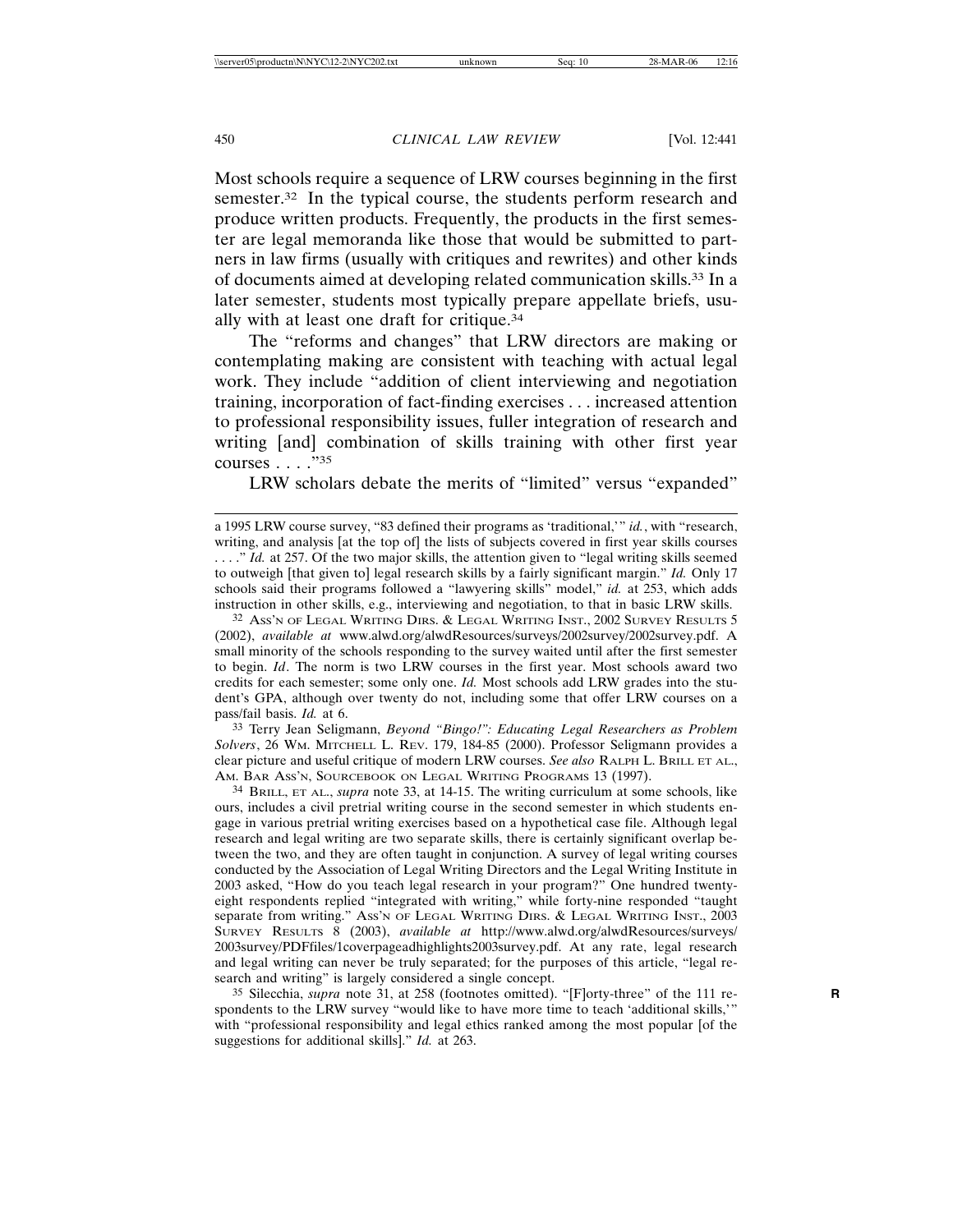LRW courses.36 Lucia Silecchia recommends a midpoint model that adds to the core skills those additional skills and topics that arise naturally from the context of the assignments and the nature of the writing.37 We believe it is possible to use actual legal work in much the same way, but to greater benefit. The focus remains on the core skills. Through the legal work, the teacher and students use experience to explore related skills, professional responsibility and justice issues, and credibly to critique law and process.38

These are not new ideas. In 1947, a parent of clinical education, Judge Jerome Frank, skewered legal education for its excessive reliance on the appellate case method.39 Many view Frank's recommen-

37 Silecchia, *supra* note 31, at 287-88. As a "context" example, she says that "a study of **R** fact development in a case might" help "students write about facts, draw analogies between the facts of their problem and precedents, and discern where the factual gaps in their writing are." *Id*. at 288. As a "nature-of-the-writing" example, she notes that "a writing project involving a complaint is a logical opportunity for a discussion of the ethical rules governing complaints, court rules dictating drafting form, filing deadlines, choice of forum, pre-trial discovery and so on." *Id.* at 286-87.

38 For other descriptions of the features of today's LRW courses, see, for example, Jo Anne Durako, *A Snapshot of Legal Writing Programs at the Millennium*, 6 LEGAL WRIT-ING 95 (2000); Kristin B. Gerdy, *Continuing Development: A Snapshot of Legal Research and Writing Programs through the Lens of the 2002 LWI and ALWD Survey*, 9 LEGAL WRITING 227 (2003); Jan M. Levine, *Legal Research and Writing: What Schools Are Doing, and Who Is Doing the Teaching*, 7 SCRIBES J. LEGAL WRITING 51 (1998-2000); Susan P. Liemer & Jan M. Levine, *Legal Research and Writing: What Schools Are Doing, and Who Is Doing the Teaching (Three Years Later)*, 9 SCRIBES J. LEGAL WRITING 113 (2003-2004). To explore some of the hybrid courses, see, for example, Debra Harris & Susan D. Susman, *Toward a More Perfect Union: Using Lawyering Pedagogy to Enhance Legal Writing Courses*, 49 J. LEGAL EDUC. 185 (1999) (describing educational benefits of adding instruction on lawyering skills to a LRW course, including more effective writing and better understanding of the relationship between law and facts); Nancy M. Maurer & Linda Fitts Mischler, *Introduction to Lawyering: Teaching First-Year Students to Think Like Professionals*, 44 J. LEGAL EDUC. 96 (1994) (describing a course developed by the authors which sought to integrate elements of a clinical legal studies program and a traditional LWR program by using an elaborate hypothetical). See generally Arturo López Torres, MacCrate *Goes to Law School: An Annotated Bibliography of Methods for Teaching Lawyering Skills in the Classroom*, 77 NEB. L. REV. 132 (1998) (providing bibliography of articles that purport to integrate lawyering skills into traditional law school courses; bibliography organized according to the ten fundamental lawyering skills identified in the MacCrate Report).

39 He said: "American legal education went badly wrong some seventy years ago when it was seduced by a brilliant neurotic." He was referring to "the well-known founder of the

<sup>36</sup> For a summary of some of the arguments on both sides of the debate, see *id*. at 265- 83. For additional arguments in favor of limited LRW courses, see, for example, Donald J. Dunn, *Why Legal Research Skills Declined, or When Two Rights Make a Wrong*, 85 LAW LIBR. J. 49 (1993); Robin K. Mills, *Legal Research Instruction in Law Schools, The State of the Art or, Why Law School Graduates Do Not Know How to Find the Law*, 70 LAW LIBR. J. 343 (1977); Helene S. Shapo, *The Frontiers of Legal Writing: Challenges for Teaching Research*, 78 LAW LIBR. J. 719, 720 (1986). For additional arguments in favor of expanded LWR courses, see, for example, Charles R. Halpern, *A New Direction in Legal Education: The CUNY Law School at Queens College*, 10 NOVA L.J. 549 (1986); MACCRATE REPORT, *supra* note 29; Philip N. Meyer, *"Fingers Pointing at the Moon": New Perspectives on* **R** *Teaching Legal Writing and Analysis*, 25 CONN. L. REV. 777 (1993).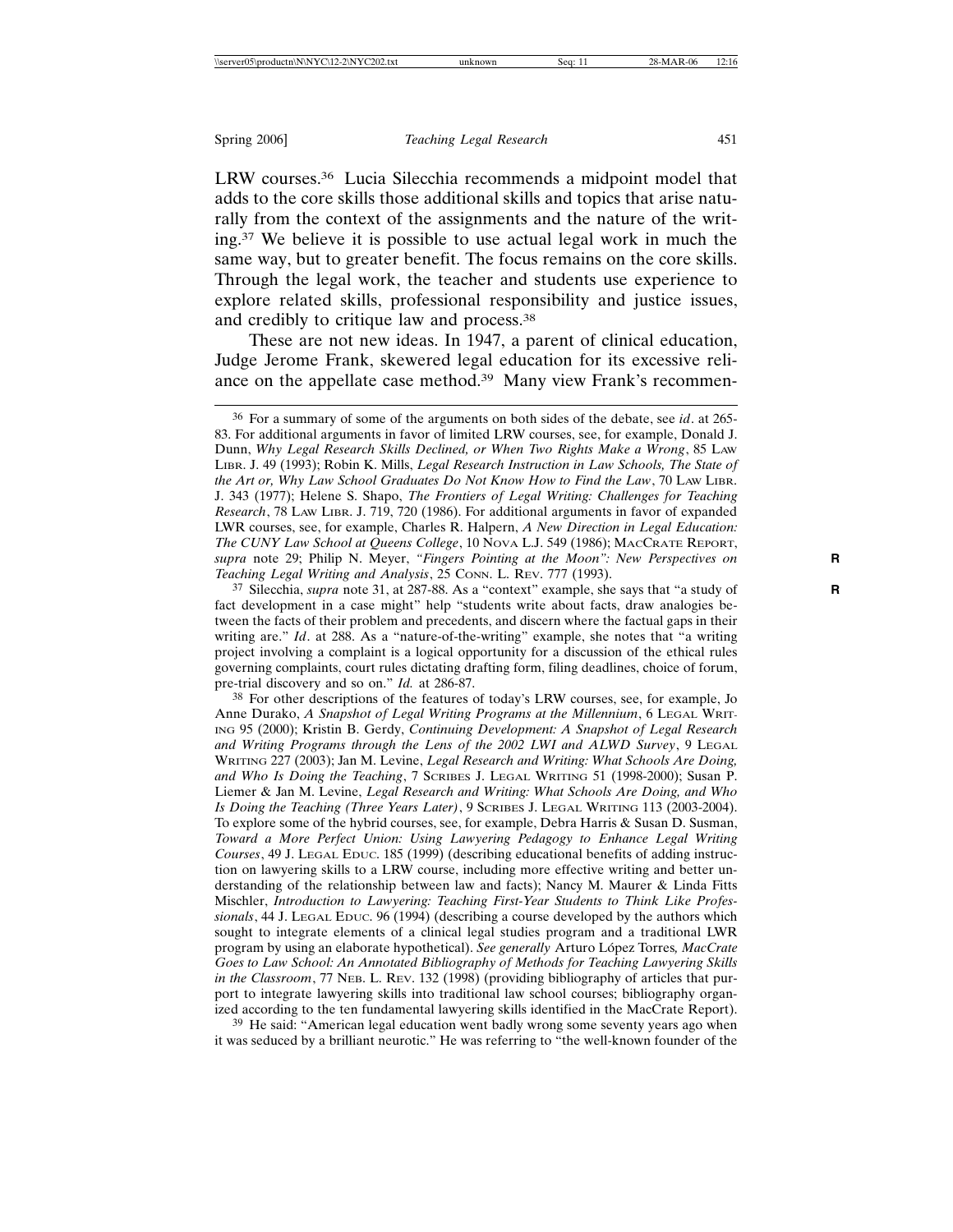dations as an early blueprint for clinical education.<sup>40</sup> His words, however, also describe the value of teaching legal research and writing with actual legal work.

Frank urged law schools to immerse their students in the world. "If it were not for a tradition which blinds us, would we not consider it ridiculous that, with litigation laboratories [courthouses] just around the corner, law schools confine their students to what they can learn about litigation in books?"41 Today, practice laboratories are closer than "just around the corner;" they are inside the law schools themselves in the forms of clinical courses, programs and law offices. *These should be laboratories for LRW courses.*

As a start, Frank suggested that law schools supplement the case method with "one or two elaborate court records, including the briefs [in the cases]  $\dots$ ."<sup>42</sup> Frank warned, however, that case histories have their limits. "At best, dissection of court records would merely approximate the cadavers which first-year medical students learn to dissect."43

Frank proposed that each law school develop "a legal clinic", like the clinics and dispensaries in medical schools,<sup>44</sup> and he recommended that students help to prepare "briefs, both for trial courts and on appeals," to "learn legal rules and doctrines in the exciting context of live cases."45 He contended that "[t]he difference is indescribable between that way of learning and that to which students are now restricted in the schools."46

40 *See, e.g*., Barry, Dubin & Joy, *supra* note 8, at 8; Suzanne Valdez Carey, *An Essay on* **R** *the Evolution of Clinical Legal Education and Its Impact on Student Trial Practice*, 51 U. KAN. L. REV. 509, 513-15 (2003); Stephen Wizner, *The Law School Clinic: Education in the Interests of Justice*, 70 FORDHAM L. REV. 1929, 1932-33 (2002).

41 Frank, *supra* note 39, at 1311. **R**

42 *Id.* at 1315.

43 *Id*. Frank considered mock trials, which he called "fake" trials, to be both useful and limited in the same way: "They are not the equivalent of serious lawyer-work." *Id.* at 1316. 44 *Id.* at 1316. In describing what he meant, Frank sketched the outlines of many of

today's clinical law programs.

45 *Id*. at 1317.

46 *Id*. Frank also urged law schools to teach "'creative draftsmanship,'—the use of novel fact-materials thrown at the lawyer by his client and sometimes worked out in negotiations with counsel representing the other party to the bargain . . . ." *Id.* at 1318.

so-called case system, Christopher Columbus Langdell." Jerome Frank, *A Plea for Lawyer-Schools,* 56 YALE L.J. 1303, 1303 (1947). Frank emphasized that he was not recommending that law schools "produce mere legal technicians," *id.* at 1312, or return to the "old system" of legal apprenticeships. *Id.* at 1313. Instead, Frank urged law schools only to "repudiate Langdell's morbid repudiation of actual legal practice . . . ." *Id.* Frank made his comments at the dinner of a conference on legal education that law students organized and "125 law students, representing forty-two law schools" attended. Harold W. Solomon, *National Law Student Conference,* 1 J. LEGAL EDUC. 68, 68 (1948). Solomon says the conference "was perhaps the most ambitious enterprise ever undertaken by law students in the United States." *Id.*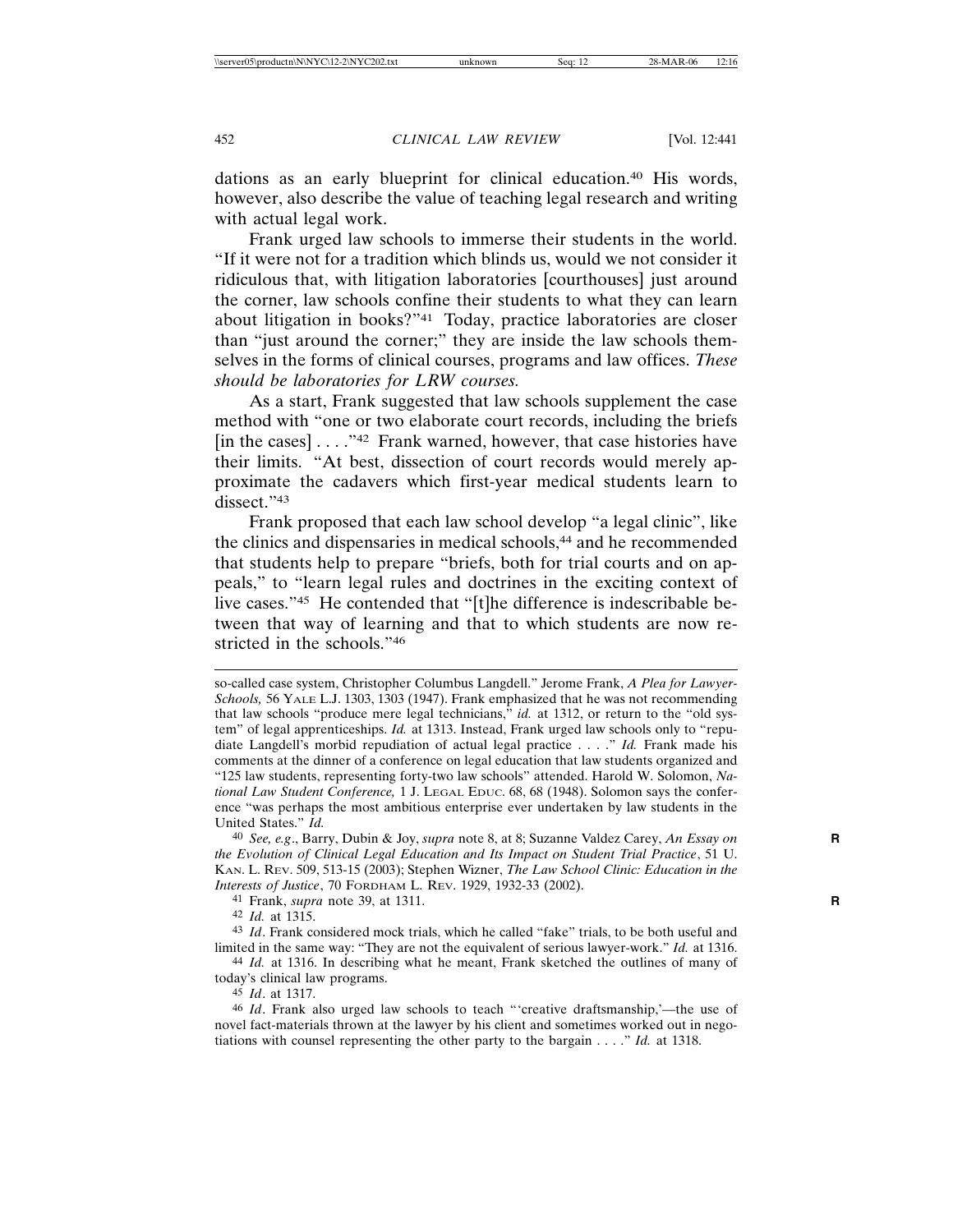In developing our two experimental LRW courses, we built on Frank's conception of the best way to teach legal research and writing offered over half a century ago, as well as on the many successful and diversified forms of clinical teaching that have been developed since then.

# *C. Criticisms of Today's LRW Courses*

Some criticize LRW courses because they do not teach law students to write well.47 Since writing is a skill developed through repetition and experience, we are dubious that one, two, or even three courses, by themselves, can make students polished legal writers.

Commentators offer a variety of reasons for lawyers' writing deficiencies. They point out that "it is only in the last fifteen to twenty years that law schools have begun to see the importance of rigorous legal writing courses."48 Still, today, many "law schools devalue legal writing classes."49 These courses often have "second-class status," as "evidenced by the staffing models [for legal writing courses], pay inequity, and professional status disparities [of legal writing teachers] at many law schools today."50 This message of devaluation is particularly damaging given that LRW courses often are the "only true opportunity for students to practice the sorts of writing and advocacy skills they will need . . . as attorneys."51

We believe these structural problems are amplified by the predominant LRW method: basing writing exercises on canned problems. The canned problem usually is a complex hypothetical involving imaginary parties and legal issues. It can come from a commercially pub-

<sup>47</sup> The critics rely on writing-proficiency surveys, including a recent survey of judges, lawyers and legal writing teachers, which finds "widespread agreement that new lawyers do not write well." Susan Hanley Kosse & David T. ButleRitchie, *How Judges, Practitioners, and Legal Writing Teachers Assess the Writing Skills of New Law Graduates: A Comparative Study*, 53 J. LEGAL EDUC. 80, 80 (2003). Over fifty-seven percent of the respondents "thought that new members of the profession do not write well." *Id.* at 86. Among the major problems cited by the survey were the failures of new lawyers in their writing to *develop a coherent theory of the case* and *to be persuasive*. *Id.* We believe, as we explain below, that practice-based writing offers students better opportunities to develop these particular competencies.

<sup>48</sup> *Id.* at 93.

<sup>49</sup> *Id.* at 94.

<sup>50</sup> *Id.* at 95.

<sup>51</sup> *Id*. *See also* Kenneth D. Chestek, *Reality Programming Meets LRW: The Moot Case Approach to Teaching in the First Year*, 38 GONZ. L. REV. 57, 58 (2002) (noting that "some students think of [the legal research and writing course] as an anomaly, unworthy of the same level of attention as the other more 'substantive' courses"); Terrill Pollman, *Building a Tower of Babel or Building a Discipline?: Talking About Legal Writing*, 85 MARQ. L. REV. 887, 910 (2002) (observing that "legal writing has enjoyed less respect in the legal academy than other areas of instruction"); Trail & Underwood, *supra* note 28, at 235-36. **R**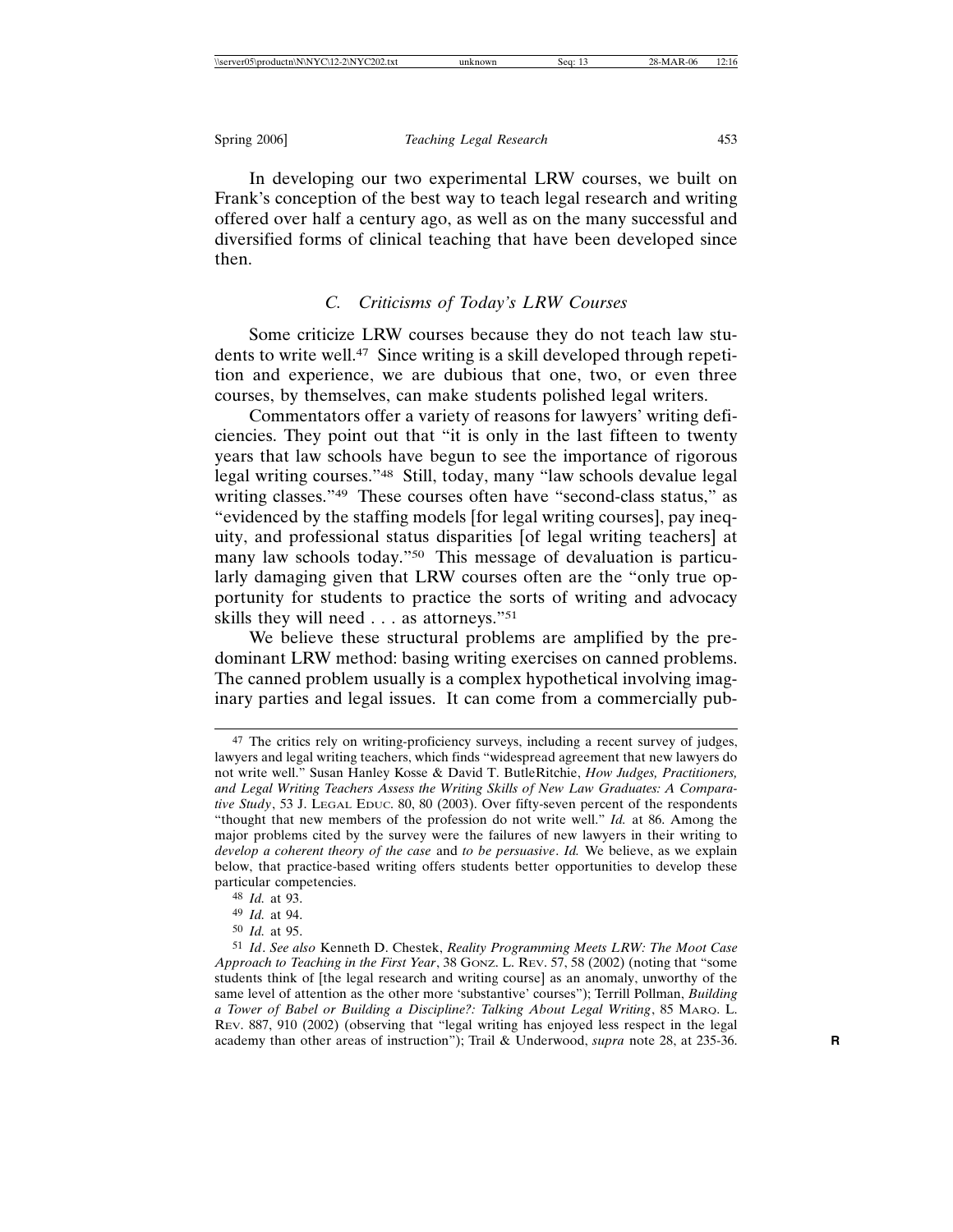lished "case file,"52 a well-known case with notable legal issues, or a teacher's imagination.53

In contrast to actual legal problems, there are four important features of the type of canned problem that we have in mind. First, even if based on an actual case, the "clients" are not real people and the "facts" are hypothetical. Second, the problems are carefully balanced and controlled to focus students' development narrowly on discrete analysis and basic communication skills. This is a highly simplified environment, free of many of the complications of practice. Third, the problems are the product of a kind of reverse engineering in which the teacher creates the canned problem by working backwards from the relevant authorities and arguments. The "question" posed to the students is thus derived in substantial part from the pre-determined "answer." Fourth, the research and writing that the problem generates will not be used to represent an existing or future client.<sup>54</sup>

This traditional approach to teaching legal writing is understandable given the structural problems and limitations mentioned above, including large classes taught by undervalued and estranged writing faculty or over-extended adjunct faculty. These faculty members quite reasonably adopt problems that permit them to teach basic skills to many students in a pedagogically sound way.

Ironically, however, this approach reinforces the structural problems. A writing curriculum based on hypothetical cases, divorced (at least formally) from the doctrinal and clinical curricula, tends to alienate the writing faculty and devalue their work. Educational partnerships between clinical and LRW faculty should help to enhance the institutional status, and support the educational goals, of both sets of faculty. While our proposal does not seek directly to remedy the structural problems, we believe a secondary effect of it may be to help to break this self-perpetuating cycle.

Our critique of the prevalent model of the canned problem follows from its features.

## *1. Hypothetical Clients and Facts*

The problem may incorporate timely legal issues that are "real"

<sup>52</sup> *See, e.g.,* DAVID W. MILLER, MICHAEL VITIELLO & MICHAEL R. FONTHAM, PRAC-TICING PERSUASIVE WRITTEN AND ORAL ADVOCACY: CASE FILE I (2002); CASE FILE II (2003); CASE FILE III (2005). The National Institute for Trial Advocacy ("NITA"), among other organizations, also publishes canned case files upon which legal research and writing problems are based.

<sup>53</sup> For example, a great resource for legal writing faculty designing appellate advocacy problems is the "Circuit Split" section of U.S. Law Week. Writing faculty create hypothetical trial records that raise these issues on appeal.

<sup>54</sup> *See infra* Part I(B).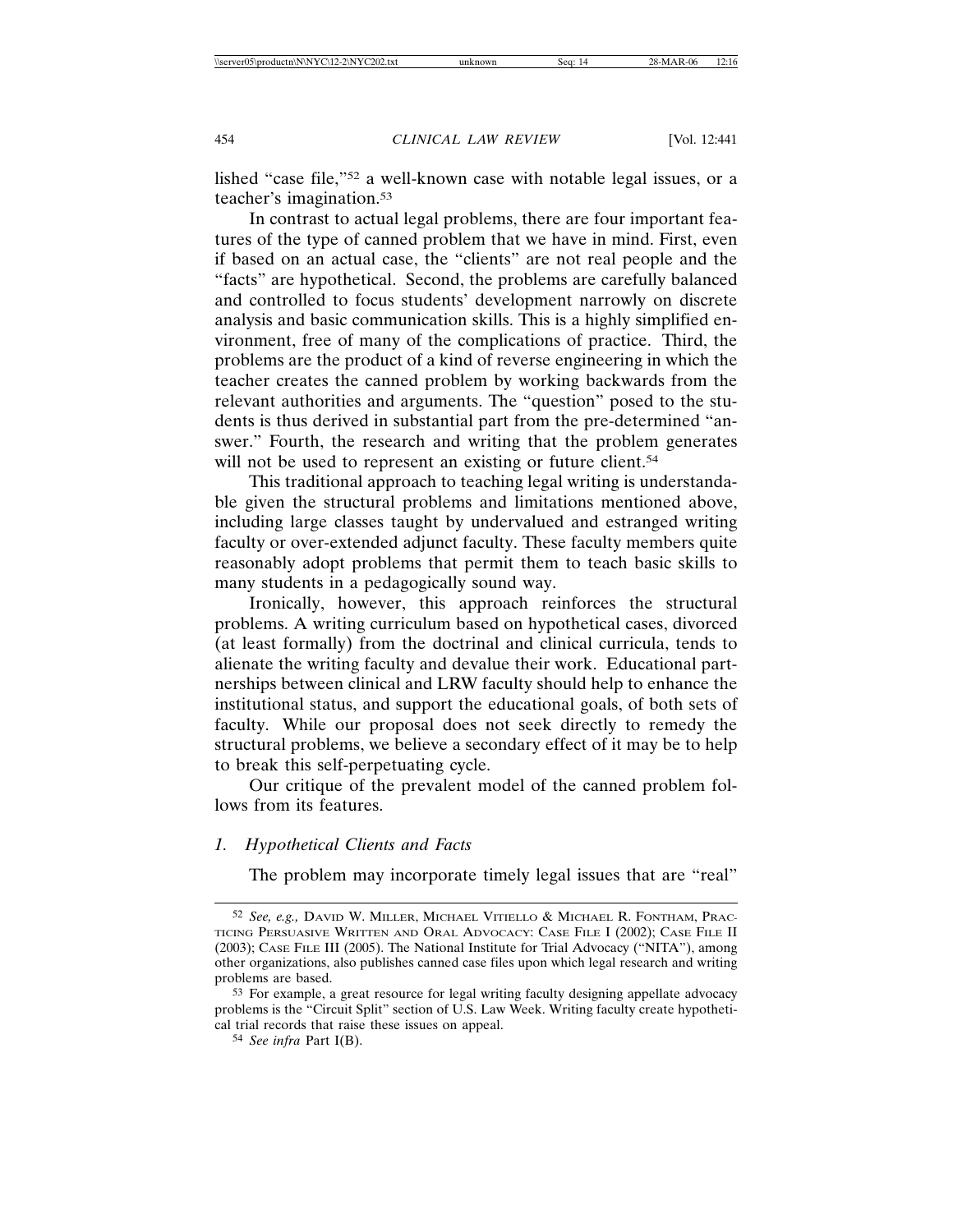in someone else's case. They may be topical. However, neither the writing faculty nor the students have any relationship to the actual case, and the canned problem has no *real* connection to the faculty or the students.

Legal writing faculty using this approach can go to great lengths to create "realistic" facts that mirror those of cases that a young lawyer might encounter in practice. They may develop extensive hypothetical records with factual complexity and indeterminacy that approach that of real cases. The imaginary parties and witnesses may possess the rich personalities and diverse characteristics of real people. The faculty may even make actual cases—their own, or others the bases of their problems. Or, they may draw upon a small market of outside contractors who design factually rich problems for use in legal writing programs, or use a growing commercial publishing market in hypothetical case files.<sup>55</sup> They may even use actors to play the roles of parties or witnesses to introduce a "human" element into an otherwise impersonal paper record.

We do not contend that these efforts are without value. Students may become more involved in a writing project when it closely mirrors reality or touches on issues they care about. And this may translate into more engaged learning. One informal measure of this occurs when students start talking about their imaginary clients as if they were real people. When this happens, the vigor and energy in the class—and, more importantly, the learning—can be enhanced.

In short, writing faculty go to great and admirable lengths to make their problems *realistic*, but they stop conspicuously short of making them *real*. Taking the extra step adds substantial educational value, we believe.

Even if they are based on actual people, purely hypothetical "clients" have little of the teaching potential of actual clients. We believe the valid criticisms that Ann Shalleck directs at classroom courses apply to many canned problems in LRW courses as well. She argues that the non-clinical curriculum "strips the clients of individual identity, wiping out any of their unique understandings of, or experiences in, the world."56 As they do with clients in casebooks, "[p]rofessors and students easily presume agreement as to who [clients in canned problems] are and what they want." Hypothetical clients are "unproblematic figures."57 Even when they are well-formed—hypothetically, at least—these clients "are seen as having subjective,

<sup>55</sup> *See, e.g*., MILLER ET AL., *supra* note 52. **R**

<sup>56</sup> Ann Shalleck, *Constructions of the Client within Legal Education*, 45 STAN. L. REV. 1731, 1733 (1993).

<sup>57</sup> *Id.* at 1731.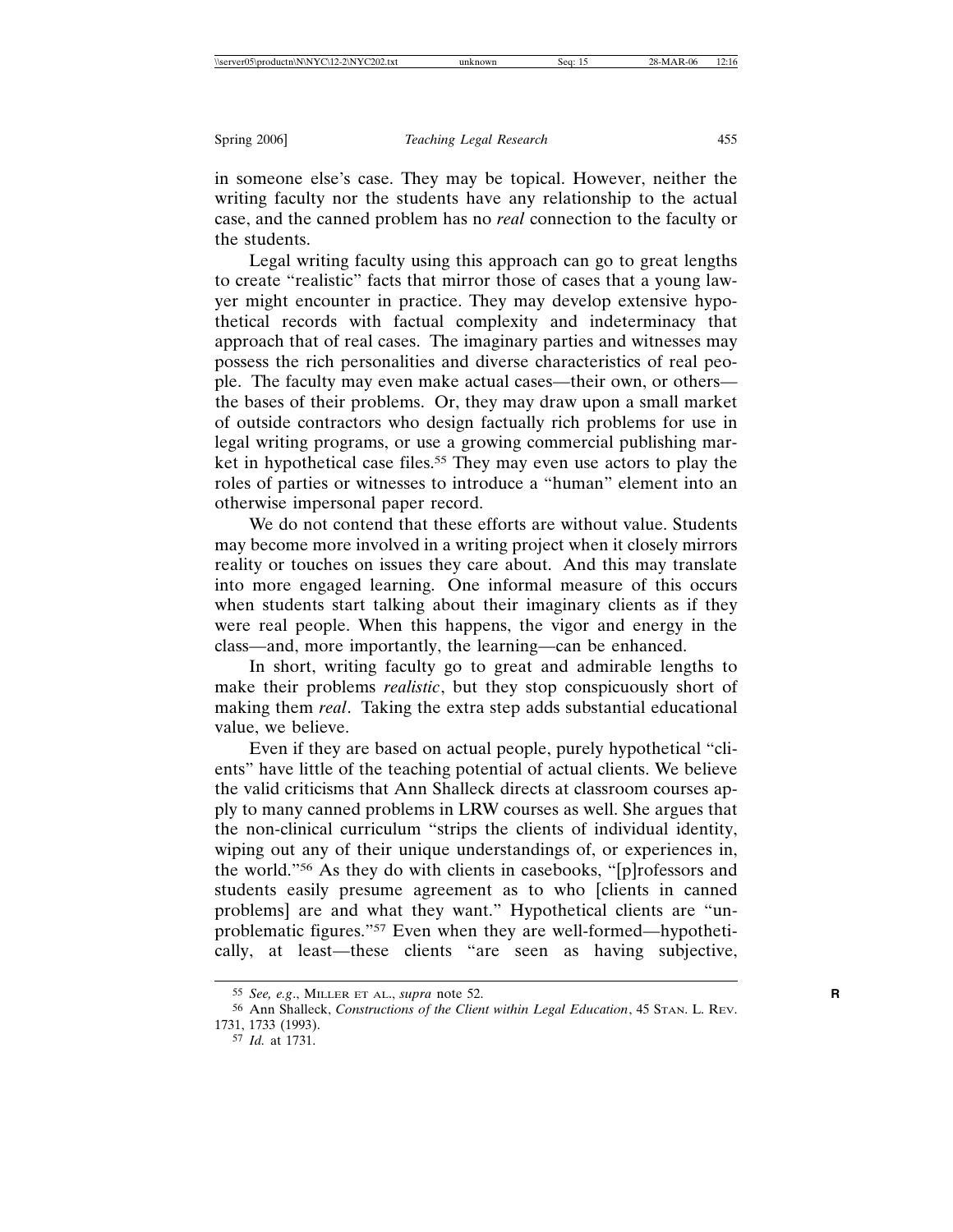determinate, articulated interests constituted prior to their interactions with a lawyer."58 That is, "[t]hese clients come to lawyers already knowing what they want. The job of the lawyer is to discover what these clients want and, having identified their desires, to offer choices about how to achieve their legitimate goals within the legal system."59 By definition, hypothetical clients cannot interact with the students, or give students a sense of real responsibility for the life, liberty, or property of another.<sup>60</sup>

Angela Campbell questions whether canned problems can adequately motivate students to do their best work. She points out that "[w]riting teachers have suggested that one reason many students do not write well in class is that they place little importance on classroom assignments," and argues that "[s]tudents are more motivated to write when they feel that a task must be accomplished and when they believe their writing will be taken seriously."61 She recommends courses that combine legal clinics with law school writing and research programs because "[t]he real world consequences of the clinic give students strong incentives to improve their writing."62

Peter Hoffman contends that "simulation cannot approximate the greater factual richness and uncertainty introduced by real cases."63 We agree. In simulations, fictional clients become unnaturally sanitized, stripped of social context, and denied complexities that make live clients and actual matters interesting, challenging, and real.<sup>64</sup>

We also agree with Campbell that "[a]ctual cases can provide data for the study and critique of issues involving professional responsibility and the legal system in general."65 By comparison, hypotheti-

61 Angela J. Campbell, *Teaching Advanced Legal Writing in a Law School Clinic*, 24 SETON HALL L. REV. 653, 659-60 (1993) (footnotes omitted).

<sup>58</sup> *Id*. at 1738.

<sup>59</sup> *Id.*

<sup>60</sup> *Id*. at 1731. There are teaching problems that contain comprehensive descriptions of clients, including actual clients in real cases, and include related teaching materials that introduce students to these clients in effective ways, e.g., through videotaped interviews, transcripts of testimony, and written accounts (including by clients). We acknowledge that these can help to bring clients, and their perspectives, into classroom courses.

<sup>62</sup> *Id*. at 659. There is a "common complaint of law students that they feel alienated from their writing in law school and that they have little personal investment in it." J. Christopher Rideout & Jill J. Ramsfield, *Legal Writing: A Revised View*, 69 WASH. L. REV. 35, 51 (1994).

<sup>63</sup> Peter Toll Hoffman, *Clinical Course Design and the Supervisory Process*, 1982 ARIZ. ST. L.J. 277, 291 (1982).

<sup>64</sup> A very similar complaint is also frequently lodged at another standard of the law school curriculum: the Socratic Method, with its focus on appellate opinions, in which facts are similarly static and sanitized.

<sup>65</sup> Campbell, *supra* note 61, at 658-59 (footnotes omitted). We acknowledge that a sin- **R** gle client's story has its limits in performing the critiquing function. With additional information that indicates the ways in which it is representative, it can be more broadly useful.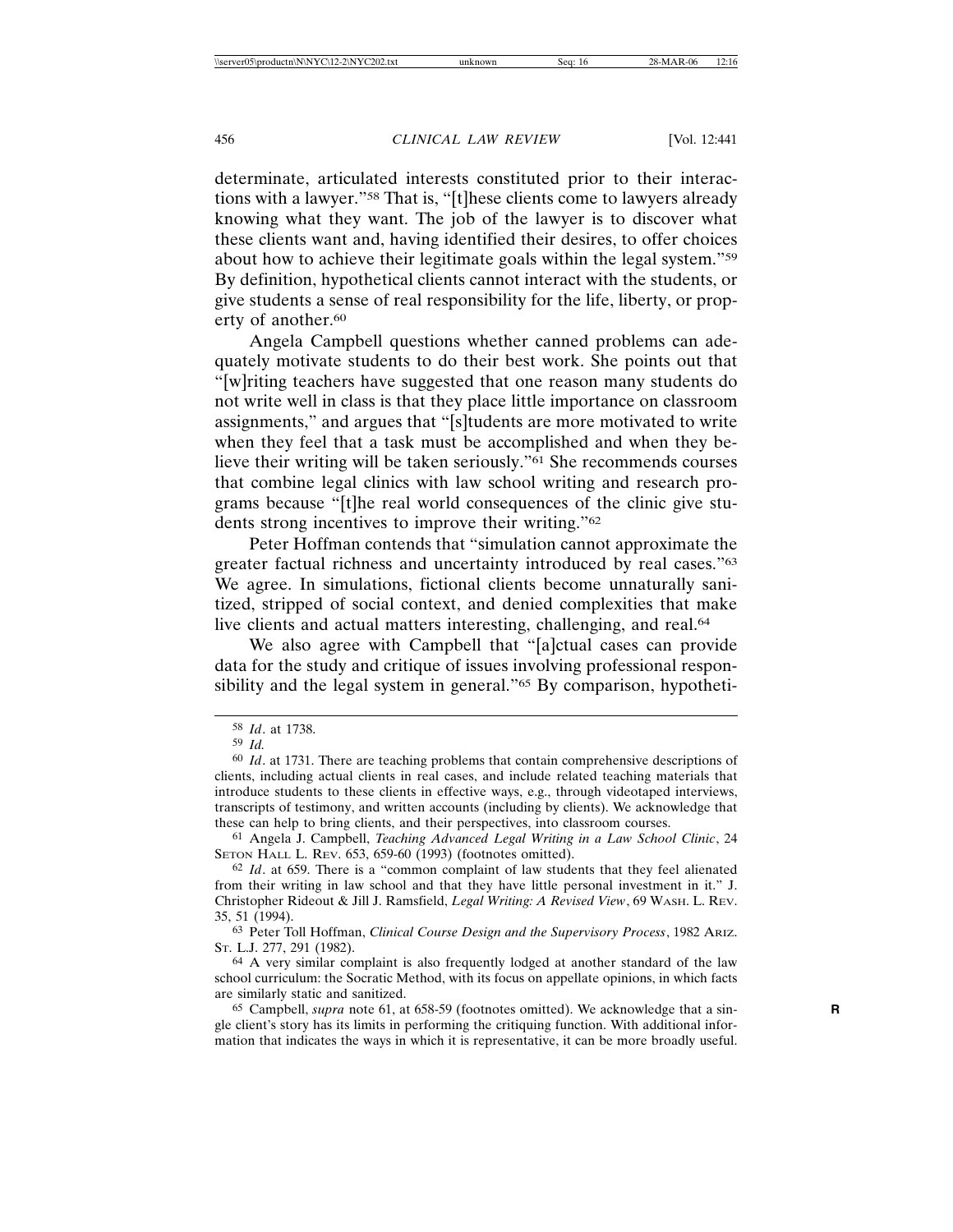cal clients and cases generally do not provide credible bases for analyzing access-to-justice or pro bono issues, or for critiquing law and systems of justice. Rebecca Cochran argues that LRW instructors are well positioned to deal with these issues:

LRW courses already explore the lawyering skills essential to legal competence in practice. Within this context, the same faculty can use the skills experience to consider the ethical issues arising from entering into the profession, issues which are foremost in first-year students' minds. LRW faculty undisputedly have the first, best chance to link professional skills training to professional ethics "training."<sup>66</sup>

Cochran also describes the missed opportunity to engage LRW students in work that could help others and in the process motivate and reward students:

[A]s I walked around the library [after the assignment was completed], I felt frustrated by the evanescence of the entire process. Once the assignment was turned in, the students, quite understandably, cleared out the masses of notes, copies, and printouts of their materials . . . .

Not only was the research wasted, but in some sense, the intensity that drives the research [and] also drives first-year students to grapple with the essential issues of why and how to be a good lawyer had also been lost. The project was, after all, just a simulation, not "real."67

The emptiness that some students feel after working on a traditional LRW assignment is only part of the loss. The considerable effort that students give to canned problems does not benefit anyone other than the students, and it benefits them only in a narrow sense. They have not helped others who badly need it, and therefore have not experienced the self-satisfaction and professional growth that come from helping another.

We believe teaching a LRW course with actual legal work—i.e., taking that next step from *realistic* to *real* problem—avoids many of these problems. It allows the teacher to engage students fully, teach core LRW skills effectively, introduce students to professional responsibility and access-to-justice issues, and provide legal help to unrepresented and under- represented clients.

## *2. Balance and Control from Reverse Engineering*

The canned problem that we have in mind features balance and

67 *Id*. at 439.

<sup>66</sup> Rebecca A. Cochran, *Legal Research and Writing Programs as Vehicles for Law Student Pro Bono Service*, 8 B.U. PUB. INT. L.J. 429, 446 (1999).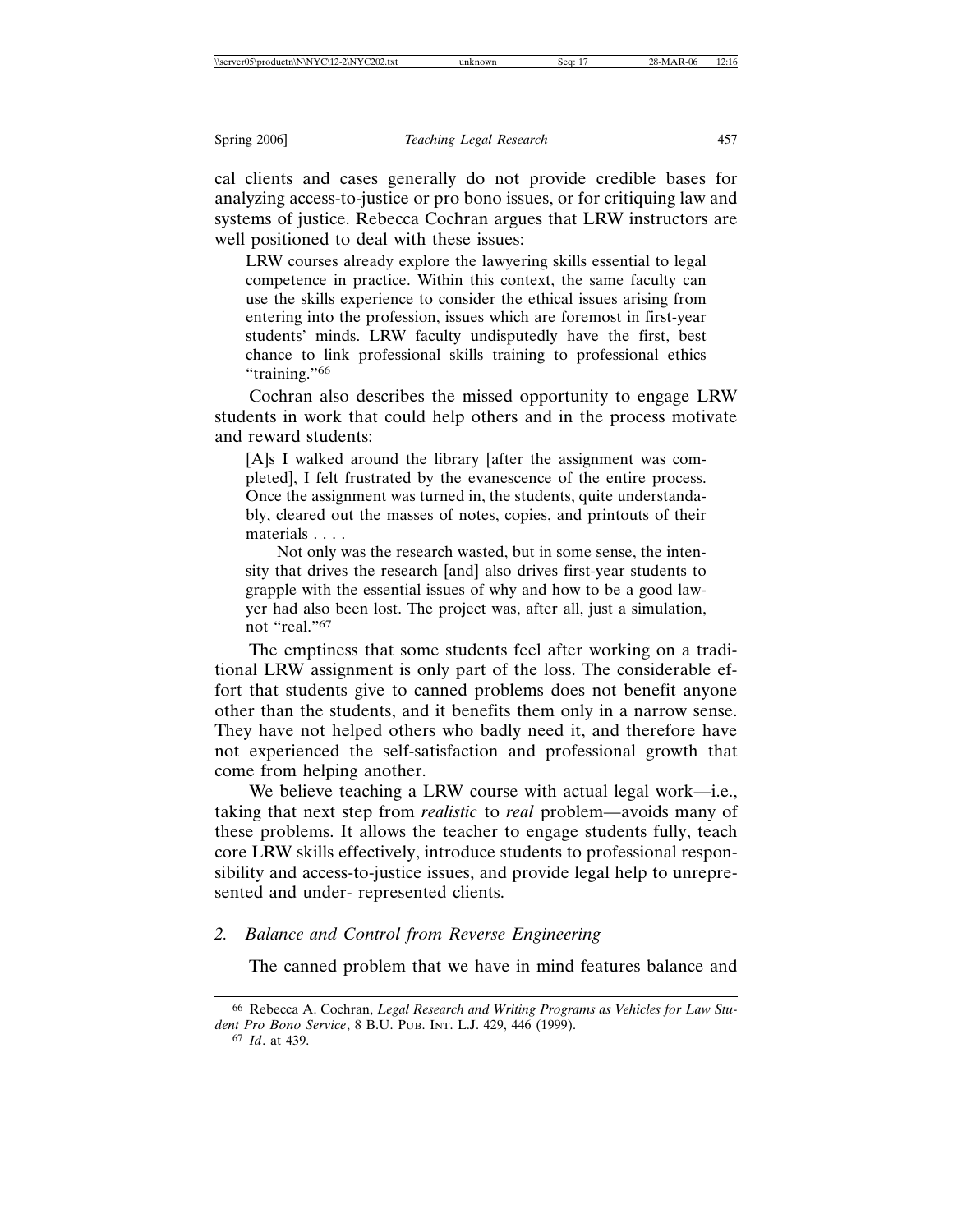control. There are equally persuasive arguments on both sides of the legal question (balance), because the facts and legal authorities are limited (control). These are characteristics of canned problems whether students write a "predictive" memo or "persuasive" brief.

The balance and control are created through reverse engineering. The creator forges the analytical paths *retrospectively*, working from the legal authorities, the analysis, and the arguments, back to the facts. This pre-establishes a limited number (perhaps just one) of acceptable pathways for the students to follow. As part of this reverse engineering, the "question" for the students is defined by the pre-determined "answer."68 And when the students' authorities, analysis, and arguments comport with the teacher's expectations (i.e., when the students' *prospective* paths fall more or less in line with the faculty member's *retrospective* paths), we say that the problem has "worked."

There are sound reasons for reverse engineering and the balance and control it produces. It creates workable hypothetical cases without any surprises, such as unexpected (and intractable) legal authority.69 It also allows students to develop skills incrementally and provides a uniform basis for evaluation.

But this approach comes with significant drawbacks. Most important, it encourages students to *find*, rather than *construct*, legal arguments. Having created a limited set of acceptable pathways to an established answer, the LRW faculty member largely has predetermined the outcomes. Students begin with the assumption that there are pre-established legal arguments in every canned problem. They are embodied in a pre-selected and limited set of case decisions. The goal is to find the "right" set of decisions and thereby to find the "right" answers.

These features give the canned problem the hallmarks of a scavenger hunt, with the same payoff: a prize (high grade) to the winner. In the process, students will learn and develop good "retrieval" skills. They will learn how to conduct basic research and find legal authorities. Once they find the authorities, they will apply them to the predetermined facts and make the best arguments they can.

In actual legal work, however, there is no preplanned design, no "higher intelligence" (i.e., that of a professor) behind the problem. Instead, it is the lawyer's intelligence—in our case, the student's intel-

<sup>68</sup> We use "question" here to denote the issues in the problem; we use "answer" to denote the range of acceptable authorities, the material facts, the arguments, and the reasonable theories on either side of the case—the various paths of analysis and argumentation for and against—not the more narrow and colloquial sense of the term answer.

<sup>&</sup>lt;sup>69</sup> Many LRW faculty also control for deviations from the paths by assigning an outside "checker" (such as a student research assistant) to work the penultimate iteration of the problem *forward*. Any unanticipated deviations can then be controlled in the final version.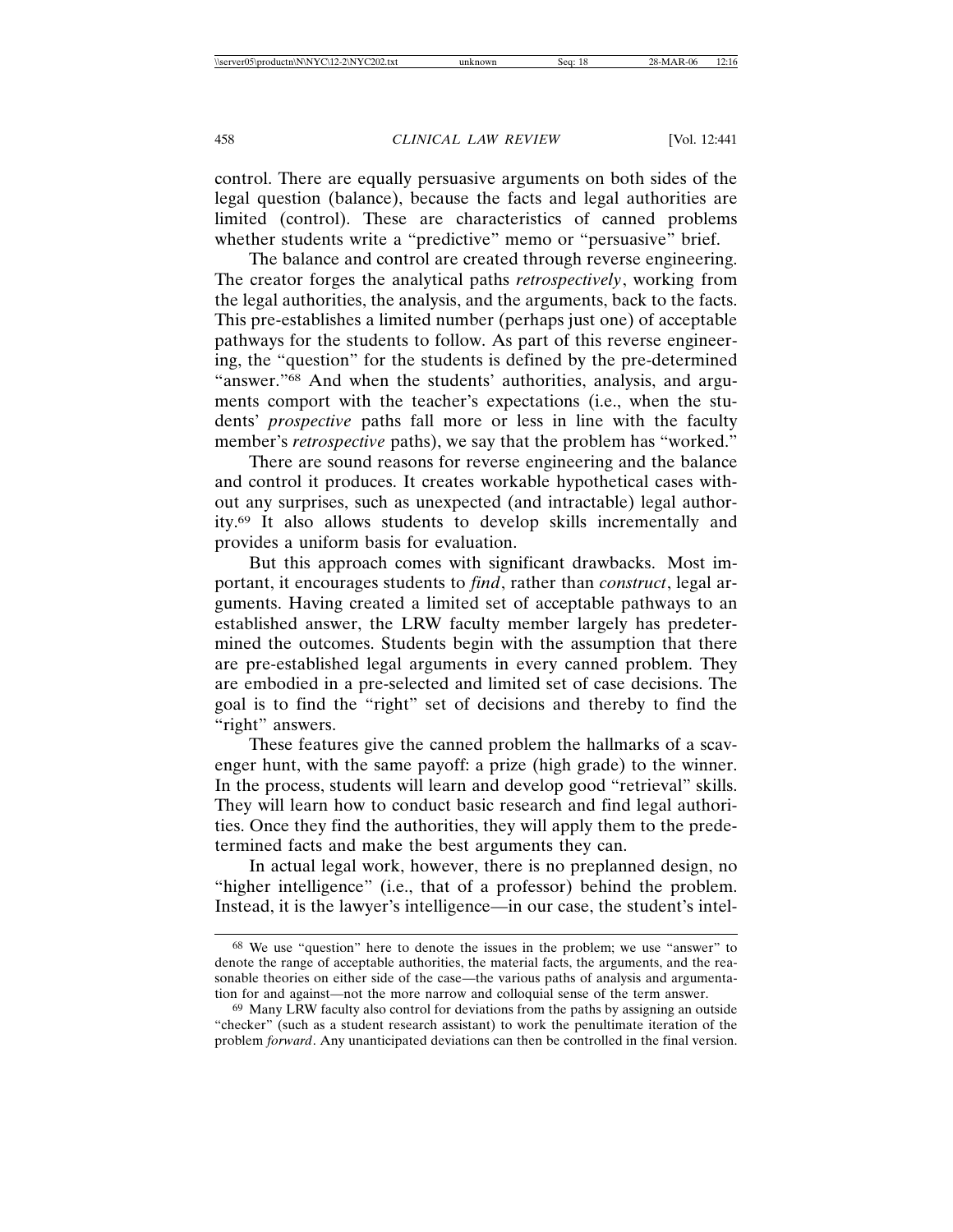ligence—that counts. The lawyer must use that intelligence to *build* arguments through a dialectical process in which facts, legal authority, policies, strategic considerations, and client goals interact. Lawyers describe this as "making a case" by building a factual record (in the hypothetical, it is more or less static) and creating a legal strategy (in the hypothetical, it has been predetermined). To do these things, students need to learn how to *create* balance (at least, counter-balance in facts and arguments) and control, which they cannot do when they are *given* both.

In the end, many canned problems discourage students from developing alternative factual theories, legal arguments, and theories of the case, and ill-equip them to work with uncertainty and indeterminacy, as they must in practice. That is, they discourage creativity. Students learn to *trace* paths, not to *forge* them.

Moreover, this approach reinforces the teacher-centric model that underlies most of the first-year curriculum. It casts the teacher as the source of knowledge (here, the paths to the "answer"), and students as "discoverers" of the teacher's knowledge.70 With reverse engineering, the canned problem has the hallmarks of a grand semesterlong Socratic dialogue, with all the attendant pedagogical baggage, e.g., students do not assume control of the exercise; they tend to become passive, rather than active participants; and they are more likely to become disengaged.

# *3. Research and Writing of No Value to Others*

Every year, hundreds of law professors make research and writing assignments to thousands of first- and second-year students, who spend tens of thousands of hours on them. At the end of this process, the professors grade the papers, return them to the students, and discard their copies. This is an extraordinary waste, akin to gratuitously destroying food in a community that has many malnourished and hungry people.71

It also sends disturbing messages to our students and to the communities in which our schools are located: that we do not believe law students have the ability to produce work that is useful to others, or that we cannot find ways to put their work to good use. These are

<sup>70</sup> Seen in this light, the approach bears more than a passing resemblance to the "banking" theory of education, so roundly criticized by Paulo Freire, among other progressive educators. *See* PAULO FREIRE, PEDAGOGY OF THE OPPRESSED 52-67 (Myra Bergman Ramos trans., Continuum Press 2000) (1970) (comparing the "banking" concept of education, which features spoon-feeding answers to students that they later can "withdraw" from their individual "banks" when needed, with "problem posing" education, which features a problem-solving method).

<sup>71</sup> See *supra* note 3 for summary of unmet legal needs in the United States. **R**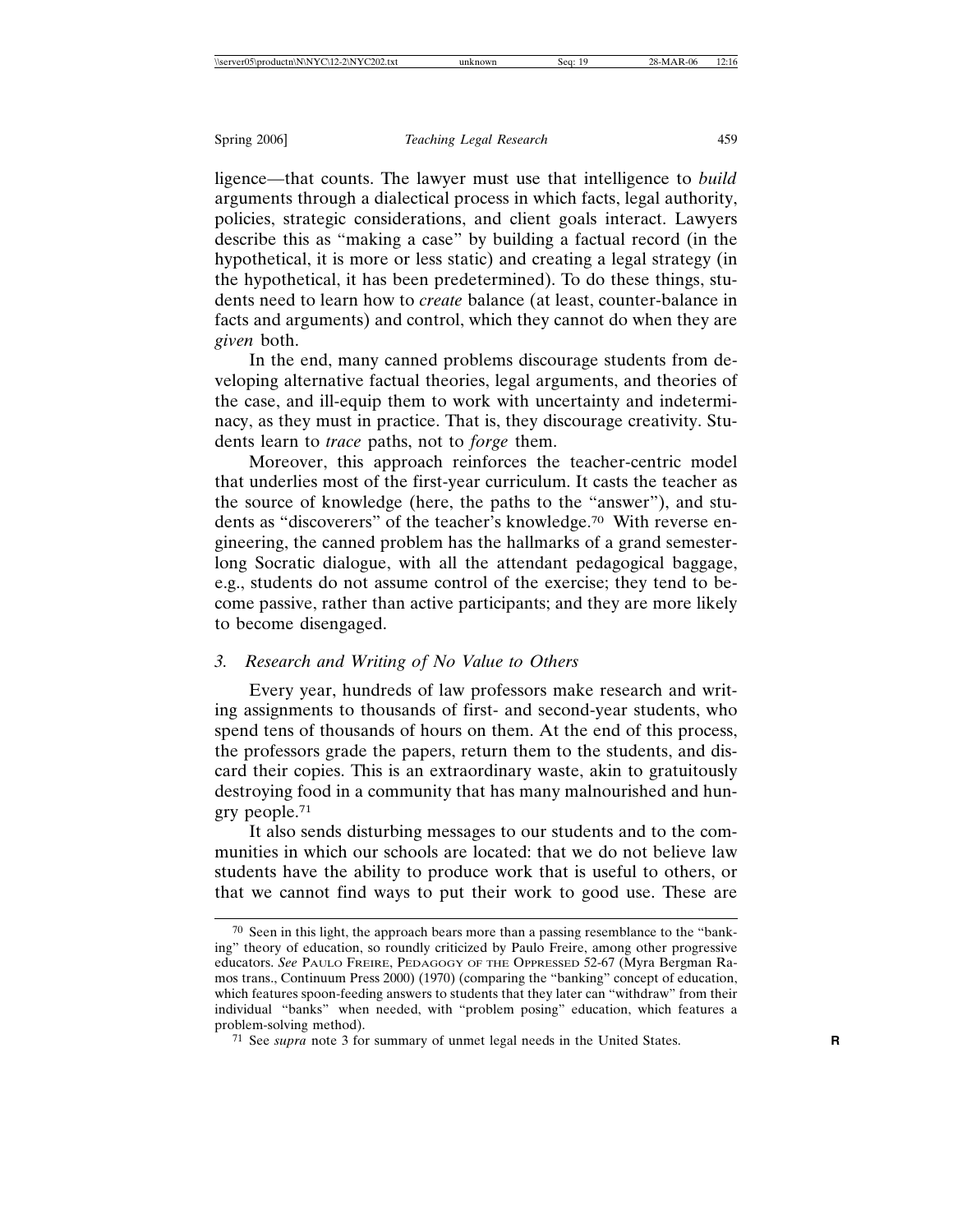implicit, not explicit messages, but, we agree with Howard Lesnick that "much of what we teach is taught implicitly."72

In any of the four course models that we identify in the introduction, which base LRW assignments on actual legal work, students can effectively learn basic skills (and more), while producing work that can be helpful to others.

Before we move on, we consider the general defense of canned problems that "students must walk before they can run," and that canned problems teach them to walk.

We accept that hypothetical problems may be a reasonable way to teach basic aspects of legal research and writing, at least initially, in the same way that scales are a reasonable first step in learning to play the piano. But this speaks to the perceived need for such assignments in the first semester, or perhaps in the first half of the first semester. Moreover, it would be possible, even at these early stages, to base assignments on actual legal work that has the characteristics of canned problems, i.e., controlled facts and limited legal issues. This would allow students to focus on rudimentary skills, but in a course that is enriched in the other ways we identify.

In second-semester and upper-level writing courses, the "walkbefore-you-run" argument loses much of its steam. Assuming control is pedagogically useful, the LRW teacher can retain a significant measure of it by carefully selecting and preparing the actual legal work; at the same time, the teacher can use the legal work to reinforce the idealism and enthusiasm for practice that many students bring with them to school.

The standard curriculum perpetuates the illusion that the legal world is orderly, rational, and controlled. Canned problems reinforce this illusion. We then expect students to cope intuitively with, and bring order to, the disorderly world they will find in practice.

We take the next steps in our argument by describing the two experimental LRW courses that we taught with actual legal work.

<sup>72</sup> Howard Lesnick, *Infinity in a Grain of Sand: The World of Law and Lawyering as Portrayed in the Clinical Teaching Implicit in the Law School Curriculum*, 37 UCLA L. REV. 1157, 1158 (1990). We accept that resources are limited. It does not, however, require much in the way of additional resources to consult with others about ways in which LRW course products might be useful to those who need help. It does take time to convert legal work, including outside projects, into appropriate assignments for LRW students. But, some of this is time LRW teachers would spend developing or revising canned problems, and we believe the extra work is well worth it. *See infra* Part III(B)(1).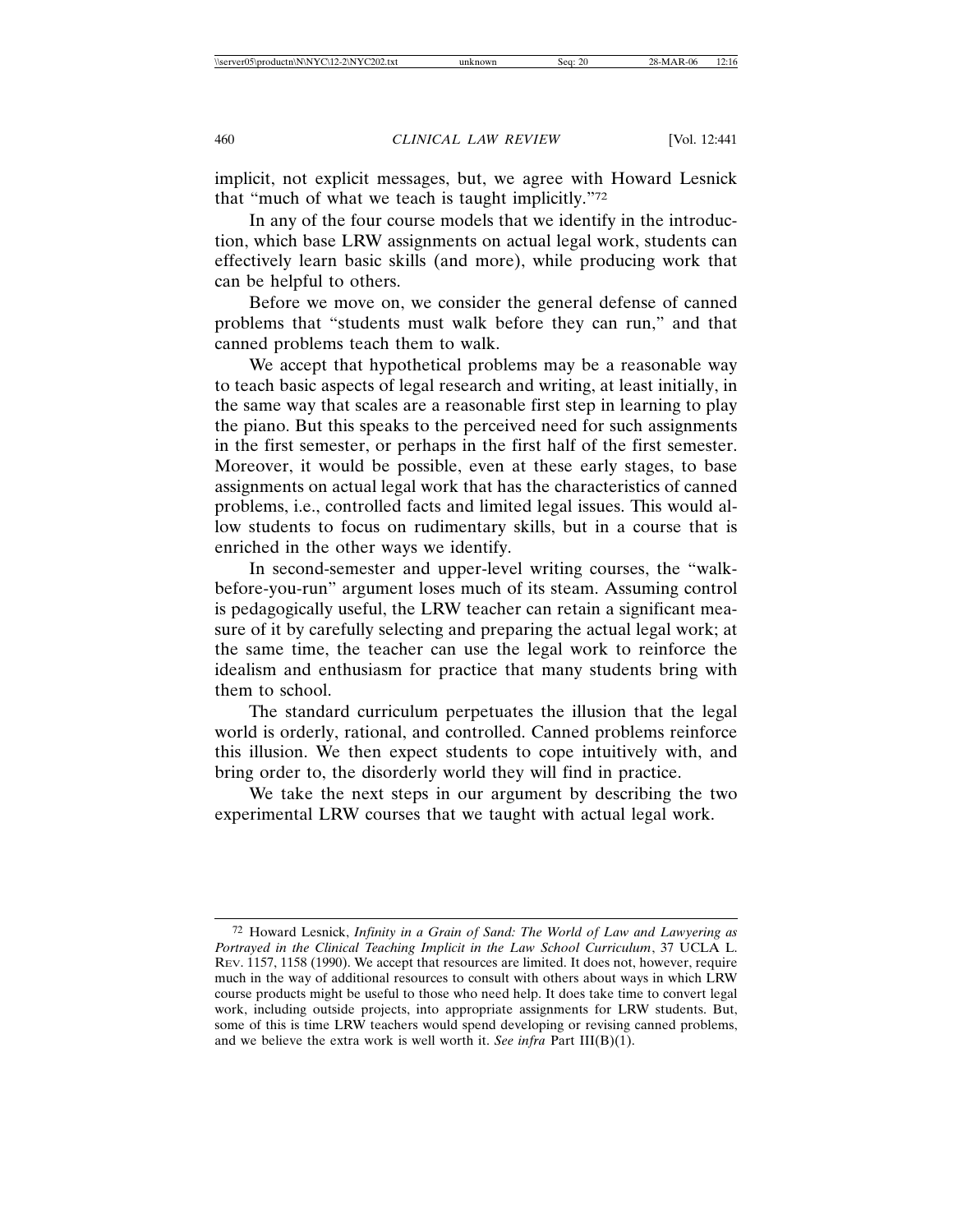# II. USING ACTUAL LEGAL WORK TO TEACH LEGAL RESEARCH AND WRITING COURSES: TWO EXPERIMENTS AT THE UNIVERSITY OF MARYLAND SCHOOL OF LAW

## *A. Legal Analysis, Writing and Research III*

We taught this appellate advocacy course in fall semester, 2003. The standard course description says that "[s]ynthesizing what they have learned in the earlier courses, the students research and write an appellate brief and deliver an oral argument on the brief." This final (and third) course in the LAWR sequence is "taught in the fall semester of the second year" and "coordinated with the fall competition of the Moot Court program."73

# *1. The Students*

We did not select the students, nor did they take the course knowing it would be taught with an actual case. It was only after registration that we decided to co-teach this course and to use actual legal work to do so. When the students enrolled in the course, they thought Schwinn would be teaching it by himself.<sup>74</sup>

About half of our twenty-seven students were contemporaneously enrolled in other experiential courses.75 Before we decided to co-teach the course, Schwinn had encouraged students who would be taking experiential courses at the same time to register for his LAWR III course. He intended to tailor the course to accommodate their clinical obligations. Since all day division students at our law school are *required* to take an experiential course as a condition of graduation,76 the recruitment of students taking experiential courses did not mean that these students were more predisposed than others to accept our experiment. Ironically, adding actual legal work to the LAWR III course increased rather than decreased the workloads of the experiential-course students, nullifying Schwinn's original purpose in recruiting

<sup>73</sup> This description came from the then-existing Course Catalog of University of Maryland School of Law. The course we taught combined two sections of LAWR III. Students who participate in the Moot Court competition are required to write an additional brief and to present additional oral arguments.

<sup>74</sup> Third semester students have a right, depending on their "priority number," to select a section of LAWR III. There were ten LAWR III sections offered to students in fall 2003, listed by teacher and time slot, including the double section Schwinn was scheduled to teach. After the students registered for the course, and during a period when they could have dropped the course, Schwinn notified the students that the course would include actual legal work and that Millemann would co-teach it. One student dropped it, apparently for unrelated reasons.

<sup>75</sup> Of the twenty-seven students who enrolled in our course, nine were taking clinical courses and four more were enrolled in Legal Theory and Practice courses. *See supra* note 19. **R**

<sup>76</sup> *See supra* note 19. **R**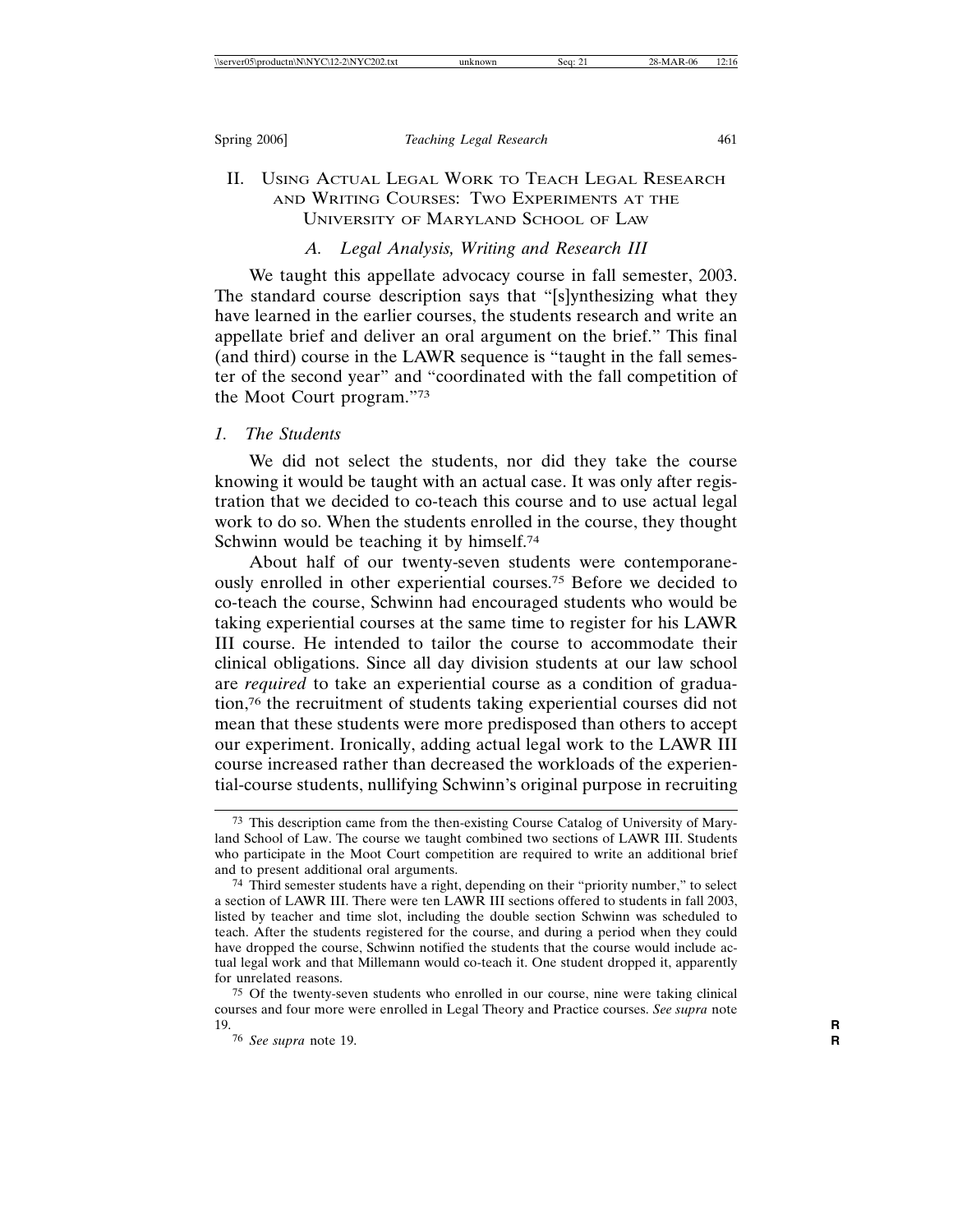those students.

# *2. Selecting the Legal Work*

We selected the case that we intended to use to teach the fall course in the preceding summer. The client was Nathanial Anthony.77 Millemann also created a post-conviction clinic to respond to Anthony's request for legal assistance, as well as to requests from several other prisoners who had meritorious claims, including credible claims of innocence.78 Thus, we developed the experimental LAWR III course and the new post-conviction clinic in tandem, with the students in each working together.79

## *a. The Anthony Case*

Anthony was arrested in 1968 when he was nineteen-years old, and charged with felony murder. At the time, this was a capital offense. He had never been arrested or in trouble before. He was convicted after a bench trial that lasted about *half a day*. The trial transcript was a total of ninety-three pages.80

In sum, the facts were these. Alan Johnson, a young man who was intoxicated on drugs and alcohol, murdered a randomly selected pedestrian with a baseball bat during a robbery. Before the homicide, five youths, including Johnson and Anthony, had been together in a house near the crime scene. The state indicted all five youths for murder.

The key testimony in Anthony's case came from one of the five indicted youths, Edward Hollis, who was thirteen-years old at the time of the crime. He testified that after Anthony left the house, Johnson talked briefly about robbing someone.81 Then, Johnson, with bat in his

<sup>77</sup> The name is fictitious, as are the names of all of the participants in this case who are described in this article.

<sup>78</sup> Initially, Millemann co-taught the clinic with Michele Nethercott, an assistant state public defender who directs that office's innocence project. Later, he co-taught the clinic with Renee Hutchins, a newly hired professor. Both supervised students who worked on the Anthony case and helped to represent Anthony.

<sup>79</sup> *See infra* Part II(A)(1)(i).

<sup>80</sup> Trial transcript. The information about the Anthony case comes from records of pretrial and related proceedings, the trial and sentencing transcripts, the transcript of the hearing on Anthony's motion for a new trial, the trial judge's decision, appellate records including the appellate briefs, the appellate decision, the *pro se* pleadings that Anthony filed after the appellate decision, and the decisions in those proceedings [hereinafter Case Record].

<sup>81</sup> Trial transcript. Before Hollis testified at Anthony's trial, he testified at the trial of a co-defendant whom Anthony's lawyer also represented. In both trials, he was a prosecution witness, and in both, he testified that Anthony had left the house before Johnson made his comments about mugging someone. At Anthony's trial, Hollis also testified, inconsistently, that Johnson began talking about mugging someone as Anthony was leaving,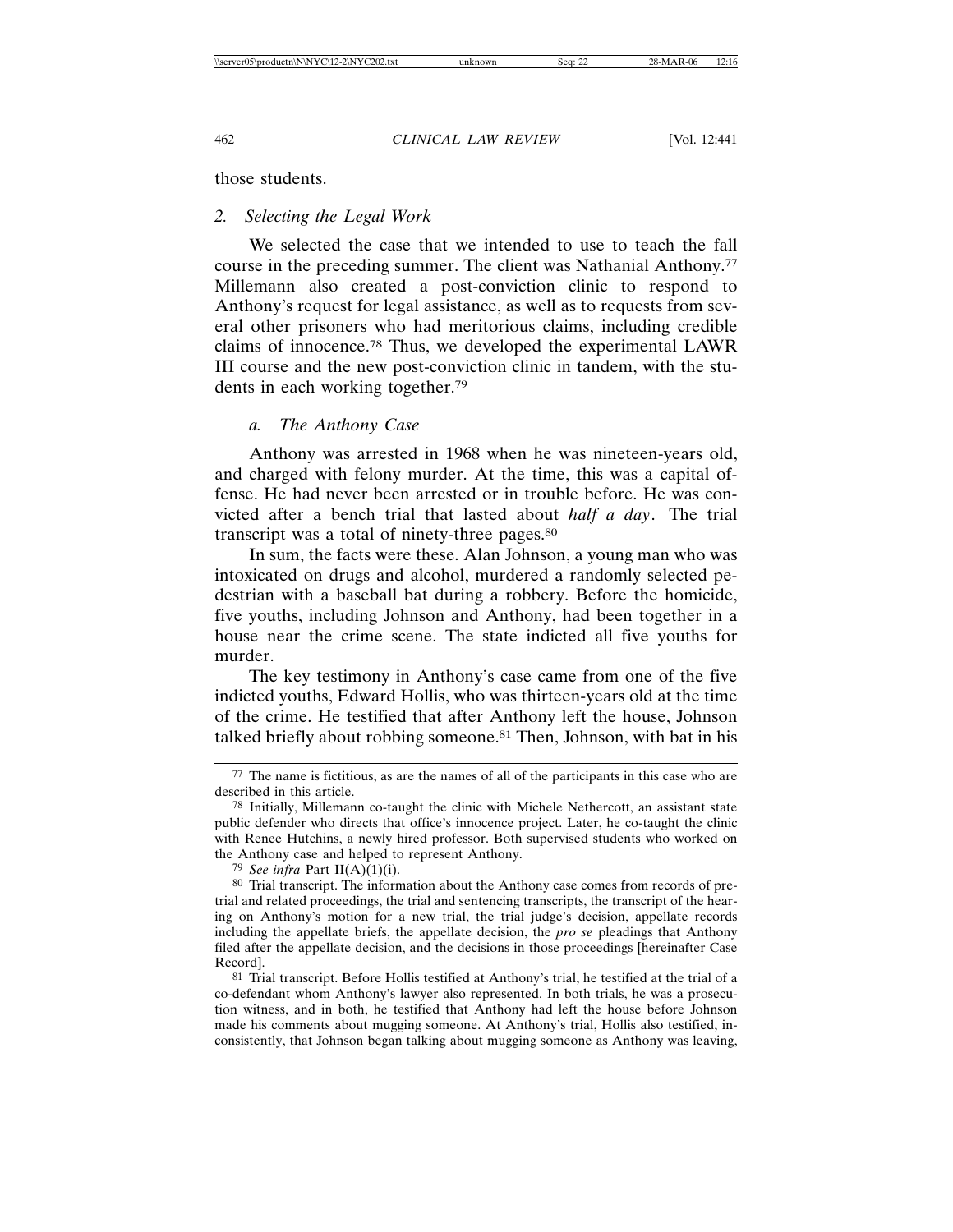hand, ran out of the house after a pedestrian. The other three youths followed Johnson. Anthony was standing in front of a store about a block or so away. He trailed the others up the street to see what was happening. As he ran up the street, he saw Johnson hit the victim over the head with the bat. After he arrived, it is clear that Anthony did nothing whatsoever to assist Johnson. Anthony testified that he pulled Johnson off the victim.82

Anthony's mother paid \$300 to the lawyer who represented Anthony at trial.<sup>83</sup> The lawyer was known for his lack of preparation, bragging that the only documents he brought with him to trial were those he could carry in his sports coat pockets.84

In a conflict of interest, Anthony's lawyer also represented one of the co-defendants who had helped to rob the victim. A judge severed the two trials, and, after a bench trial, acquitted that co-defendant of felony murder.85

A different judge tried Anthony.86 Anthony's lawyer called no witnesses, other than Anthony,<sup>87</sup> although there were several who we believe would have given exculpatory testimony. The judge concluded that although there was no evidence that Anthony had done anything to assist Johnson, he believed Anthony was prepared to help if necessary and may have acted as a look-out.<sup>88</sup> These conclusions, however, were contradicted by the evidence.<sup>89</sup>

83 Statement of Anthony's mother.

84 Millemann practiced at the same time as this lawyer, observed him in court on several occasions, and talked to a number of lawyers and judges who had first-hand information about this lawyer.

85 Case Record, *supra* note 80. **R**

87 Trial transcript. The lawyer's primary argument was that since the first judge had acquitted the co-defendant, the second judge was bound to acquit Anthony, an argument that lacked legal merit and may well have antagonized Anthony's judge.

88 Trial transcript and transcript of hearing on motion for a new trial.

89 *Id.* For example, Anthony left the house before Johnson made his comments about "mugging" someone; he went in the opposite direction of the eventual robbery; Johnson was high on drugs, and apparently decided to go after the victim on the spur-of-the-mo-

but he added that Anthony did not know what Johnson was talking about. Hollis was unequivocal in his testimony that Anthony did nothing to assist Johnson when Anthony arrived at the scene. *Id.*

<sup>82</sup> *Id.* Anthony did nothing to assist Johnson when Anthony arrived at the scene. Both Anthony and Hollis testified that all five of the youths, including Anthony, went back to the house after the incident. Hollis, whose charges were dismissed after he testified in Anthony's case, said that Johnson gave some of the change taken from the victim to the others, including Anthony. Anthony testified that Johnson offered change to him, but that he refused it.

<sup>86</sup> *Id.* Anthony's lawyer directed Anthony to waive a jury trial, "explaining" to Anthony that it was clear that he was innocent and therefore a jury trial was unnecessary. We believe the lawyer made this decision for reasons of economic self-interest, i.e., he did not want to spend the time it would have taken to impanel a jury and try the case to that jury.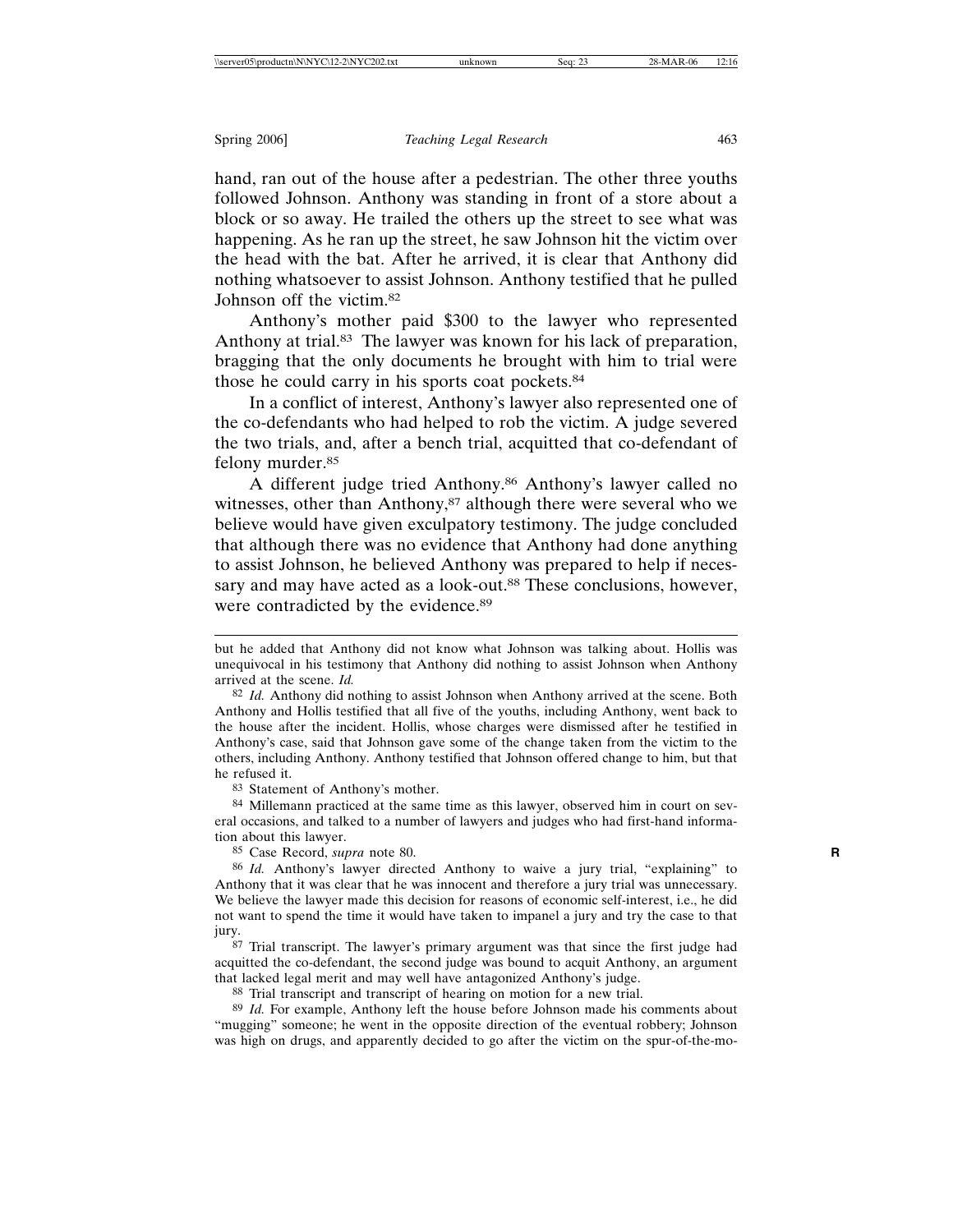The court sentenced Anthony to imprisonment for life, believing, erroneously we think, that it had no power to suspend all or part of the sentence. There were compelling grounds, in addition to the facts of the incident, to suspend all or part of the sentence.90

Anthony's trial lawyer sought appointment and was appointed to represent Anthony on appeal. (The case predated the creation of Maryland's public defender program.) The lawyer wrote a brief that contained inaccuracies, grammatical errors, conclusory arguments, and a total of two case citations. In the third and last argument, which was a page and a half long, the lawyer contended that there was insufficient evidence to support the conviction.<sup>91</sup>

Maryland's intermediate appellate court affirmed the conviction, deferring to the trial court's conclusions, despite the contrary evidence. Anthony's lawyer failed to file a certiorari petition in the state's highest court, although a then-applicable state rule required him to do so or help Anthony to do so.<sup>92</sup>

With the assistance of fellow prisoners, Anthony subsequently filed two *pro se* pleadings. Although he had a number of meritorious claims, the pleadings were incompetently prepared and were unsuccessful.93

Anthony became a model prisoner and by the early 1990s he was living in a minimum security prison, working outside the prison (on work release), and living at home with his mother on weekends.

In 1993, however, in response to a murder by another work-release inmate, the governor of Maryland revoked the minimum security status of all life-sentenced murderers, and a subsequent governor adopted a no-parole policy for them.94 As a consequence, Anthony was transferred back to a maximum security prison and subsequently was denied parole despite the unanimous recommendation of the Parole Commission that he be paroled.

In late 2002, Anthony requested assistance from Millemann, who read his ninety-three-page trial transcript and was shocked by the ap-

ment; Anthony followed the group up one street, around a corner, and up a second street, rather than remaining at the intersection where he could have "looked out" for police; Anthony was not looking around, calling out information to Johnson, acting in any respect like a look-out, or assisting in any other way; and Johnson was openly brandishing a baseball bat, with no apparent concern about being seen. *Id.*

<sup>90</sup> *Id.* Anthony had no record. At the time of the crime, he was employed, and was living at home with and helping to support his mother. Anthony had learning problems and had "aged out" of high school in the 10th grade.

<sup>91</sup> Appellate brief.

<sup>92</sup> *See* MD. R. 719(b)(7)(b) (1971) (repealed 1972).

<sup>93</sup> Case Record, *supra* note 80. **R**

<sup>94</sup> *See* Watkins v. Sec'y, Dep't of Pub. Safety & Corr. Servs., 831 A.2d 1079 (Md. 2003) (upholding the constitutionality of the policies).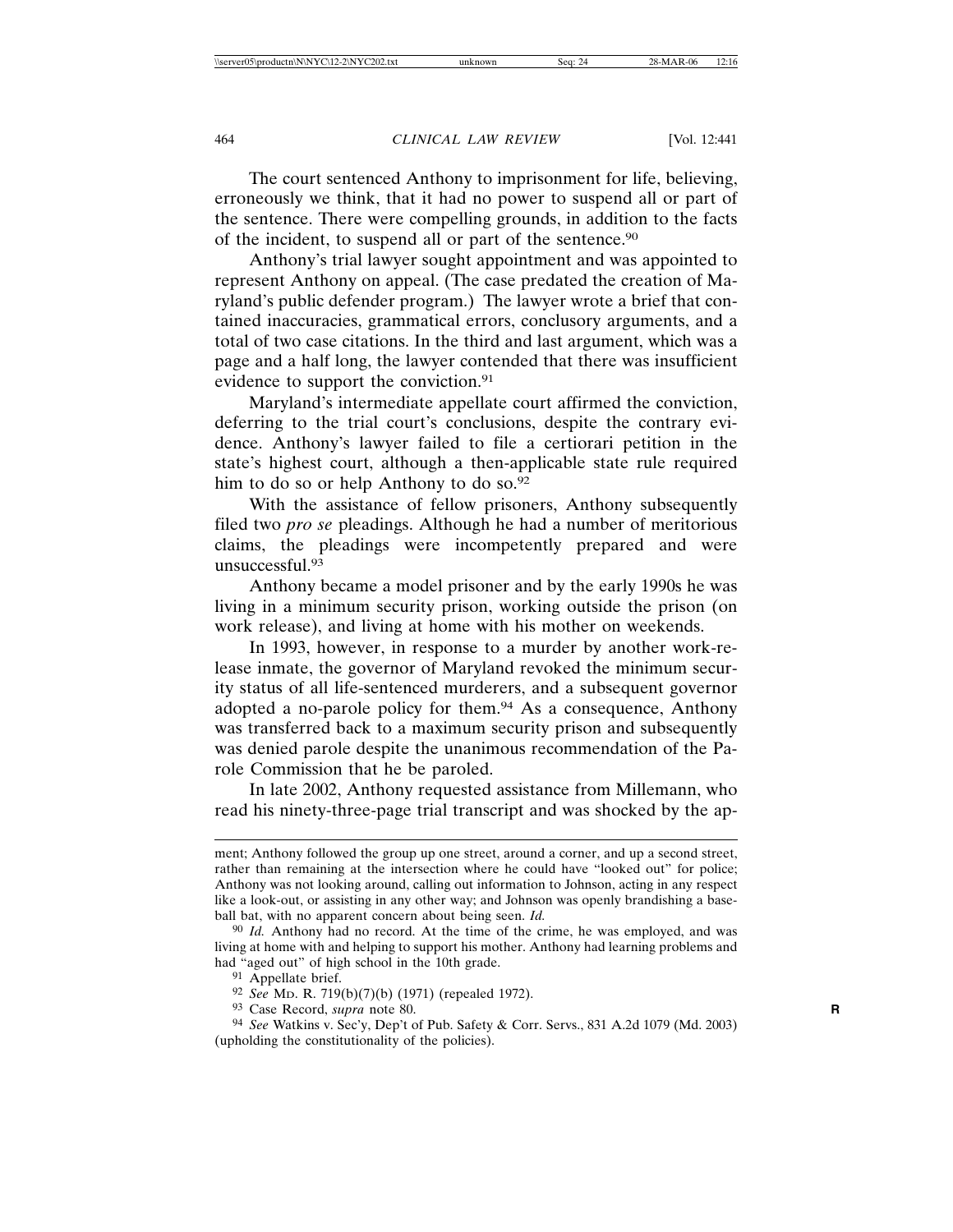parent miscarriage of justice. We were convinced that Anthony had viable post-conviction claims and decided to make these claims the basis of the assignments in the LAWR course. Later, we converted the students' work into a clemency petition.

# *b. Deciding to Use the Anthony Case to Teach Appellate Advocacy*

A post-conviction proceeding is a hybrid.95 Although it is an extension of the criminal process, many states consider it to be a civil proceeding.96 It can be based both on facts in the trial and appellate records and on new facts established after trial and appeal.97

A post-conviction proceeding follows the direct appeal.98 It therefore may seem counter-intuitive to use a *post-conviction* case to teach an *appellate* advocacy course. We found, however, that the fit between the Anthony case and our LAWR III objectives was excellent in most respects.

The record in Anthony's case was fixed in some respects and fluid in others. It included the historical documents,<sup>99</sup> but we added a dynamic feature by connecting the LAWR III course to the post-conviction clinic. As the LAWR III students analyzed the existing record, they identified additional facts they wanted to know, and transmitted their requests for information to the post-conviction clinic students. The clinic students, who were doing additional factual research, sometimes knew the answers to the questions. If they did not, they often conducted the additional investigation necessary to answer the questions.

This process produced several categories of information: 1) information an appellate party can add to the record through rules allowing parties to supplement the record or courts to take judicial notice of facts; 2) information that can not be added to the record, but is relevant in interpreting facts already in the record; and 3) information that can not be shoe-horned, post facto, into an appeal, but rather can be asserted in a new or reopened post-conviction proceeding.

The process, therefore, not only engaged the students in the search for the truth (what actually happened), but also helped us to explore the different rules governing trial, appellate, and post-conviction evidence.

<sup>95</sup> *See* 1 DONALD E. WILKES, JR., STATE POSTCONVICTION REMEDIES AND RELIEF § 1- 5, at 16-18 (2001 ed.).

<sup>96</sup> *Id*.

<sup>97</sup> *Id*. § 1-7, at 34-36; §1-13, at 53-61.

<sup>98</sup> *Id*. § 1-5, at 18.

<sup>99</sup> *See supra* note 80. **R**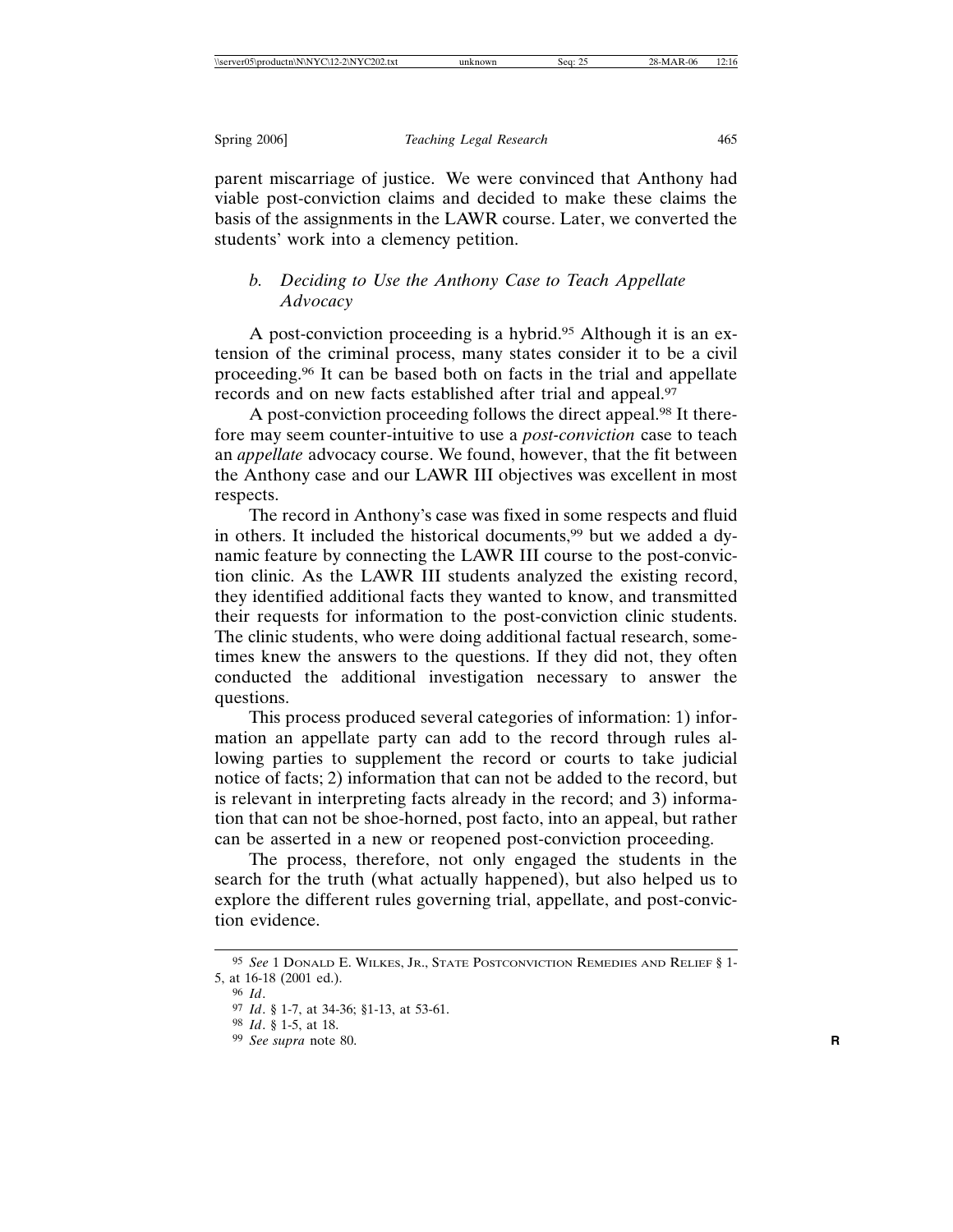At a mid-point in the semester, we froze the "record" in the LAWR III course, although the post-conviction students continued their investigations. Where there were factual gaps, we supplemented the record with a limited number of "stipulated" facts. This gave the LAWR III students a fixed and uniform evidentiary foundation for their briefs. We thus struck a balance between the competing educational interests in fixed and fluid records.

The nature of the post-conviction process also made the Anthony case good teaching material for our appellate advocacy course. The process begins with the legal equivalent of an autopsy. In our case, the "body" was the Anthony litigation, from arrest through trial, appeal, and post-appellate litigation. This helped the students to understand the role of the appeal in the criminal process and its relationship to the other steps in the process.

Common post-conviction claims include ineffective assistance of counsel, the prosecution's failure to disclose exculpatory evidence, and violations of other "fundamental rights," such as the right to jury trial, that only can be waived personally and on the record by the defendant.100 Anthony had meritorious claims like these, as well as others. In post-conviction practice, however, the rules governing procedural default are as important and at least as complicated as those governing substantive claims.101 The students had to deal with these issues as well.

To evaluate the legal claims, the students had to ask, with legally required deference to Anthony's prior lawyer's judgments, whether counsel's performance before, at, and after trial and appeal, was "'deficient,"<sup>102</sup> and if so, whether counsel's "'deficient performance prejudiced the defense.'"103 To answer these questions, the students had to understand the criminal process and the normative standards of criminal defense (today and in 1969 and 1970, the years of the trial

103 *Gross*, 809 A.2d at 635-36 (quoting *Wiggins*, 724 A.2d at 12). This requires more proof than that "'the errors had some conceivable effect on the outcome of the proceedings,'" but less proof than "'that counsel's deficient conduct more likely than not altered the outcome in the case.'" *Bowers*, 578 A.2d at 738 (quoting *Strickland*, 466 U.S. at 693). The test is whether there is a "substantial possibility" that counsel's errors altered the outcome in the case. *Id.* at 739. For applications of these tests, see, for example, Wiggins v. Smith, 539 U.S. 510 (2003); Williams v. State, 605 A.2d 103 (Md. 1992).

<sup>100</sup> 1 WILKES, JR., *supra* note 95, § 1-11, at 46-47; Curtis v. State, 395 A.2d 464 (Md. **R** 1978).

<sup>101</sup> 1 WILKES, JR., *supra* note 95, § 1-7, at 34-35. **R**

<sup>102</sup> Gross v. State, 809 A.2d 627, 635 (Md. 2002) (quoting Wiggins v. State, 724 A.2d 1, 12 (Md. 1999)). To establish this, a petitioner "must (1) demonstrate that counsel's acts or omissions, given the circumstances, 'fell below an objective standard of reasonableness considering prevailing professional norms,' and (2) overcome the presumption that the challenged conduct could 'be considered sound trial strategy.'" *Id. Accord* Strickland v. Washington, 466 U.S. 668, 686-89 (1984); Bowers v. State, 578 A.2d 734, 738 (Md. 1990).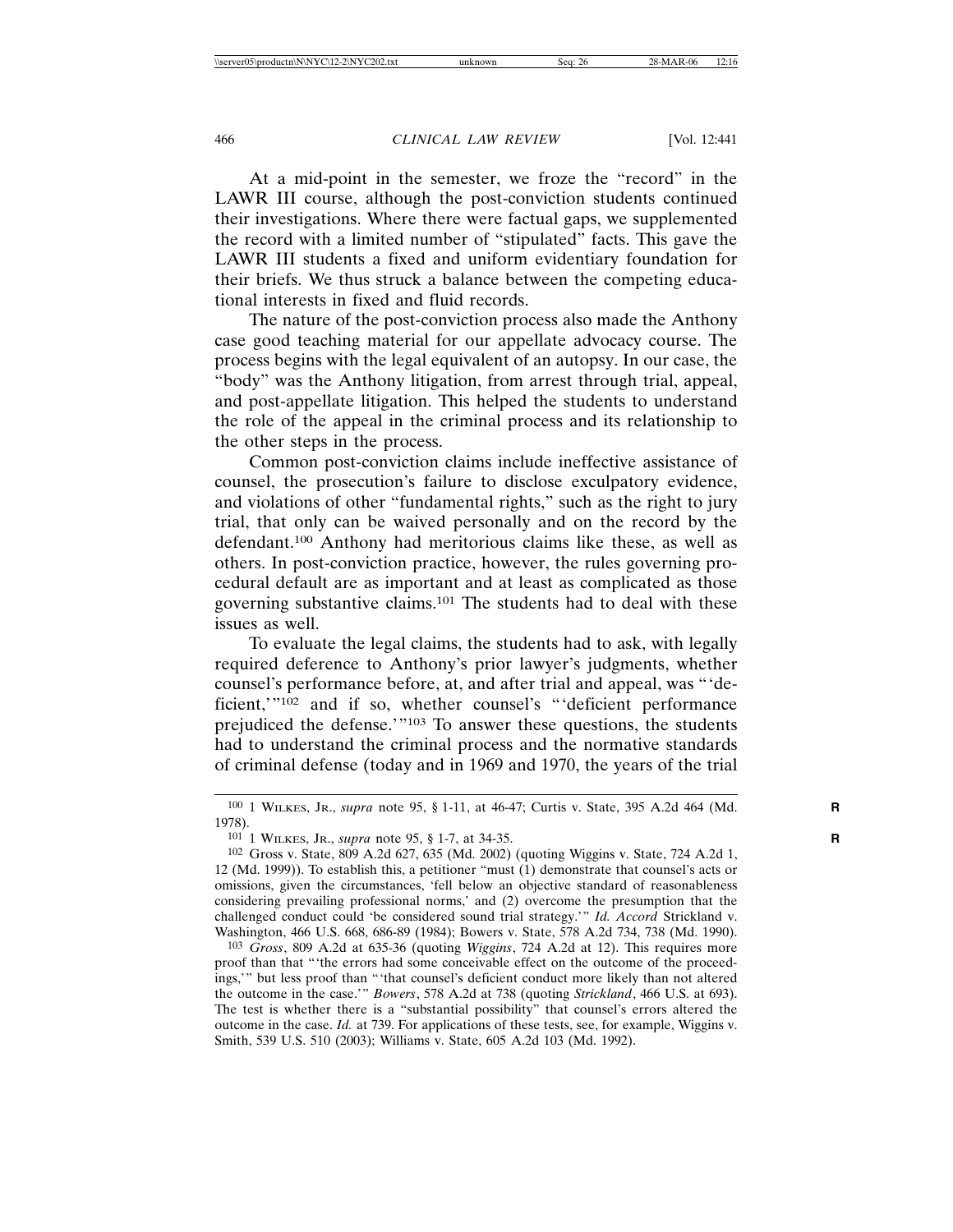and appeal). They had to master the record in Anthony's case and identify with specificity what Anthony's lawyer did wrong and how it likely affected the verdict and sentence in his case. They also had to explain why Anthony should be able to assert these claims now, and then had to brief and argue these and other points.104

# *3. Preparing to Teach with the Legal Work*

There are a variety of challenges in using an actual case to teach a non-clinical course.105 One is the winnowing process of distilling teaching material from a complicated case. We needed to limit the parts of the Anthony case that we would use in the course and to put those parts into usable forms.106

The first step in this process was to reconstruct the record in the case. One of the threshold obstacles in representing long-term prisoners is that states often destroy major parts of their case records even while the prisoners remain confined.<sup>107</sup> We were happy to discover that Maryland has an excellent legal archivist.108 With his considerable help, we were able to obtain the central records in Anthony's case from the archives.

We then organized these records, conducted the basic preliminary research necessary to identify viable issues, and compiled a set of re-

<sup>104</sup> Among the issues in the case were these:

<sup>1.</sup> Did Anthony voluntarily, knowingly, and intelligently waive his right to a jury trial?

<sup>2.</sup> Did Anthony's lawyer fail to provide him with the constitutionally required effective assistance of counsel on appeal by failing to adequately make the argument that there was insufficient evidence to convict him, and then failing to advise him about his right to seek certiorari from the Maryland Court of Appeals after the Court of Special Appeals decided this issue against him?

<sup>3.</sup> Did the trial judge err in concluding that he had only two sentencing options, either to sentence Anthony to death or life, and that he could not suspend all or part of the life sentence?

<sup>4.</sup> Was counsel ineffective at trial in a variety of ways?

There also were a number of procedural issues related to whether Anthony could now assert these claims, including whether Anthony or his lawyer had waived these claims or whether they had been finally decided in a prior proceeding.

<sup>105</sup> One of the major issues is how to preserve the confidences of clients, which we discuss *infra*, Part II(A)(7) and Part III(B)(2).

<sup>106</sup> By comparison, there are some clinical/LRW hybrids in which the teacher can teach with the entirety of a legal matter. Beginning fall semester, 2005, Professor Renee M. Hutchins on our faculty is using actual criminal appeals to teach our LAWR III appellate advocacy course. The LAWR III semester-long course is included in a year-long Appellate and Post-Conviction Advocacy Clinic. She is teaching with the full appellate record and process in the cases.

<sup>107</sup> At a minimum, the law should require that a prisoner's case records be retained until he is free from any restraint imposed in that case. *See, e.g*., UTAH CODE JUD. ADMIN. APP. F. (Utah State Courts Records Retention Schedule).

<sup>108</sup> Dr. Edward C. Papenfuse. He currently holds the positions of Maryland State Archivist and Commissioner of Land Patents.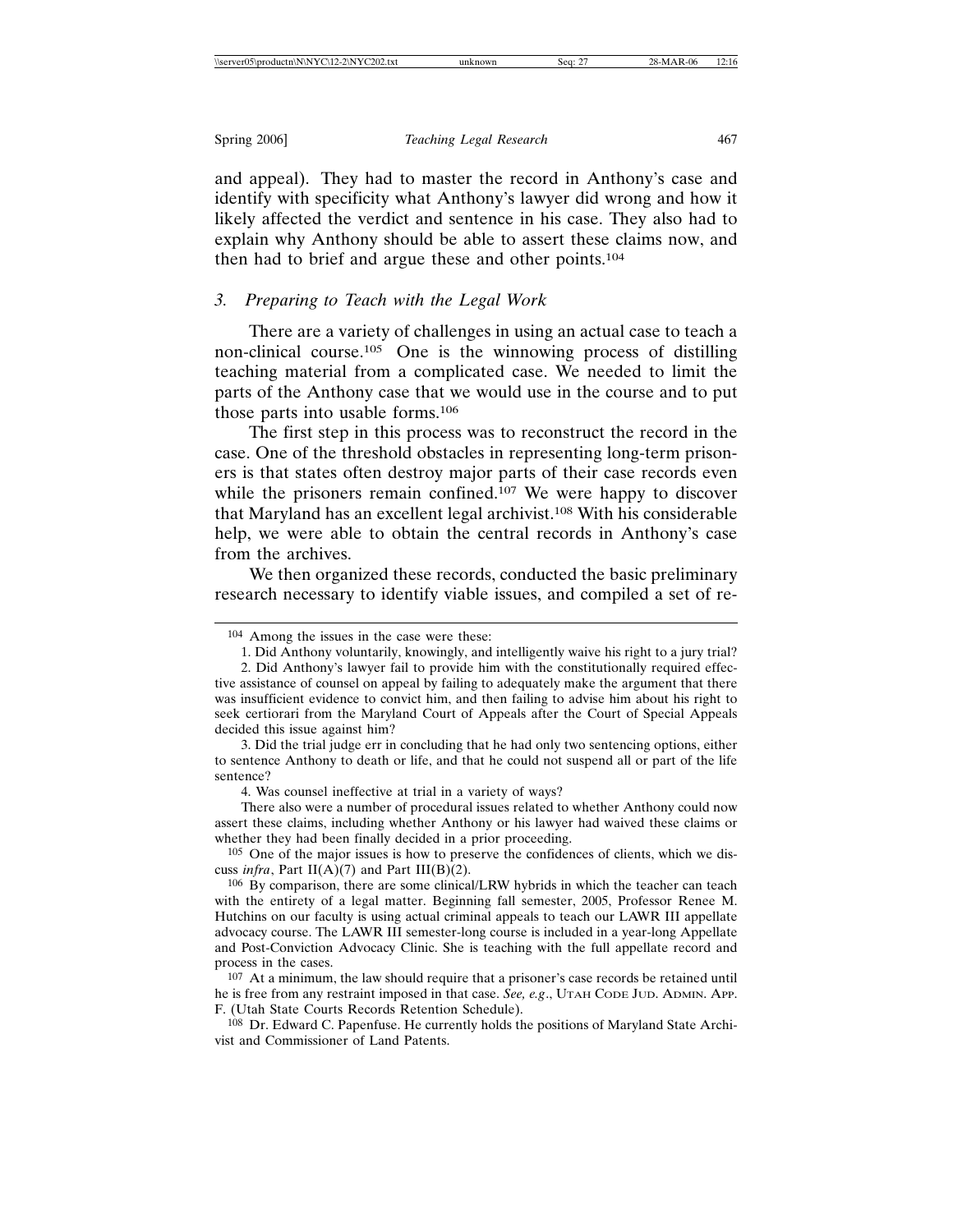lated teaching materials.109

# *4. Involving the LAWR III Students in the Case-Selection Decision in a Limited but Important Way*

Initially, the clinic, acting through Millemann, committed to investigate Anthony's case. After reading the ninety-three-page trial transcript of this half-day capital trial, it became impossible to really consider rejecting the case.

When we introduced the Anthony case to the LAWR III students, therefore, we knew that the post-conviction clinic, at least, would represent Anthony. Although we planned on using the Anthony case in the LAWR III course as well, we would have listened to the LAWR III students if they had presented compelling arguments in support of different legal work.

Therefore, after we discussed the basic facts of the case with the students, we posed the question: should we—the students and the two of us—spend our considerable resources representing Mr. Anthony? Or, should we generate some other form of actual legal work for the students that might benefit a larger number of people?

In the end, there was a virtual consensus that we should represent Anthony. This was a good discussion in which we talked about the role of a law school, especially a state school like ours, in providing legal assistance to the poor, and the issues that arise in allocating scarce legal resources.<sup>110</sup> Through this confirmation of our initial decision, the students made an initial commitment to Mr. Anthony. This was a radically different way to begin a LRW semester, and it invested the students in their semester's work by making them responsible, in a limited but important way, for that work.

This commitment had important consequences for us, the teach-

<sup>109</sup> Specifically, we read and excerpted the trial transcript; identified the elements of the crime (felony murder, with robbery as the felony); evaluated the trial court's decision (guilty of felony murder based on the "ready-to-assist" and "look out" theories); evaluated the very summary sentencing proceeding (about one page total in the transcript); determined the results of Anthony's co-defendants' cases (one acquittal, one dismissal of charges, and two convictions, with both of the convicted defendants—including Johnson, who murdered the victim with the bat, having been released from prison); evaluated the performance of trial counsel and the trial judge; read and analyzed the appeal, and evaluated the performance of appellate counsel; read and analyzed the post-appeal proceedings; and with this information, identified and evaluated Anthony's potential claims and the grounds to assert these claims at this stage of Anthony's case. The course materials included the core components of the record and explanatory memoranda, instructions, issue statements, articles, statutes, and case decisions.

<sup>110</sup> *See, e.g*., Gary Bellow & Jeanne Kettleson, *From Ethics to Politics: Confronting Scarcity and Fairness in Public Interest Practice*, 58 B.U. L. REV. 337 (1978); Paul R. Tremblay, *Toward a Community-Based Ethic for Legal Services Practice*, 37 UCLA L. REV. 1101 (1990); Stephen Wizner, *Rationing Justice*, 1997 ANN. SURV. AM. L. 1019.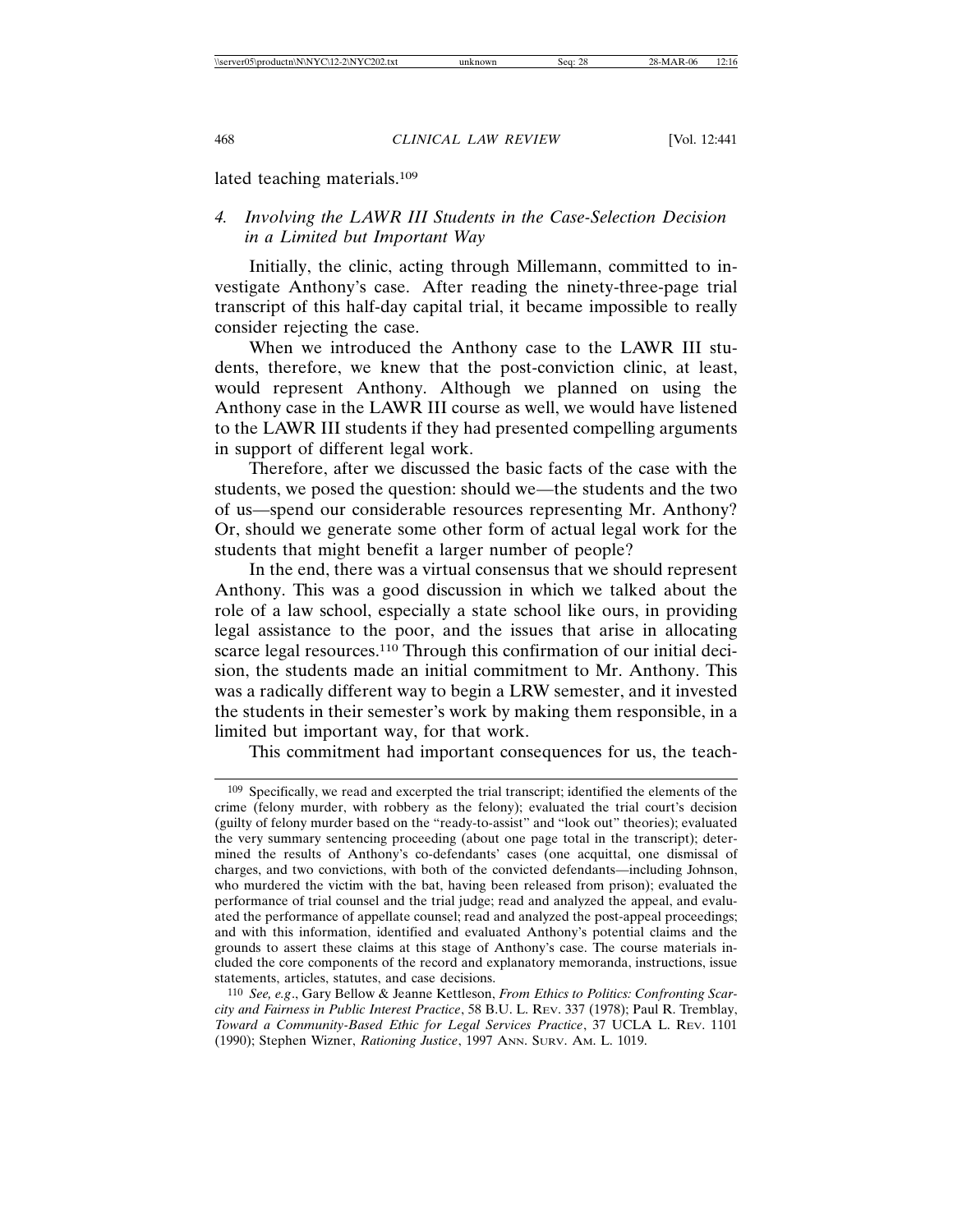ers, as well. It made us accountable to our students, including for what we taught them and for the legal services that together we would provide to Mr. Anthony. It thus helped to create a special working partnership between the students and us.

# *5. Dividing the Students into Issue-Specific Workgroups and Co-Counseling Teams*

We identified preliminarily seven sets of substantive and procedural issues that we intended to assign to the LAWR III students. The issue descriptions were general, leaving the students substantial room to refine, vary, or for good reasons, discard the issue and work on another and better one.

Many of the issues were very challenging. Students had to identify and explore several potential theories and select one. Having committed to a theory, they had to be creative with often ambiguous and sparse legal authority. The students also had to work with an indeterminate factual record.

We structured each of the issues as a freestanding appeal. Thus, there were seven separate appeals. The students had to identify the portion of the total record that applied to their issue, and use that portion of the record to develop the statement of facts in their appeals.

We divided the twenty-seven students into seven groups, and assigned one issue to each group. We divided each group of four (in one case three) students into two teams of two students, and we assigned one team to represent Mr. Anthony and the other to represent the State.111 Although "co-counsel" worked together, each was responsible for his or her own brief and each made a separate oral argument.

In what became one of the most interesting parts of the course, we met weekly with each of the seven workgroups, which were comprised of two sets of opposing co-counsel and the student from the post-conviction clinic who had been assigned to that workgroup. This connected the two courses, although each largely retained a separate identity.

We conducted these meetings as case rounds and strategy sessions. In the give and take of these meetings, the students identified their initial "theories of the case" (really, "theories of the issue"); refined their theories; developed new theories that we had not initially identified; and refined those theories.

In these meetings, we used facilitated group-writing (engaging the

<sup>111</sup> Given that we had twenty-seven, not twenty-eight, students, in one of the seven groups, only one student represented a party individually.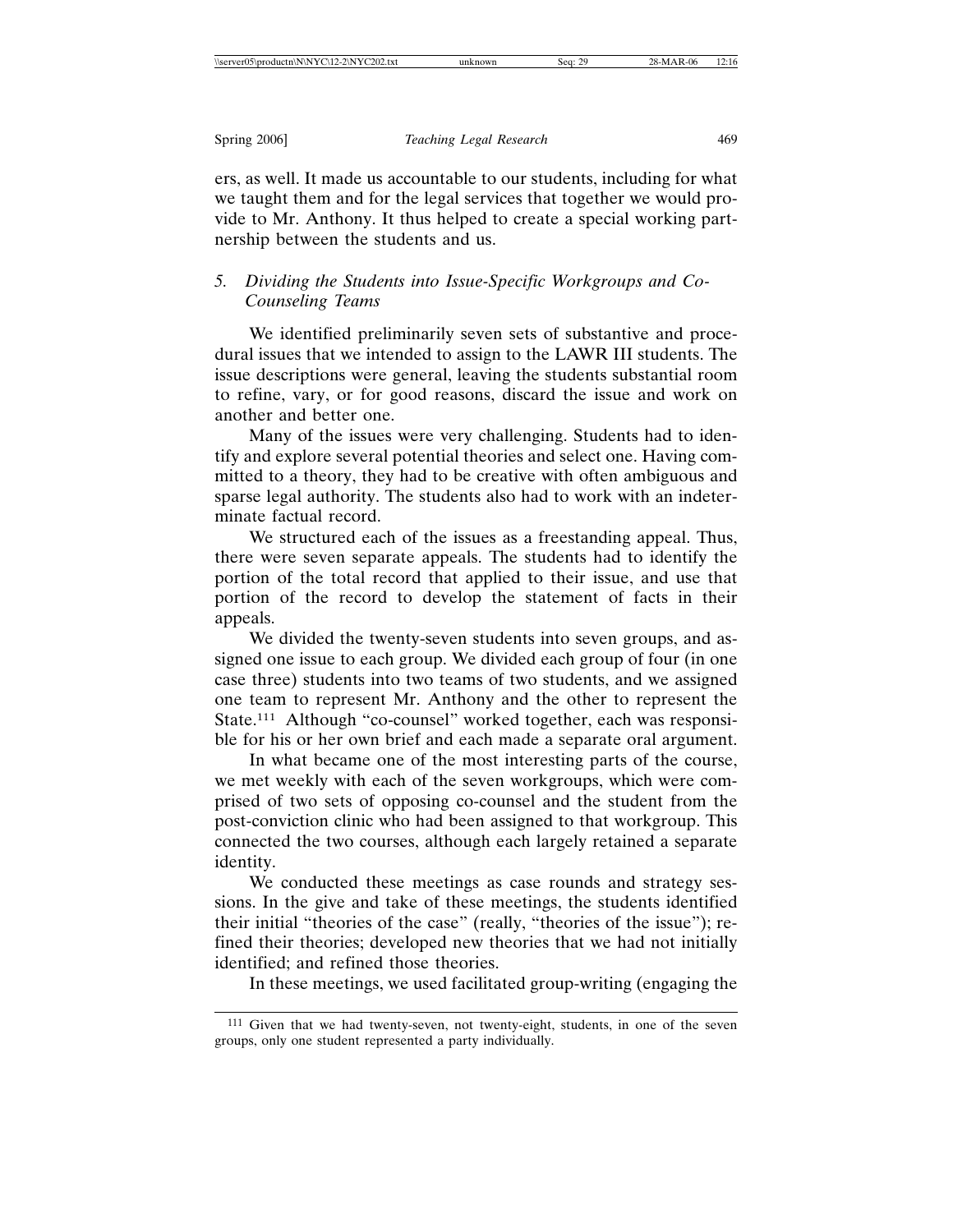class, as a whole, in exemplary writing exercises) and modified peerediting techniques (in which one student edited the work of another) to develop argumentation and writing skills. There were high levels of student participation and engagement, and this became the forum in which we did our best collaborative work. Mr. Anthony benefited the most from this issue-vetting process, which had a great dialectical quality.112 Clinical teachers will recognize this as a core feature of clinical education.

# *6. Adding Limited Hypothetical Components to the Actual Case*

We added some limited hypothetical features to the real-world facts. This included a lower court opinion from which Anthony would appeal. We hypothesized that Anthony had filed a post-conviction petition in which he raised seven issues. The opinion summarily denied relief on all of the issues thereby presenting all of them for appeal.<sup>113</sup>

# *7. Insuring Client Confidentiality*

Our Clinical Law Program represented Mr. Anthony. Millemann was the primary clinical lawyer in the case. The work of the students in both LAWR III and the post conviction clinic was carried on within the scope of the Clinical Law Program's attorney-client relationship with Anthony, and was part of the work-product in the case. The students "posted" their work on a secure computer system, and they discussed the case outside the classroom only in private settings and only with other students in one of the two courses.<sup>114</sup>

<sup>112</sup> For analysis of educational benefits of teacher-student dialectical learning, see, for example, Frank S. Bloch, *The Andragogical Basis of Clinical Legal Education*, 35 VAND. L. REV. 321, 333-44 (1982); PAULO FREIRE, TEACHERS AS CULTURAL WORKERS: LETTERS TO THOSE WHO DARE TEACH 63-68 (Donaldo Macedo et al. trans., 1998).

<sup>113</sup> We made the appeal to the Maryland Court of Special Appeals, Maryland's intermediate appellate court, which tracked the real world. (If we lost the actual case, we would appeal the decision to that Court.) The students had to comply with the rules of that Court in preparing their briefs.

<sup>114</sup> *See infra* Part III(B)(2) for analysis of professional responsibility and liability issues. Writing about clinic cases raises additional issues. We have been aided by Professor Nina W. Tarr's analysis in writing this article. *See* Nina W. Tarr, *Clients' and Students' Stories: Avoiding Exploitation and Complying with the Law to Produce Scholarship with Integrity*, 5 CLIN. L. REV. 271 (1998). We have done the following to protect the interests of the clients whose cases we discuss in this article: 1) either disclosed in this article no client-identifying information, or limited the disclosed factual information to that which appears in court records, *see supra* note 80, judicial opinions, *see supra* notes 80, 125-26, or other public documents; 2) assured ourselves that we have not disclosed confidential or otherwise sensitive client information or waived any applicable confidentiality privilege; 3) tested these conclusions by submitting a copy of the final draft of this article to an ad hoc committee of our colleagues ("Committee") for their review (the Committee agreed with our assessment); 4) provided the client whom we call Mr. Anthony with a copy of the final draft of this article, discussed it with him, and offered to help him obtain independent counsel to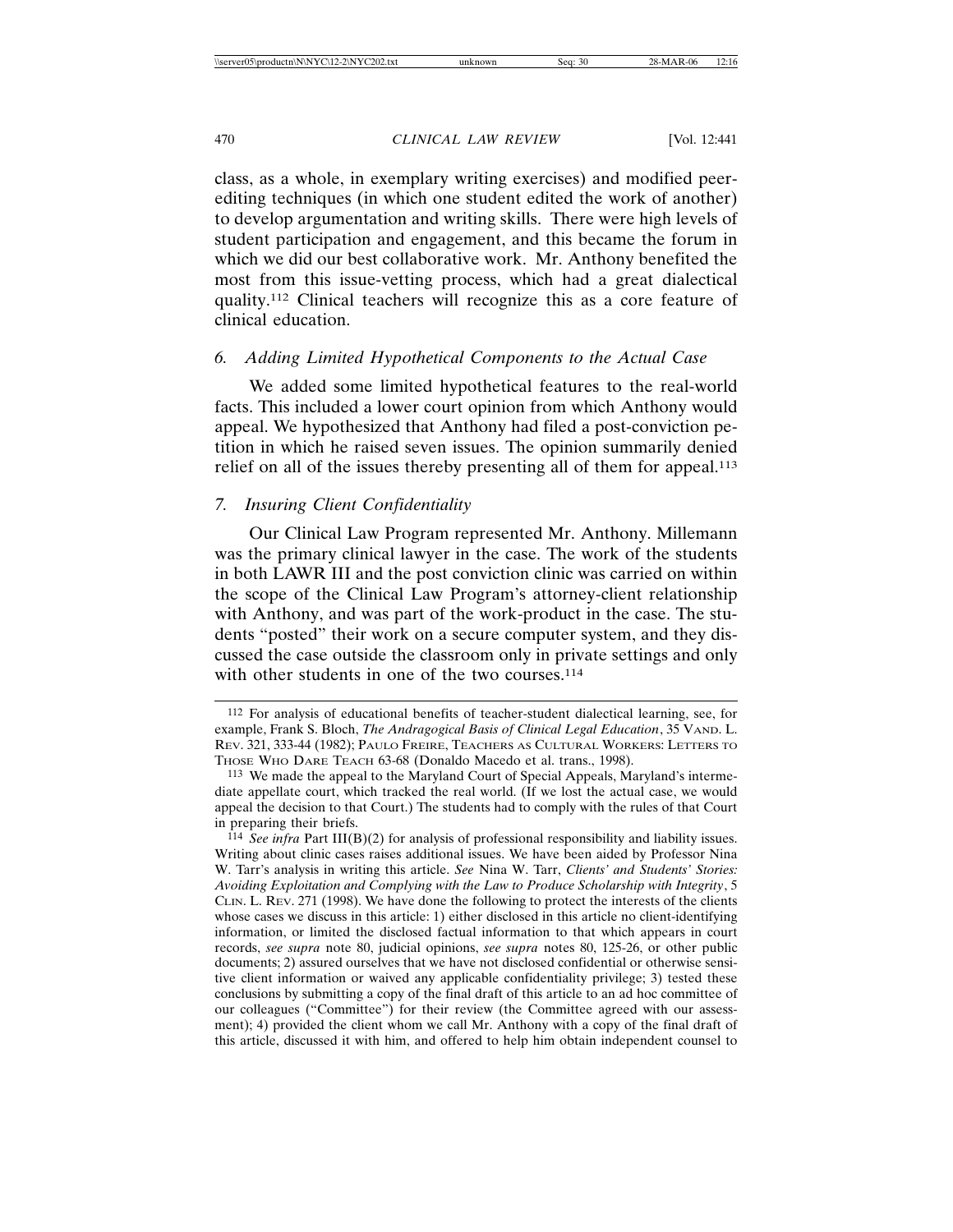## *8. Apportioning Teaching Responsibilities*

We apportioned responsibility for the course in ways that were consistent with our backgrounds and expertise.115 Schwinn did the majority of the LRW teaching, and Millemann most of the teaching about criminal law and the post-conviction process. We both, usually together, participated in the seven weekly work-group meetings. Many of the best moments in the course occurred when we were both present and involved in the classroom and in our work-group meetings.

We often had differing perspectives, for example, on how to build a case. We had differing styles as well. Although we both regularly used some form of a dialectic process, Millemann tended to be more directive and Schwinn more open-ended. Together, our two perspectives and styles offered students a range of options they could use to make their own decisions.

# *9. Coordinating the LAWR III Course with the Post-Conviction Clinic*

The clinical students had primary responsibility for interviewing Anthony, maintaining the relationship with him, developing the facts in the case, and drafting the pleadings. The LAWR III students did legal research on and wrote about a number of the issues.116 As noted previously, the clinical students were the investigators for both the client and the LAWR III students, and one clinic student was assigned to each of the LAWR workgroups.<sup>117</sup>

advise him in this respect (he declined the offer); 5) determined that the client had no objection to publication; and 6) asked the Committee, which includes faculty members who are familiar with human experimentation guidelines, including the guidelines of the University of Maryland, to apply to this article the principles underlying those guidelines, and to tell us whether it believes this article is consistent with them (it has done so, providing a positive answer to our question).

<sup>115</sup> Millemann has taught many clinical courses (including an appellate clinic) and practiced in the Clinic Law Program (as well as outside of it) for many years. He also has taught a number of LRW courses in various forms, e.g., "legal method" and "LAWR" courses. Schwinn has taught many LRW courses in many different forms, often integrating his former full-time practice and recent pro bono work into those courses. He also teaches a first-year Legal Theory and Practice course. *See supra* note 19. **R**

<sup>116</sup> There was some duplication of effort. Although this would have been a problem in a private practice setting, it was not in an educational setting. Indeed, it often gave us an additional check on the thoroughness of the students' research.

<sup>117</sup> In retrospect, we should have reserved some places in the clinical course for students who wanted and were qualified to be teaching assistants in the LAWR III course. Ideally, these students would have been advanced (second-time) clinical students who previously had been teaching assistants. This would have enabled us to tie the two courses more closely together and to get some additional help in teaching the course.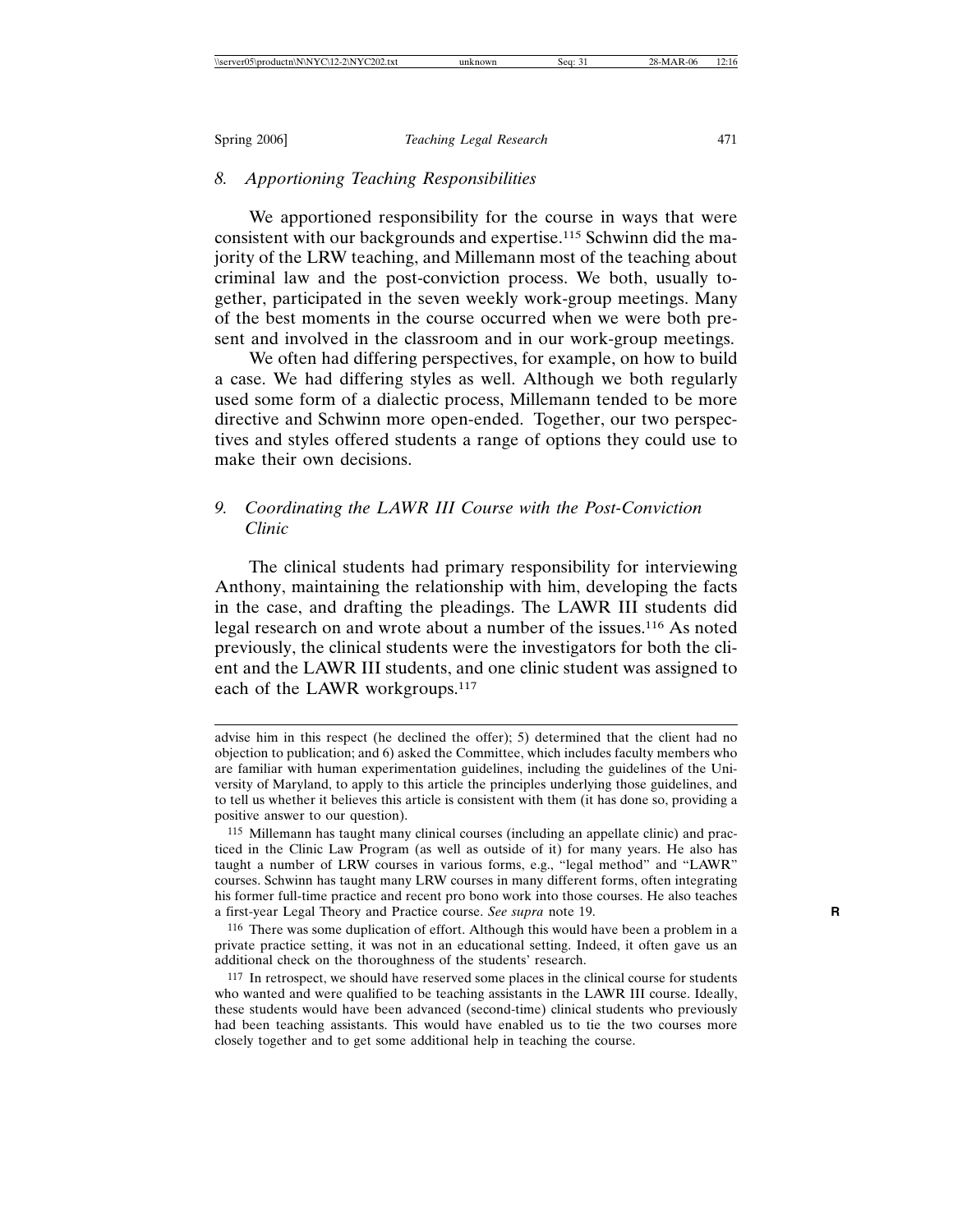# *10. Inviting Student Evaluation of the Course*

We devoted one class session to student evaluation of the course, including the use of the Anthony case.118 We have prepared a transcript of this discussion from which we quote liberally in Part III (A).

# *B. Legal Analysis, Writing and Research II/Legal Theory and Practice*

Our second experimental course was LAWR II, which first year students take in their second semester. The standard course description reads:

LAWR II continues the students' instruction in analysis, writing and research by introducing students to a [civil] case at the trial level. Working on a *well developed case file*, students learn to work with facts, to develop a theory of the case, and to use their research and writing skills to develop and advance that theory. Over the course of the semester, students write several different documents to a court, such as a motion to dismiss, a motion for summary judgment, or a trial brief.119

We added a three-credit "Legal Theory and Practice" ("LTP") component<sup>120</sup> to the two-credit LAWR II course, for a total of five credits. We substituted actual cases for the "well developed case file" in the standard LAWR II course, and expanded the course to include an experiential component.121

The usual focus of the LAWR II course is on the pretrial process in civil cases and the research and writing related to it. By adding actual legal work to the course, particularly police brutality cases and a civil right-to-counsel reform project, we added civil rights and accessto-justice issues to the course.

This LAWR II/LTP course was different from our LAWR III course in important respects.

# *1. The Students*

We had fifteen students in the course, all of whom selected it as their second-semester elective.122 Although this was half the number

<sup>118</sup> Millemann skipped this class. As the faculty member most identifiable as Anthony's lawyer, we wanted to encourage students to give their frank and critical assessments of this experimental component of the course.

<sup>&</sup>lt;sup>119</sup> This description came from the then-existing Course Catalog of University of Maryland School of Law (emphasis added).

<sup>120</sup> *See supra* note 19. **R**

<sup>121</sup> The students also simultaneously took a separately taught one-credit research course. *See supra* note 19. **R**

<sup>122</sup> All second-semester students are required to take LAWR II, but because we added the three-credit LTP component to it, the course became an elective course. *See supra* note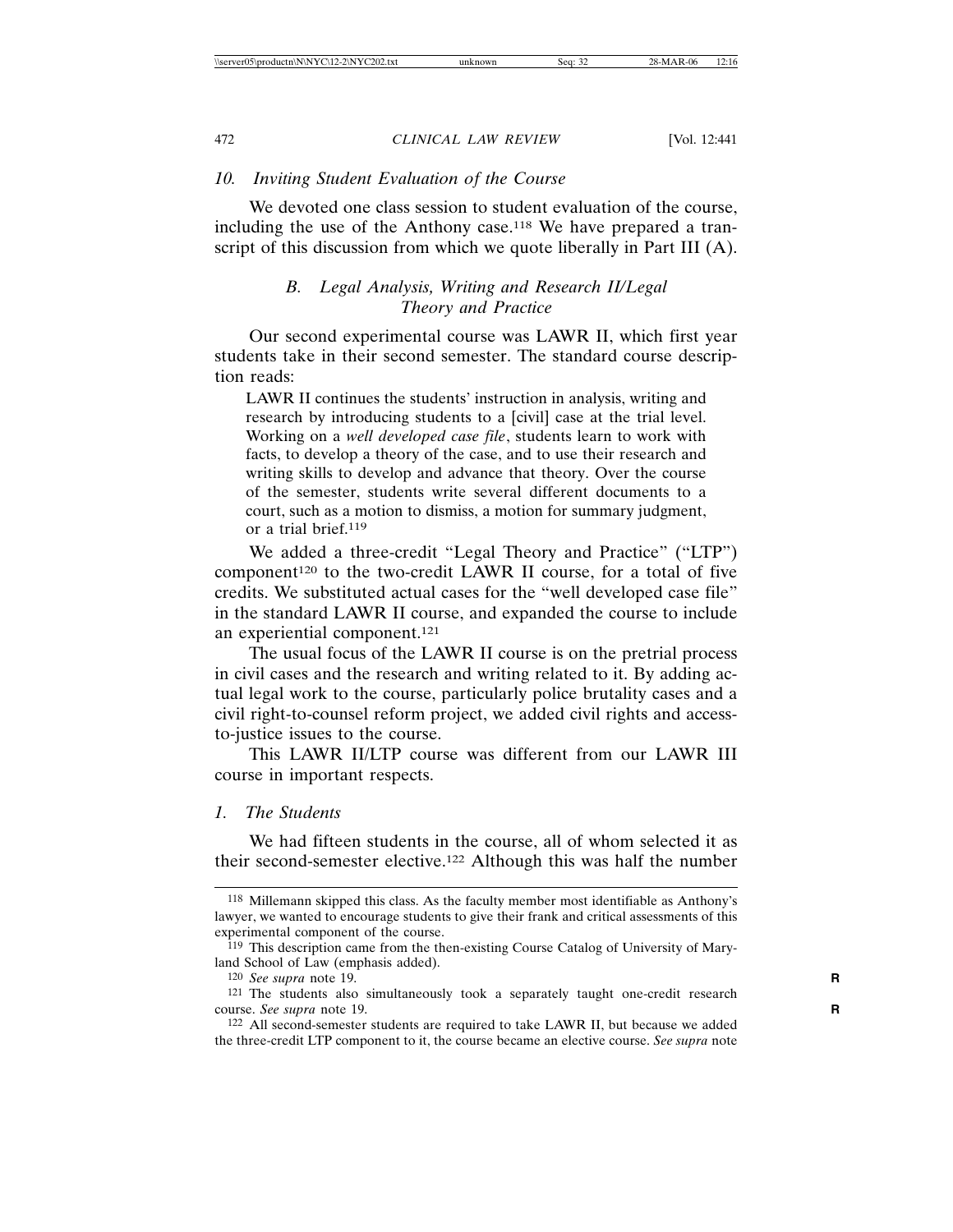of students in our LAWR III course, the LAWR II course was for more than twice the credits and we were supervising first-year students.

# *2. Selecting the Legal Work*

We generated the actual legal work for the course from outside the law school. Neither of us was counsel in the cases. Rather, the clients were represented by outside lawyers. A small, private law firm represented the plaintiffs in the police brutality cases, and a public interest organization, the Public Justice Center, was representing one client in the right-to-counsel case and preparing to represent additional clients. The private law firm and public interest organization, as well as their clients and cases, were part of the teaching material in the course.

We chose to teach with a small private law firm for several reasons. Many of our law school graduates eventually practice in small private firms. These firms provide the bulk of legal services to individuals, including the "working poor" and people of modest means. Many students would like to find ways to integrate public interest and private practices, i.e., to make a living representing people and communities that need legal assistance. The firm we picked was a good model of this integration.

Moreover, we wanted to debunk two common stereotypes. One sharply contrasts public interest practice with for-profit private practice. It sends the message that public interest work should be governmentally-funded or reserved for saints, and that private practitioners cannot substantially contribute to the public interest.

The second stereotype contrasts professionalism, which is good, with commercialism, which is not. However, most lawyers are in the private practice of law and have to make a living. If professionalism is not consistent with responsible commercialism, professionalism cannot exist at all.123

By introducing first-year students to a private practice that represents the victims of police brutality, most of whom are poor and people of color, we hoped to give the students a basis to question the private practice stereotypes, and to begin to explore ways in which,

<sup>20.</sup> **R**

<sup>123</sup> Indeed, challenges to professionalism often arise not just from over-commercialism, but from incompetent commercialism—bad management that leads lawyers to handle client problems late or inefficiently and to communicate poorly, with the result that the lawyer has no time for the other functions of a good professional. *See generally* MICHAEL J. KELLY, LIVES OF LAWYERS: JOURNEYS IN THE ORGANIZATIONS OF PRACTICE (1994). In this book, Kelly demonstrates, through extended case studies of different forms of law practice, the direct link between competent business management and professionalism.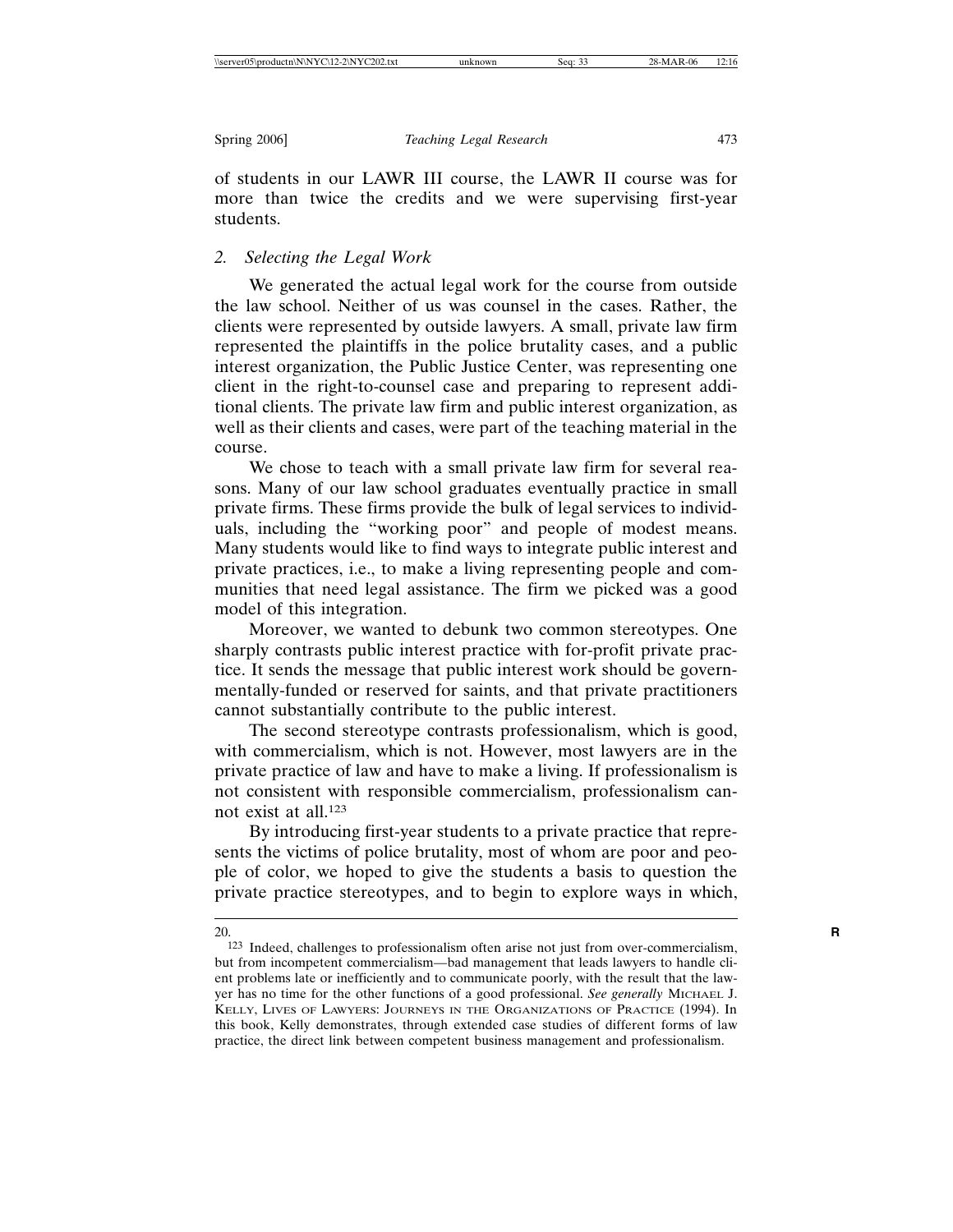upon graduation, they can maintain their idealism in various forms of private as well as public practices.

The Public Justice Center provided the students with a different practice model. It was formed in 1985 to bring reform litigation through teams of volunteer lawyers and staff counsel. When Congress enacted draconian restrictions on federal funding for civil legal services,124 this organization's independence (it does not seek or accept Legal Services Corporation funds) became even more important. Over the years, it has diversified its advocacy and become one of the leading "unrestricted" law reform organizations in the region.

Together, the private law firm and public interest organization, and their clients and projects, provided a rich context for teaching LRW skills and analyzing access-to-justice, delivery of legal services, professional responsibility, and other related issues.

# *3. Organizing, Teaching, and Supervising the Law Students*

We worked closely with two lawyers from the private law firm and several from the public interest organization.125

The private lawyers provided case files to us, taught a class on litigating police brutality cases, and answered questions that the students had during the course of the semester. They obtained client approval for the students' work, and helped us to devise the assignments.

The assignments in the right-to-counsel project challenged the students to address procedural and substantive issues Maryland's courts have not resolved.126 The students' work supported the organi-

126 In *Frase*, the Public Justice Center argued that indigent parents faced with loss of custody of children have a state constitutional right to court-appointed counsel. *Id*. at 126- 30. They traced this right, in part, to the law of England, including a 1494 statute that authorized courts to appoint counsel to represent indigent litigants. *Id.* at 126. This law, they argued, has been made part of Maryland's law through a state constitutional "incorporation" provision that most of the early states have in their constitutions. *Id.* at 126-67. They incorporate those provisions of English law effective in 1776 that the state has not repealed or effectively nullified. *Id. See also* Michael Millemann, *Mandatory Pro Bono in Civil Cases: A Partial Answer to the Right Question*, 49 MD. L. REV. 18, 32-48 (1990) (describing incorporation into Maryland law of English statute providing for appointment of counsel in civil cases). The public interest lawyers also based Frase's claim on two provi-

<sup>124</sup> Omnibus Consolidated Rescissions and Appropriations Act of 1996, Pub. L. No. 104- 134, § 504, 110 Stat. 1321, 1321-53. *See* Legal Servs. Corp. v. Velazquez, 531 U.S. 533 (2001) (holding part of the Omnibus Consolidated Rescissions and Appropriations Act of 1996 to be unconstitutional). For a more in depth analysis of these funding restrictions and the potential ethical issues they raise, see Alan W. Houseman, *Restrictions by Funders and the Ethical Practice of Law*, 67 FORDHAM L. REV. 2187 (1999).

<sup>125</sup> The Public Justice Center's volunteer lawyer was Stephen H. Sachs, a former United States Attorney and State Attorney General, who taught a class on the test case, *Frase v. Barnhart*, 840 A.2d 114 (Md. 2003), which spawned the class project, and which he had argued in the Maryland Court of Appeals. We also worked closely with Debra Gardner, Legal Director of the Public Justice Center.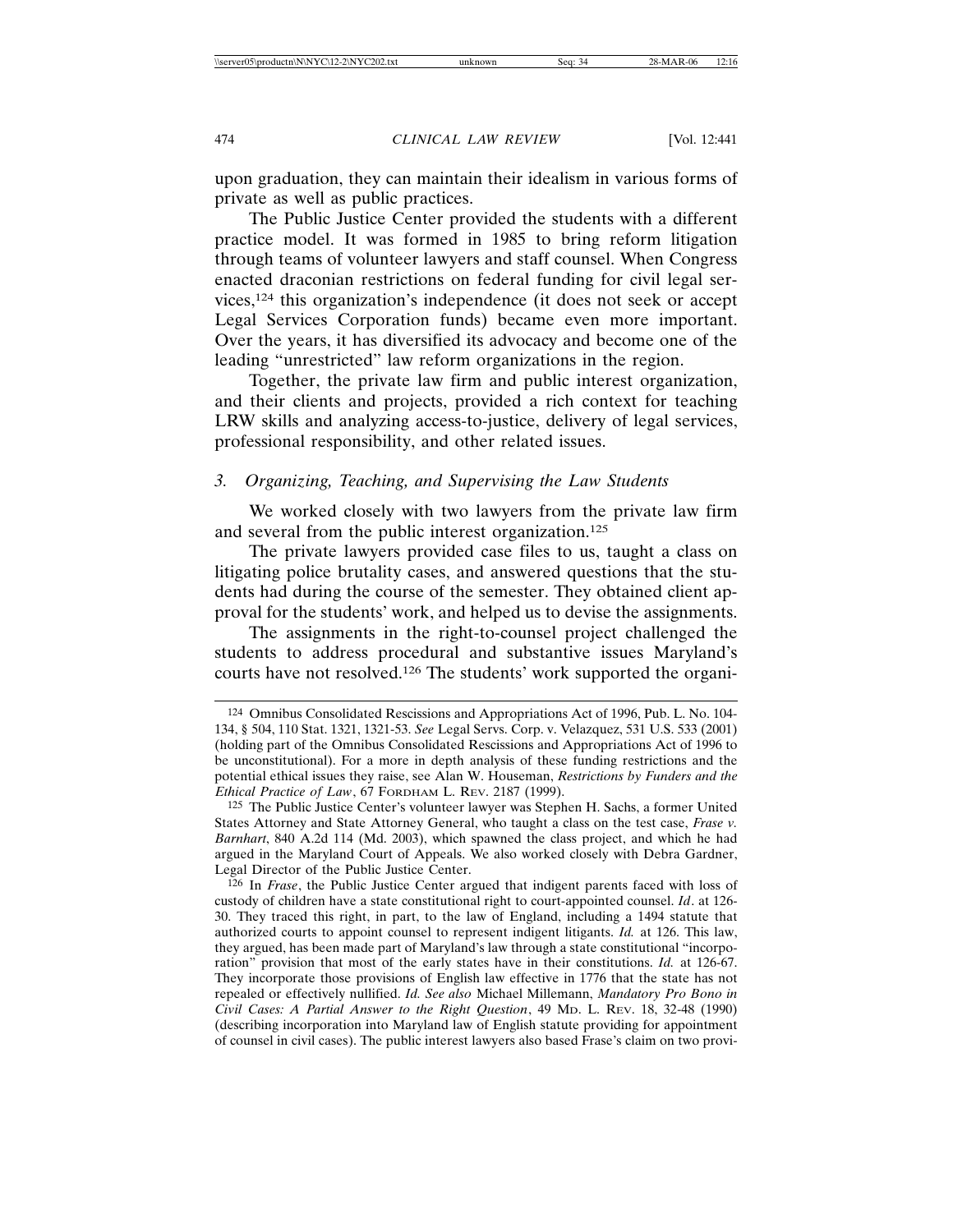zation's continuing representation of its right-to-counsel client, Frase, and possible future litigation on behalf of a new client or clients.

We designed the course around these two sets of cases.<sup>127</sup> We divided the students into groups of two to three to work on the police cases, and met with each group weekly. By the end of the semester, the students had conducted client and witness interviews and drafted basic pleadings, including a complaint, interrogatories, and requests for documents.128 We reviewed all of the written work, as well as the development and implementation of case plans. Students did several drafts of most written work.129

Each student wrote his or her own memorandum on the right-tocounsel issues, although we worked collaboratively with the students, and they with one another, to develop possible legal theories. As in the Anthony case, the assignments in the right-to-counsel project were relatively open-ended. The students were presented a real problem that had no clear answer and no direct precedent.

# *4. Insuring Client Confidentiality*

Although we were not counsel in these matters, we were working under the direction of and with counsel in the cases, and thus our work was included within the scope of their work-product privileges and their clients' client-attorney privileges.130 Because the LAWR II students also were LTP students, they had offices in our clinical space. Like the LAWR III students, these students also "posted" their work

128 In preparation for the interviews, we taught a segment on interviewing that included mock interviews. We scheduled the initial interviews in the law school and one of us was present for them. After that, students interviewed witnesses and clients in their neighborhoods, but in teams (at least two students). Because these were first-year students, we held the supervisory reins a little tighter than usual. (For example, we observed more interviews, and participated more actively in them, than we would have done in a clinical course with upper level students.)The students, however, performed as well as second- and thirdyear students, which has been our experience in other LTP courses. *See supra* note 19. **R**

sions of Maryland's Declaration of Rights. *Frase*, 840 A.2d at 127. The Maryland Court of Appeals, in a 4-3 decision, failed to reach the merits of the argument. *Id*. at 126. Three judges (including the Chief Judge) concurred in the result and dissented from the failure of the majority to decide the right-to-counsel question. They would have reached the issue and resolved it in favor of the right to counsel. *Id.* at 131-39 (Cathell, J., Bell, C.J., & Eldridge, J., concurring).

<sup>127</sup> We taught classes on LRW skills, fact investigation (including interviewing), pleadings (the students were drafting complaints, discovery requests, and motions in their police brutality cases), sovereign immunity (a common defense in the police cases), research and writing, the procedural and substantive issues related to the civil right-to-counsel case and, professional responsibility and access-to-justice issues, among other topics.

<sup>129</sup> The cumulative student product in each of the police cases was a "case file" that included all of the student's work on the case during the semester. Before we turned the files over to the law firm, we did our own "quality control" reviews of them.

<sup>130</sup> *See infra* Part III(B)(2).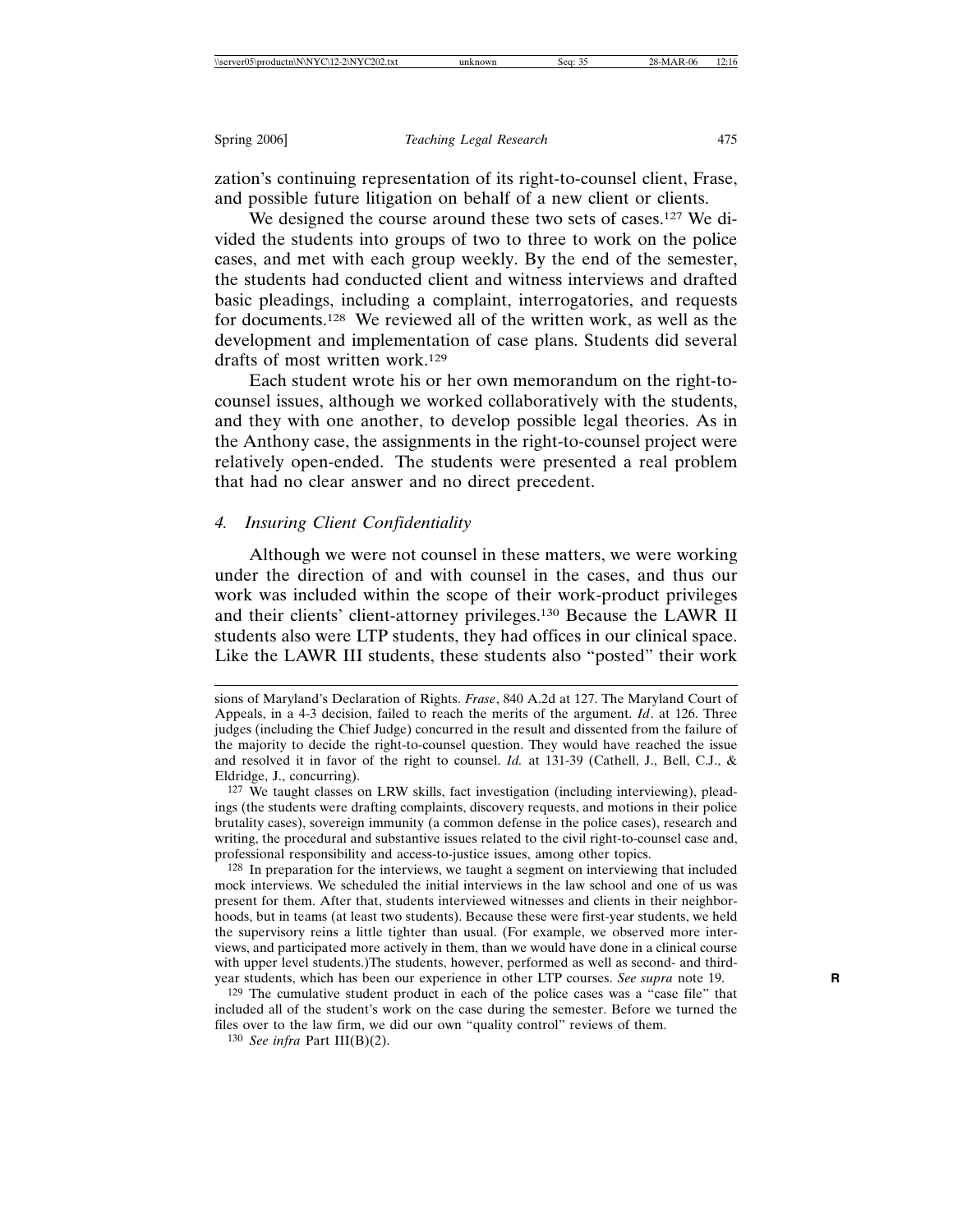on a secure computer system, and discussed it outside the classroom only in private settings and only with other students in the course.131

# III. OUR ASSESSMENT OF USING ACTUAL LEGAL WORK TO TEACH LEGAL RESEARCH AND WRITING COURSES

Based on our two LAWR course experiments, we believe there are many good reasons to teach LRW courses with actual legal work. We begin with the benefits, and then consider the challenges. In introduction, we note that these were two of the most interesting and successful courses that we have taught in over forty years combined of law school teaching.<sup>132</sup>

# *A. Benefits of Teaching LRW Courses with Actual Legal Work*

## *1. Teaching Core Skills*

Actual legal work can enrich the teaching of basic skills— legal research, analysis, synthesis, and writing—in at least two ways. First, it can motivate students to learn, and thus enhance learning generally. Second, it can help students to explore in depth some dimensions of these skills that students normally do not encounter in canned problems.

# *a. Enhanced Motivation From Actual Legal Work*

Working on real cases may motivate students for a combination of reasons. It may be the sense of responsibility for another person and the self-fulfillment that comes from helping another; the teacher's confidence, and the student's reciprocal discovery, that she can handle the responsibility; the sense of injustice in some cases; or simply that the real case is interesting and challenging.133

<sup>131</sup> As with the LAWR III course, we devoted one class to student evaluation of the course, including the use of actual legal work to teach it. We have prepared a transcript of this discussion from which we quote liberally in Part  $III(A)$ .

<sup>132</sup> In both courses, the student evaluations were excellent. They were stronger than our evaluations in LAWR courses that we had taught without using actual legal work and comparable to our best evaluations in non-LRW courses. We note that evaluations in LRW courses tend to be lower than in other courses. Melissa Marlow-Shafer, *Student Evaluation of Teacher Performance and the "Legal Writing Pathology": Diagnosis Confirmed*, 5 N.Y. CITY L. REV. 115, 127 (2002) (describing survey data that indicate students generally give lower evaluations to LRW courses and teachers than to other courses and teachers).

<sup>133</sup> Peter Hoffman describes many of the sources of real-case motivation: "The assumption of responsibility for another's welfare, the novelty of the situation, the scrutiny of the teacher, clients, judges, and lawyers, and the perception that the student's success in the clinic directly reflects on future professional success all contribute to what [Gary] Bellow labeled a 'need to know.' This intense need results in a high degree of effort by the students which, in turn, may translate into a correspondingly high level of learning." Hoffman, *supra* note 63, at 287. *See also* George S. Grossman, *Clinical Legal Education: History and*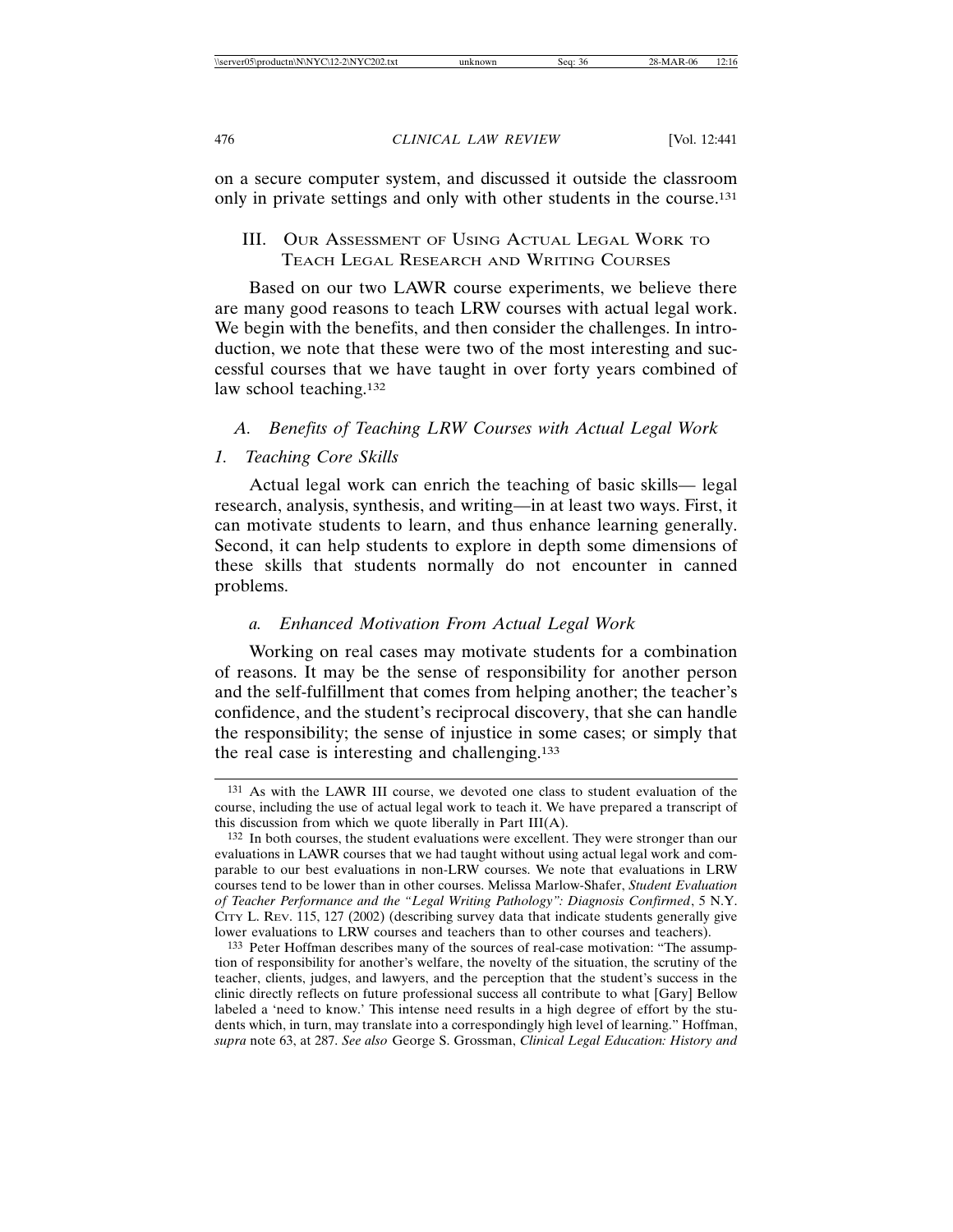In the two courses we taught, the students identified most of these as sources of motivation. One LAWR III student said: "I think it's much more rewarding having a real client," referring to Anthony. He added: "I find myself compelled by his situation, and I have responded, I think, significantly more to the work and the research and everything that's involved with this class than I would with a canned case." By comparison, in this student's view, the canned problems in prior LAWR courses were "exercises quite frankly in tedium and boredom" in which it was "just a matter of doing it by rote" and getting it "done [so] you can move on."134

Another LAWR III student said: "I felt personally challenged to do the very best that I could here and I like that." He emphasized: "It's real. We know that this guy is actually sitting in prison and we're doing research . . . to help him get out. [He] got hosed 35 years ago and he shouldn't be sitting there." Referring, by comparison, to the parties in a canned problem in a prior LAWR course, the student said: "Mary Jo and Wally are fictional, and I really couldn't care less about their issue or whether Mary Jo wins her case against Wally and he can't use her tapes. I mean, it's an interesting argument . . . [b]ut, this is for real  $\dots$  [I]t's something that we can see ourselves doing years down the line in real practice."<sup>135</sup>

A third LAWR III student added: The fact this was a real case was "part of the incentive to do more work whatever the nature of the research was."136

Indeed, the impact of the Anthony case, combined with the addition of the weekly workgroup meetings, produced the valid criticism that the students were working substantially in excess of the twocredit allocation for the LAWR III course. One student's comment was representative: "[T]his has been a great class. I just think that comparatively it certainly should be a three-credit class, because I think people are worthy of our help. I think we get a lot from it. I think we're doing a good thing."137

*Diagnosis*, 26 J. LEGAL EDUC. 162 (1974). Grossman says: "The value of using live cases is seen to lie in the increase in interest and motivation which it provides for students and in the increase in student social awareness which should result from exposure, perhaps for the first time in some students' lives, to social problems . . . . [Actual cases] can also help greatly in allowing students insights into their own personalities and motivations and into the art of human relations." *Id*. at 185 (footnotes omitted). He adds: "It may simply be impossible to recreate in a simulated setting the emotional and ethical elements of law practice." *Id*.

<sup>134</sup> LAWR III student comments made as part of course evaluation.

<sup>135</sup> LAWR III student comments made as part of course evaluation.

<sup>136</sup> LAWR III student comments made as part of course evaluation.

<sup>137</sup> LAWR III student comments made as part of course evaluation. See *infra* Part III(B) for our reaction to this criticism.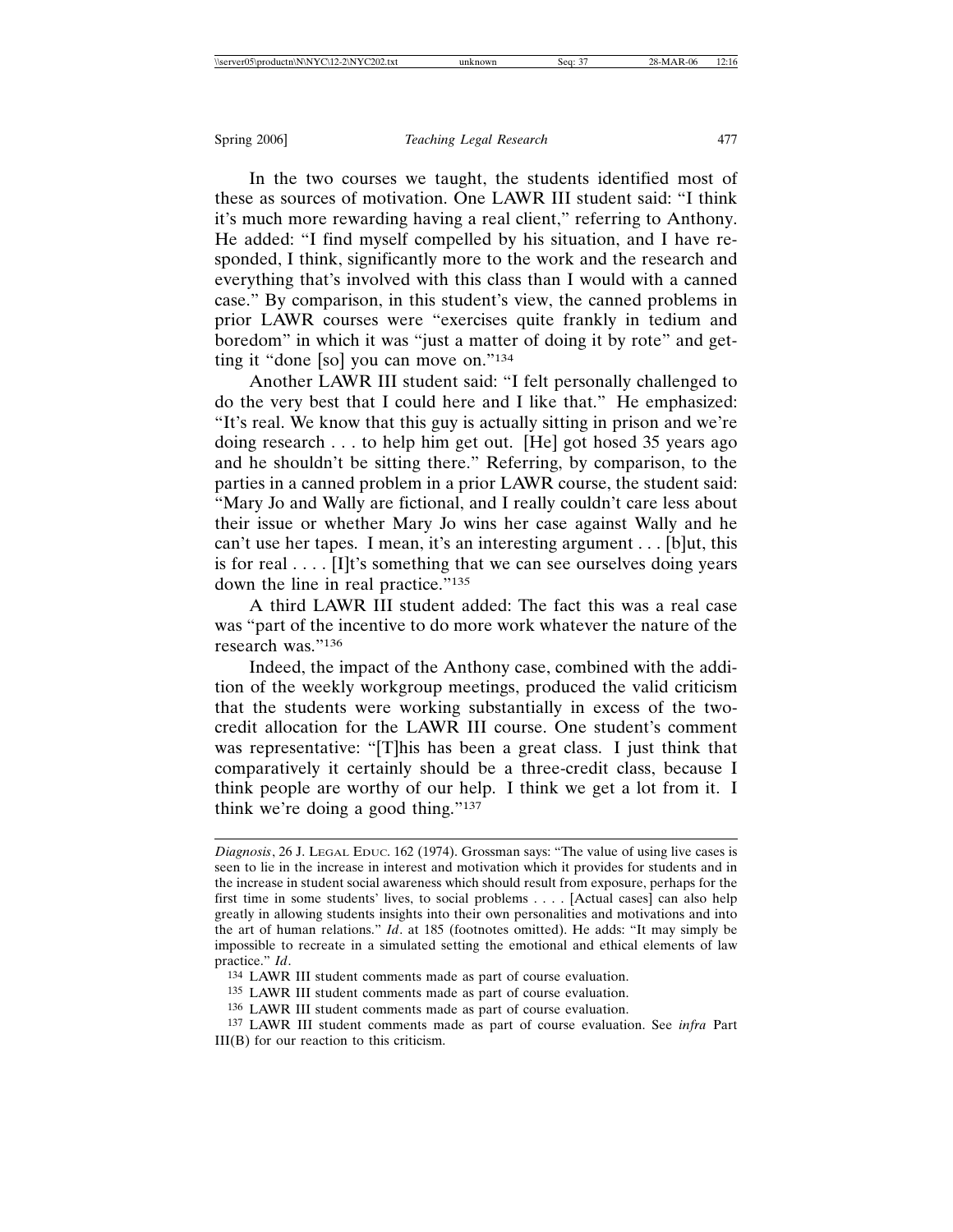The LAWR II students also reacted positively to their work on the police brutality cases and civil right-to-counsel project. One noted that the course helped the students to understand what lawyers experience "when they are involved in a case." "[I was] living, and breathing and sleeping" the case work."138

Another LAWR II student said: "[T]his class helped me to . . . refocus and reevaluate reasons why I decided to come here." He predicted that he "probably will wind up in public interest  $\dots$  [T]hat's what pushes me in this class and helps me to remember that . . . this is hard and this is a lot of work and I just want to go to sleep at night, but you know, it keeps you focused, at least for me, on a different level."139

The students' positive reactions are particularly interesting given that the students did not have attorney-client relationships with the clients and that we did not do a particularly good job in teaching with the clients and their stories, e.g., by bringing them into the classroom (when we could have), either in person or by videotape, or by having them address the students in writings or through audiotapes. We examine the students' responses in the context of the three sets of relationships the LAWR students had with the people whom they were helping.

# *i. Anthony: LAWR III*

The LAWR III students did not represent Anthony, and did not meet him during the semester.140 Still, Anthony had a virtual presence in the LRW classes and workgroup meetings. Millemann regularly provided the students with information about Anthony, and a profile of him emerged from the record. The students' sense of responsibility for Anthony, and their reactions to the injustice in his case, animated their work during the course.141

# *ii. The Clients in the Police Brutality Cases: LAWR II*

The private law firm represented these plaintiffs, but the LAWR II students met with and interviewed the clients. These personal interactions strongly motivated the students, and encouraged some to challenge common stereotypes about people whom police arrest. Many of

<sup>138</sup> LAWR II student comments made as part of course evaluation.

<sup>139</sup> LAWR II student comments made as part of course evaluation.

<sup>140</sup> The Clinical Law Program, operating through Millemann, two other clinical teachers, and three clinic students, represented Anthony.

<sup>141</sup> After the LAWR III course, two of the LAWR III students enrolled in the postconviction clinic to continue to work on Anthony's case, and several other LAWR III students volunteered to work on his case without enrolling in the clinic. Most of the other LAWR III students expressed continuing interest in Anthony's case after the course ended.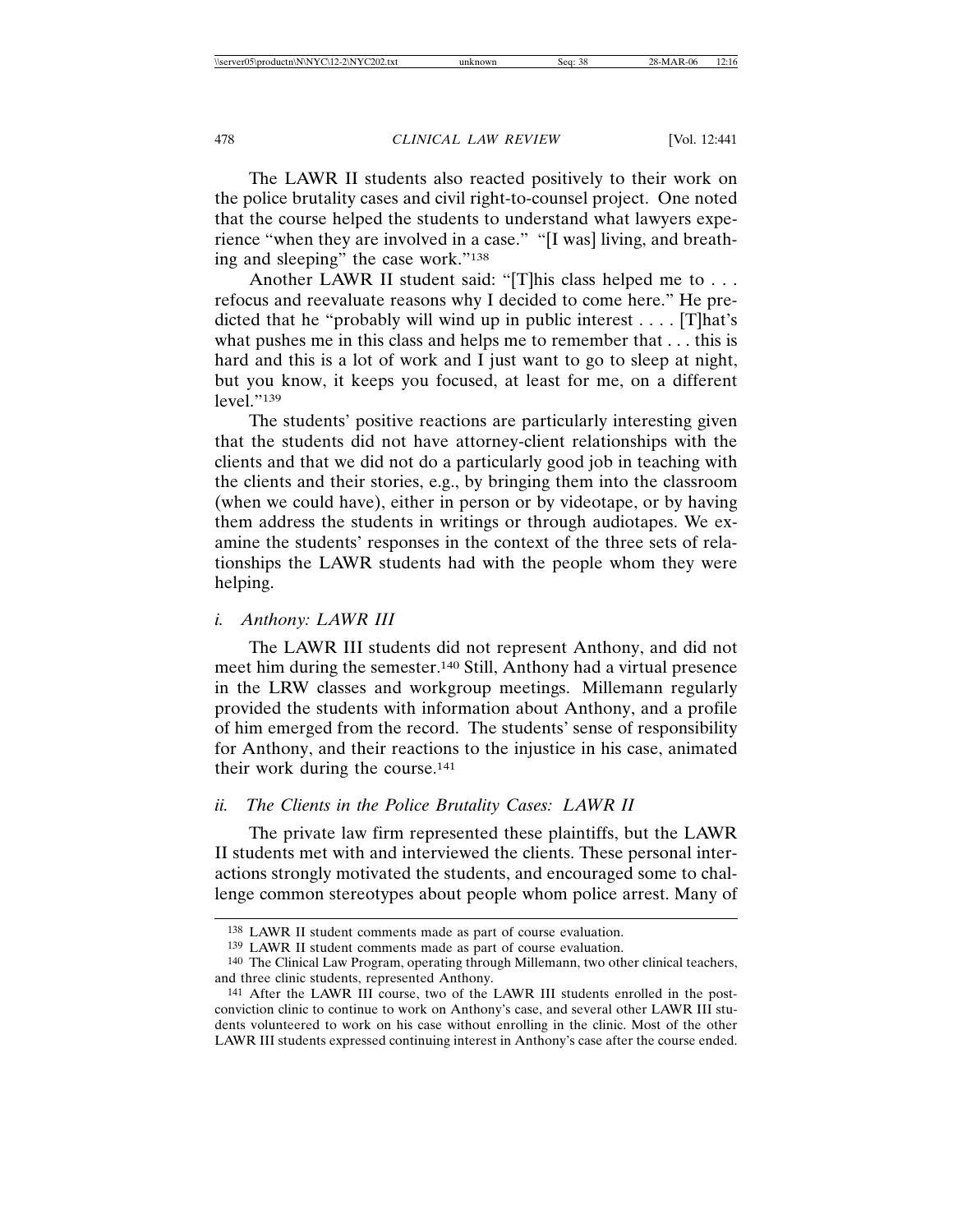the students came to think of these plaintiffs as *their* clients. A LAWR II student said: "[O]ne thing that I really enjoyed about the class was the chance to help [people]." From this, the student got "a sense of the kind of legal problems that people have [and] the reasons why." During the course, the student saw "the change in my views and the views of my classmates about why certain people have certain problems and how these things come about . . . ."142

Another LAWR II student said: "I'm never going to forget the name of my first client and I think that's something that you don't realize until after it happens. But, I'm so aware of what I've been doing and the impact this person has had on me . . . ." Speaking of this relationship, the student said: "that's something that is going to stay forever with me. It's really special."143

# *iii. The Client and Potential Clients in the Civil Right-to-Counsel Project: LAWR II*

Ms. Frase, an indigent mother, had represented herself at the custody hearing.144 With the representation of the public interest organization, she prevailed on appeal but without a decision on the civil right-to-counsel claim.145 The organization anticipates making a similar claim in a future case. The organization's volunteer counsel in the case introduced and personalized the existing client in his presentation to the class, explaining why he felt compelled to represent her, and she became an effective representative of potential future clients as well.

# *b. The Impact of Enhanced Motivation on Education: Core Skills*

The students' enhanced motivation was manifested in several ways.

Almost all of the students participated in the classroom discussions and all participated in the workgroup meetings. The quality of the discussions was very high in both settings. In a process that clinical teachers witness regularly, the discussions spilled over into informal (but confidential) conversations in person, on the phone, and through emails. This is one of the best and most exciting forms of professional engagement. It produces high quality representation and strong collegial relationships. It can be exhilarating, challenging, draining, and fun, and it was all of these things in our two courses.

<sup>142</sup> LAWR II student comments made as part of course evaluation.

<sup>143</sup> LAWR II student comments made as part of course evaluation.

<sup>144</sup> *See supra* notes 125-26. **R**

<sup>145</sup> *Id.*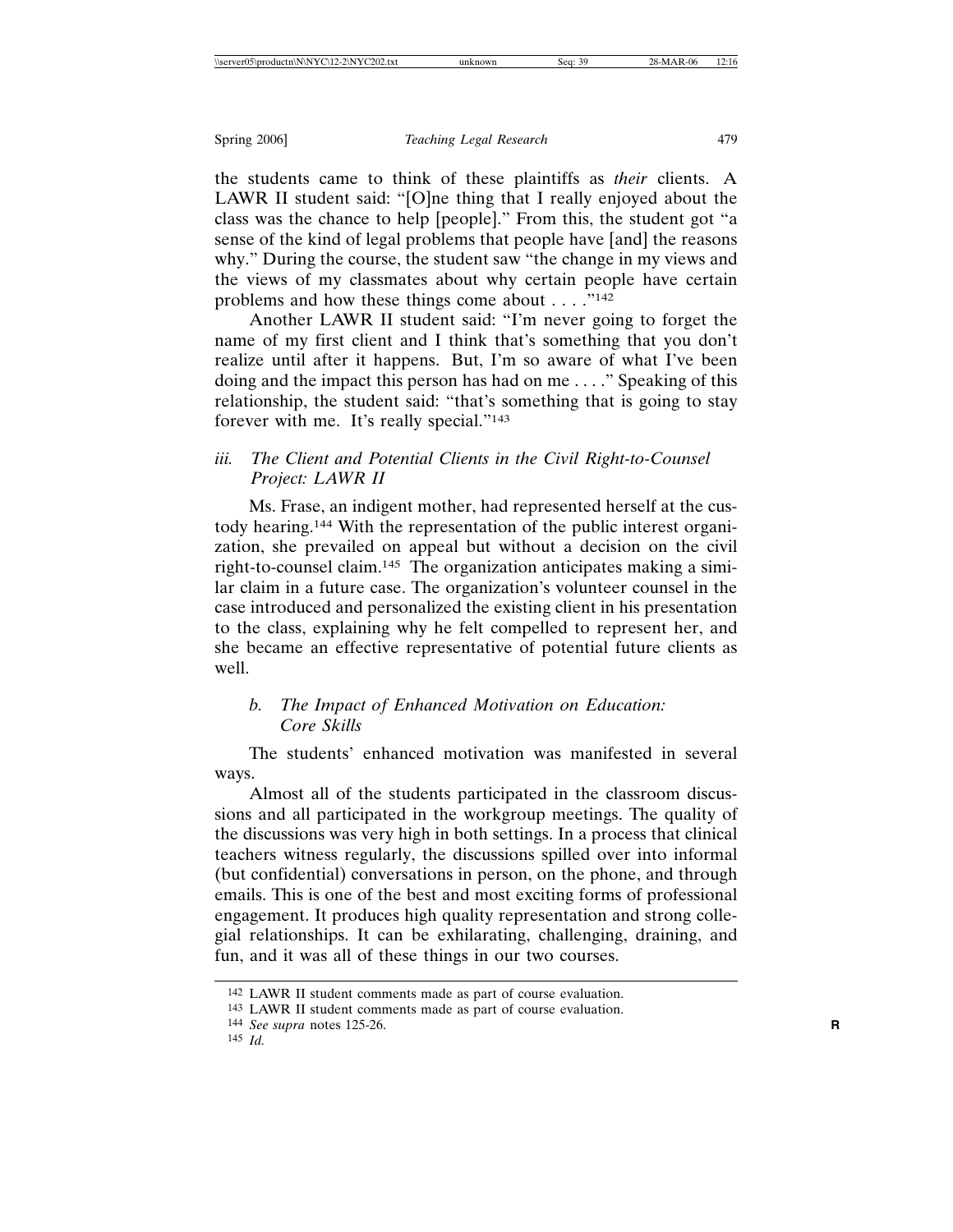There also was an absence of student cynicism in the two LAWR courses. This stands in sharp contrast to courses taught with canned problems, which regularly produce a fair number of cynical comments.

In comparison to students' average work product in our more traditional LRW courses, the students' average work product in these two experimental courses was stronger in most, but not all, respects.

The students' legal research was better, both more on point and more comprehensive. It was not only the motivation from the actual legal work, but also a common student understanding about canned problems that helps to explain this. One LAWR III student described the difference in this way:

[W]hen you have a real . . . case you don't have the guarantee that there are some cases on each side. It's not like you're going to just [take] the requisite amount of time and find the golden ring, because it might not, in fact, be there. And, even if you find it you still have to keep looking because there might be more things. And, I understand though, that certainly plays out in a regular [LRW] class but I don't think it plays out anywhere near to the extent that it did in this class. [There were] some of the foundation cases [that] were easy. But once you got past those, it was a wide-open world and that was, I thought, a little bit more challenging.146

Another LAWR III student said: "it's my understanding of the canned cases that they are built around certain court cases, and there's ten cases on the one side and ten on the other, and once . . . you've found those ten everything's good. Whereas, [in this course], you didn't know what was out there. You could push a little bit further beyond the cases." The student added that "[you did a] legislative history" when necessary and "[you did] all the research that you could possibly do versus just . . . finding those ten cases, and you're done."147

In addition, the students' legal analysis generally was deeper in the two experimental courses. For example, the theories of the case and resulting arguments were better developed, more persuasive and more nuanced. The students also found and developed new arguments (ones that we had not previously identified), and added new components to and refined the predicted arguments, in ways that students in our traditional courses generally had not done.

We attribute the enhanced student creativity to the fact that we had not retrospectively created the argument pathways in the assignments as we would have with a canned problem, and thereby prede-

<sup>146</sup> LAWR III student comments made as part of course evaluation. *See* related discussion *supra* Part  $I(C)(2)$  and (3).

<sup>147</sup> LAWR III student comments made as part of course evaluation.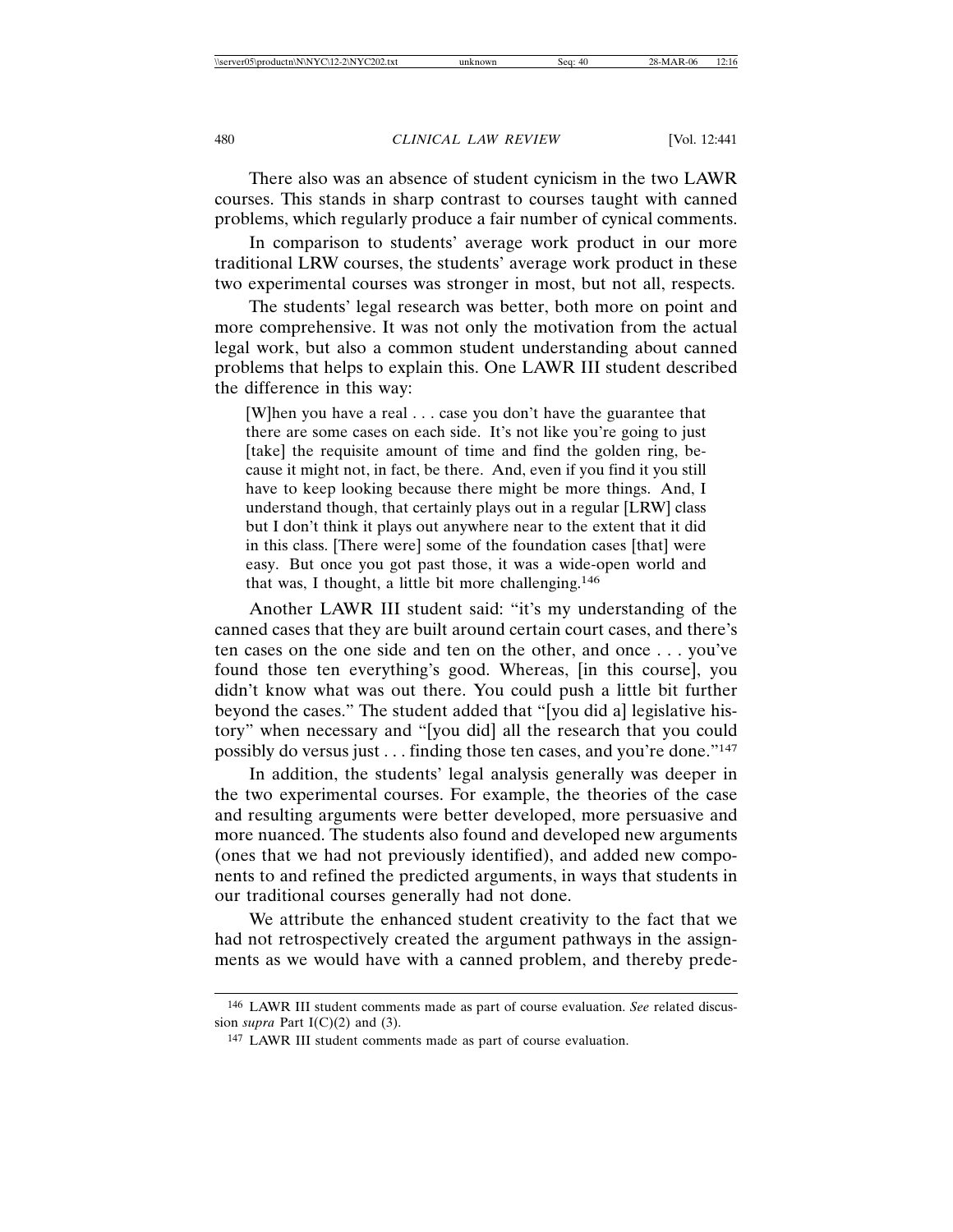termined the students' "answers."148 Rather, the students developed many of these "answers"—in the forms of theories, arguments, authorities, and facts—through a dialectical process as we went through the semesters.

In the experimental courses, the students' factual statements, and their use of the facts in their legal arguments, also were substantially better than in our traditional courses. The quality of advocacy also was generally better.

For these reasons, the final briefs and oral arguments were better than in our more traditional LRW courses.

On the other hand, to the extent that we can separate quality of writing from strength of analysis, the quality of writing, e.g., grammar, syntax, and style, were not better.

# *c. Learning Different Dimensions of Core LRW Skills*

The two LAWR courses introduced students to some dimensions of skills that students do not normally learn from canned problems.

## *i. Constructing Factual Accounts*

One set of skills relates to facts. We use the LAWR III course as an example because it is most similar in structure to standard LRW courses.

The primary information in the Anthony case came from documents. Obtaining the basic story in a case from documents requires a disciplined form of investigation. One must piece together meaning from often ambiguous words, the chronology of events, the characteristics, relationships, motives, and histories of the actors, and seemingly incidental marks and notations, as well as other parts of the overall context. It is an exercise in detection, translation and interpretation.

In Anthony's case, students had to be discriminating readers. All of the documents were not relevant to any one student's single issue. Conversely, there were informational gaps in the records. The students had to identify what they knew, what they needed to know, and how they could obtain what they needed.<sup>149</sup>

Through this process, the students learned they could exercise some control over the issues and arguments.

Learning to organize facts, including those obtained from docu-

<sup>148</sup> *See* related discussion *supra* Part I(C)(2) and (3).

<sup>149</sup> They could do this by re-reading the documents to see if they had missed something, by determining whether a different interpretation of existing information was feasible, by asking the post-conviction students for information (*see supra* Part II(A)(2)(b)), and by proposing "stipulations" (adding limited hypothetical features to the actual case). *See supra* Part II(A)(6).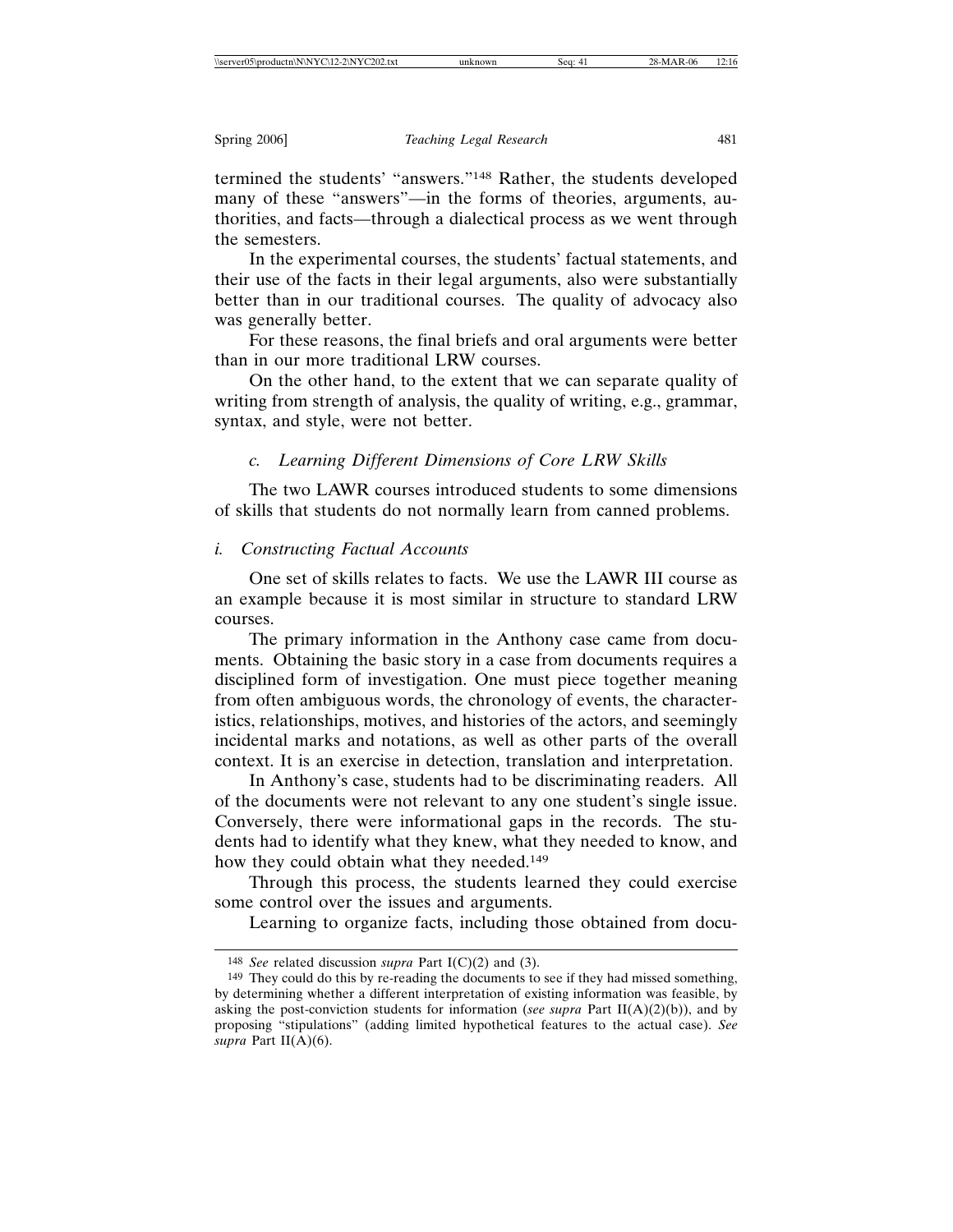ments, required the students to develop another set of skills. The students used practice-based structures for doing this, including chronologies, "elements" and "theory-of-the case" analysis, and storytelling.

Finally, the students had to construct their factual accounts in ways that would appeal to a real, not hypothetical, decision-maker. In talking about the "transcendent importance of the facts of cases,"150 Jerome Frank observed that the "actual facts . . . do not walk into the courtroom."151 They are produced by "the fallible subjective reactions of the trial judge or jury to the fallible reactions of the witness."152 Using a real-world problem required our students to write with real decision-makers in mind.

In sum, working with a real case helped our students to begin to develop fact-based skills in ways that canned problems containing stipulated facts could not have.153 This method of teaching also responds to criticisms of appellate advocacy courses that we believe have merit.154

153 This is particularly important given how rare it is in a classroom course that a student is "required to do his own inquiry, to structure his own investigation, to sort and select the initial set of factual descriptions with which legal analysis begins." Gary Bellow & Earl Johnson, *Reflections on the University of Southern California Clinical Semester*, 44 S. CAL. L. REV. 664, 691 (1971). The classroom experience "seems to diminish the student's interest in factual inquiry itself and to create an extremely static perception of the world." *Id.* For the importance of teaching about facts, see, for example, Anthony G. Amsterdam, *Clinical Legal Education – A 21st Century Perspective*, 34 J. LEGAL EDUC. 612, 614-15 (1984).

<sup>150</sup> Frank, *supra* note 39, at 1306. **R**

<sup>151</sup> *Id.*

<sup>152</sup> *Id.* at 1307. Frank stressed that "legal rules are never self-operative," but rather they "are always at the mercy of those [fallible factual] findings, and often of that subjectivity." *Id.* Part of that "subjectivity," according to Frank, is created by the "preconceptions," "habits" of mind ("pre-judgments"), individual "interests", unique "points of view", and personal "preferences" that judges, like all other human beings, have. *Id.* at 1308-09.

<sup>154</sup> In 1985, the Appellate Judges' Conference of the ABA criticized law schools for their failure to adequately teach appellate advocacy, in large part because the mock cases lack real factual records. *Appellate Litigation Skills Training: The Role of the Law Schools—Report and Recommendations of the Committee on Appellate Skills Training, Appellate Judges' Conference, Judicial Administration Division, Am. Bar Ass'n*, 54 U. CIN. L. REV. 129 (1985). Two of the three Conference criticisms dealt with the absence of real factual records. The Conference said: "[B]ecause [law school appellate advocacy courses] lack a realistic appeal record they do not aid in the development of the skill that is unique to appellate litigation: building a case out of a record. . . . [A]s a result . . . , the issues argued in these programs are usually abstract legal questions without factual content upon which most appeals are decided." *Id.* at 142. The Conference said: "The use of feigned cases for moot court instead of actual records makes a bad matter worse." *Id.* at 129. It recommended that appellate advocacy and moot court programs be restructured. "Central to this restructuring is the use of an appeal record from a real case. Hypothetical cases based on feigned records should not be used." *Id.* at 154.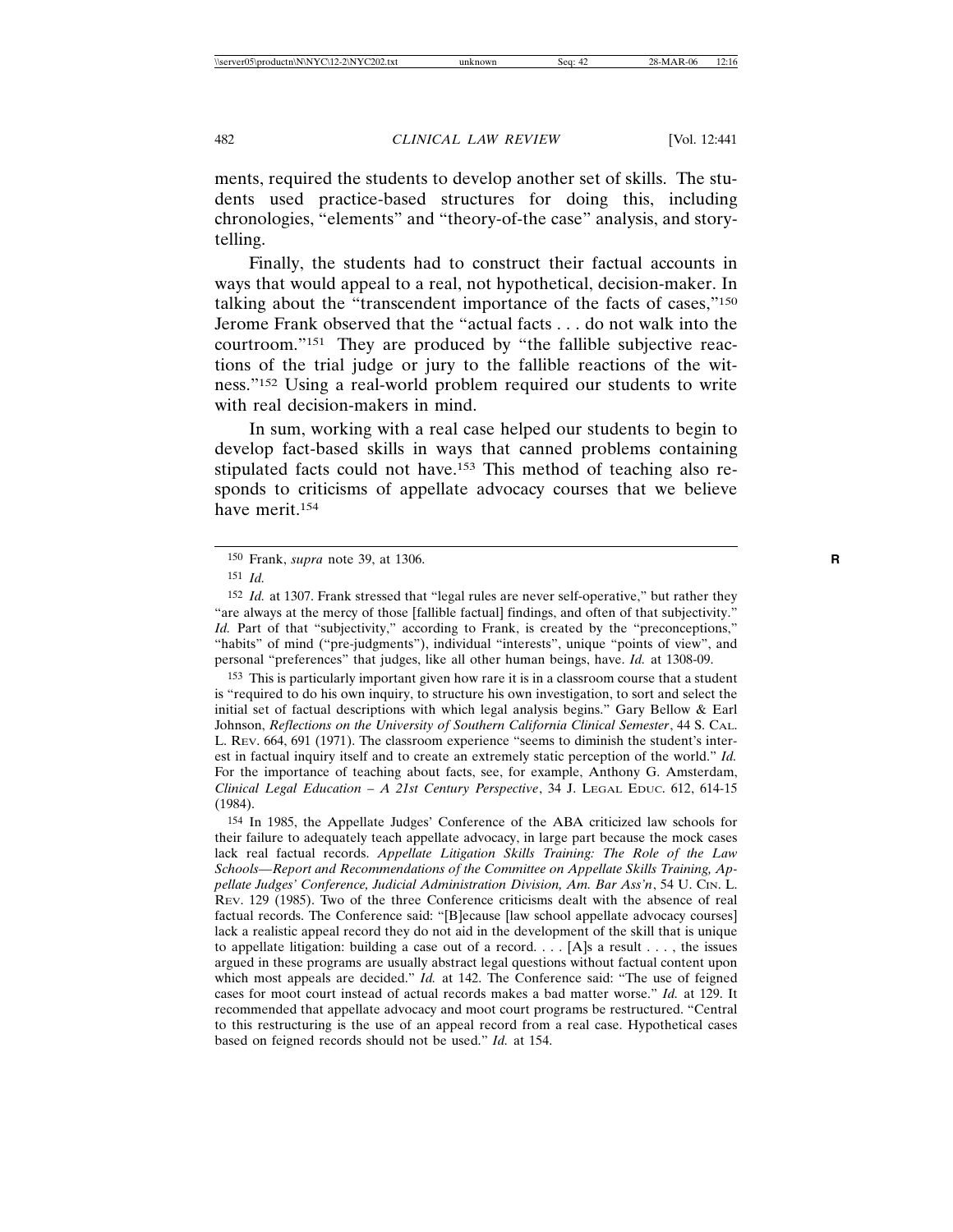# *ii. Dealing with Indeterminate Legal Issues*

The Anthony case in LAWR III and the civil right-to-counsel project in LAWR II presented a variety of indeterminate and contingent legal issues. Our students had to determine the relationships among issues and to construct legal arguments by proposing and justifying legal rules or components of them. This was both difficult and creative. It also is an essential part of a student's education.

Professors Jay Feinman and Marc Feldman argue that "[i]ndeterminacy and contingency are the essence of our theory of law. For practicing lawyers, and for students who would become practitioners, the message is one of freedom and its limits."155

[I]magine a continuum of certainty on which we locate all legal events—jury verdicts, judicial decisions, planned transactions, legal advice, and so forth. At one end of the continuum lie those events the outcome of which is highly predictable (though never certain). For these events, the controlling doctrine is well established, systematic or structural bias is pronounced, and social convention is clear. As we move away from that pole of the continuum, the indeterminacy of doctrine and the contingency of experience become more pronounced.<sup>156</sup>

They contend that "[t]he function of legal education is to enable students to situate themselves on the continuum and to take advantage of the opportunities presented by indeterminacy and contingency."157 To do so, will call upon "the intelligence, the energy, the preparation, the skill, [and] the imagination" of a good lawyer.158

One of our LAWR II students observed: It was a "struggle" to "sit[ ] down in front of a computer, in front of Lexis and WestLaw,

<sup>155</sup> Jay Feinman & Marc Feldman, *Pedagogy and Politics,* 73 GEO. L.J. 875, 888-89 (1985). *See also* Evan Caminker, *A Glimpse Behind and Beyond* Grutter, 48 ST. LOUIS U. L.J. 889, 889 (2004) ("In fact, as litigators well know, precedential cases are created; they are not handed down or found somewhere.").

<sup>156</sup> Feinman & Feldman, *supra* note 155, at 889. **R**

<sup>157</sup> *Id.*

<sup>158</sup> *Id.* Maureen E. Laflin argues that appellate advocacy clinics challenge students to deal with open-ended issues. Maureen E. Laflin, *Toward the Making of Good Lawyers: How an Appellate Clinic Satisfies the Professional Objectives of the MacCrate Report*, 33 GONZ. L. REV. 1 (1997). She says that unlike simulation courses, "[l]ive client appellate clinics . . . typically provide cases with ill-defined substantive boundaries and chaotic procedural backgrounds. No author of a simulated problem can develop a scenario that matches the factual and procedural detail present in a real case." *Id.* at 23.

<sup>[</sup>Such a clinic] also gives many students their first encounter with legal issues for which there are no clear answers. The lack of answers can be frustrating. Sometimes appellate students find it to be nearly debilitating if there are no cases directly on point. Yet seldom are real-life appellate cases so easily resolved. Appellate students must be good artisans. They must combine the facts in their case with relevant case law, molding them together into their own story, their theory of the case.

*Id.* at 28 (footnotes omitted).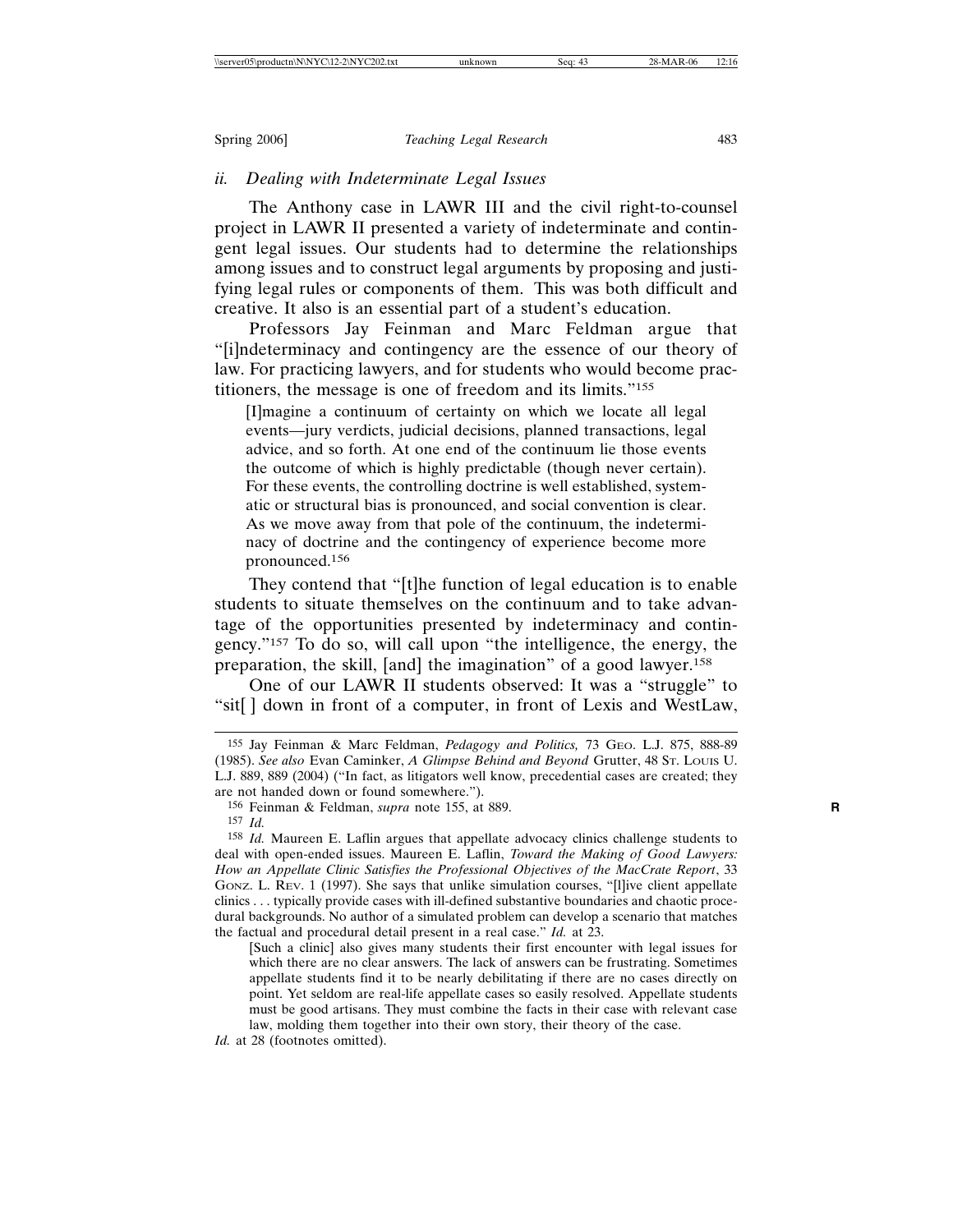and . . . try[ ] to come up with an answer that didn't exist. And there's so much out there." "[We had] this big problem", and "[we had] to make this choice about what we thought was the right answer and then go[ ] out and find[ ] cases that would back up our ideas."159

Another said: "[I]t's . . . nice to think on our own again." It was important that there was "no right answer", and that students were invited to come up with different answers. This student compared this course to the first research and writing course in which, in this student's view, the students were trying to find the single, right answer that the teacher had pre-selected.160

A LAWR III student, who defended canned problems, said: "I think [this course] is . . . the next logical step in progression in legal writing and research and in terms of our own education.... [I]t's easy to . . . bash the canned [case], but for LAWR II, the canned [case] is essential. In LAWR I we're given everything. Spoon fed cases and the universe is closed. LAWR II begins with the closed universe, and expands [it]. . . . [N]ow [in LAWR III], you're completely opening up the universe."161 This student envisions a LRW course taught with actual legal work as the final, open-ended step in teaching legal research, analysis, and writing.

# *2. Achieving Other Teaching Goals*

# *a. Introducing Students to Client-Centered Problem-Solving*

The fact there were actual clients in both LAWR courses motivated the students to seek solutions for their problems, even if it meant revising the assigned issues and seeking to develop new facts. As a result, the classes often evolved into problem-solving exercises, but without changing the basic nature of the research and writing assignments. These were client-driven discussions. One LAWR III student described the process this way: "[You] research [an argument] and kind of hit a dead end . . . , and move[ ] on to something that's maybe more of a winner to try and find a way to get this guy out."<sup>162</sup> The real-world complexities of actual clients present some options, and foreclose others in ways that cannot credibly be embodied in canned problems.163

<sup>159</sup> LAWR II student comments made as part of course evaluation.

<sup>160</sup> LAWR II student comments made as part of course evaluation.

<sup>161</sup> LAWR III student comments made as part of course evaluation.

<sup>162</sup> LAWR III student comments made as part of course evaluation.

<sup>163</sup> In Anthony's case, for example, we made case decisions—ultimately to seek clemency, rather than to file pleadings—that probably would not have been on the table with a canned problem. The post-conviction clinic students took the lead in the clemency effort, but we used much of the LAWR III student work in the clemency papers. Litigation still remains an option, however, to clear Mr. Anthony's name and to seek to terminate release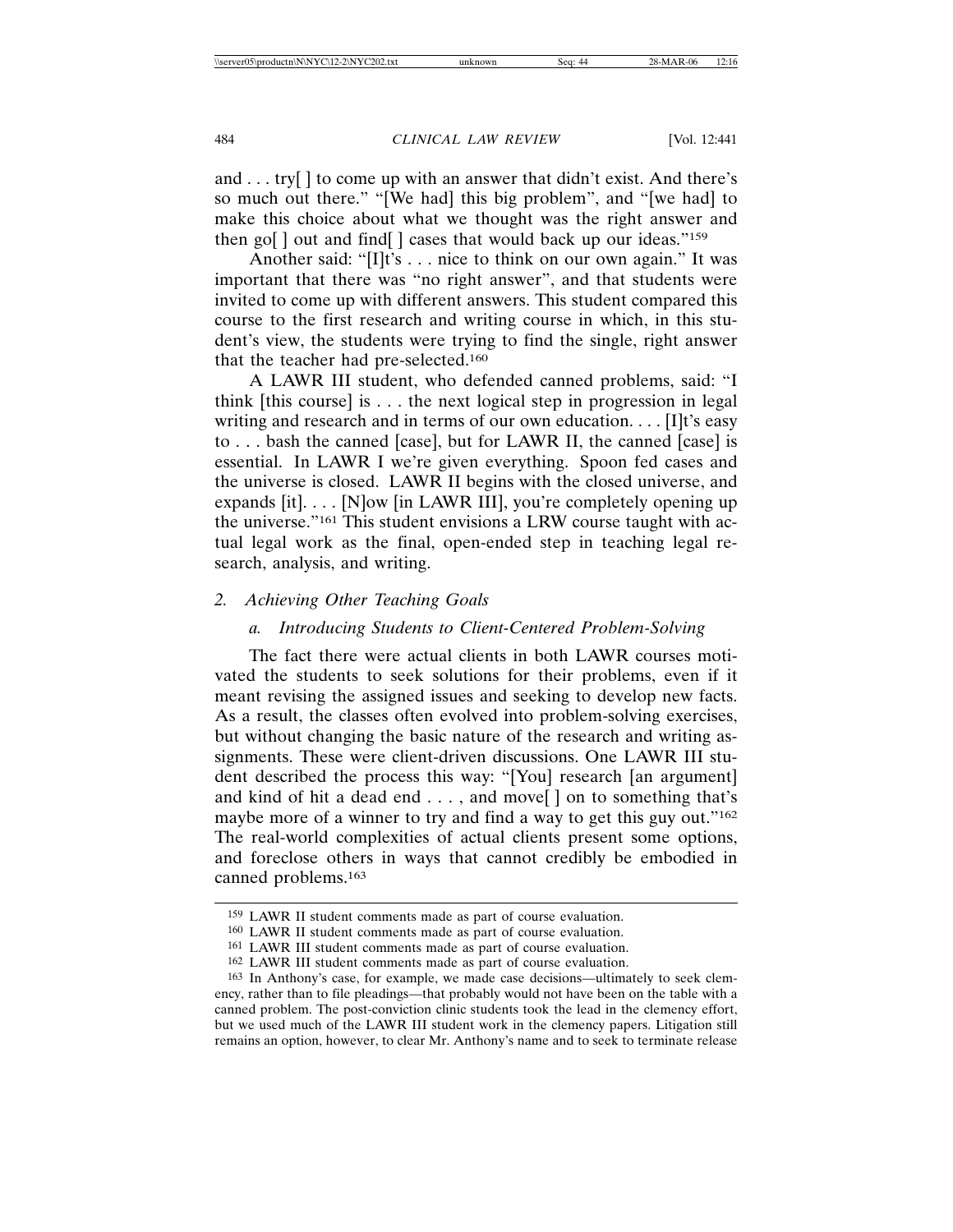Two other features of the courses supported this problem solving approach. The issue assignments were flexible and the course structure was collaborative. In both LAWR courses, the students worked in teams. In LAWR III, they met in larger workgroups (comprised of several teams of co-counsel, including opposing teams) as well.<sup>164</sup> These are common organizational structures for clinical courses.

We believe that LRW courses are logical places to teach problemsolving.165 However, the assignments must be flexible enough to allow students discretion to identify alternative ways to approach a problem and to make decisions based on that discretion. It is illogical to assume "that the dynamics of problem-solving and decision-making can be adequately taught without ever asking the student to engage in the process himself."166 If we ask students to engage in the process, we must be prepared to respect their decisions if they are reasonable, even if this requires us to make mid-course adjustments in the assignments.

# *b. Teaching About Professional Responsibility Issues, Especially Those Related to Access to Justice and Pro Bono*

Some argue that by carefully selecting writing assignments, LRW teachers can help make students more "sensitive to the perspectives of people who are not like themselves;"167 begin a process of "real social reform;"168 help students "associate an awareness of ethics with use of [LRW] skills;"169 and help students appreciate "their responsibility to perform *pro bono* legal work throughout their careers."170 A number of commentators have emphasized the importance of dealing with professional responsibility issues in LRW courses.<sup>171</sup>

*Id.* (quoting the MACCRATE REPORT, *supr*a note 29, at 163). *See also* Myron Moskovitz, **R** *Beyond the Case Method: It's Time to Teach with Problems*, 42 J. LEGAL EDUC. 241, 249-51 (1992); Seligmann, *supra* note 33, at 189. **R**

166 Bellow & Johnson, *supra* note 153, at 690-91. **R**

conditions that limit Mr. Anthony's freedom today.

<sup>164</sup> *See* Parts II(A), (B) *supra*.

<sup>165</sup> *See* Matthew C. Cordon, *Beyond Mere Competency: Advanced Legal Research in a Practice-Oriented Curriculum*, 55 BAYLOR L. REV. 1, 5 (2003). Professor Cordon notes the parallel between problem-solving and legal research:

The description of the process of researching legal issues parallels the treatment of problem solving . . . as a process consisting of: diagnosis of the problem; identification of the range of possible solutions; development of a plan of action; and implementation of the plan. This parallelism is appropriate because legal research is in essence a process of problem solving.

<sup>167</sup> Susan P. Liemer, *Many Birds, One Stone: Teaching the Law You Love, in Legal Writing Class*, 53 J. LEGAL EDUC. 284, 286 (2003).

<sup>168</sup> *Id.* 169 *Id.* at 287.

<sup>170</sup> *Id.*

<sup>171</sup> *See, e.g*., Brook K. Baker, *Traditional Issues of Professional Responsibility and a Transformative Ethic of Client Empowerment for Legal Discourse*, 34 NEW ENG. L. REV.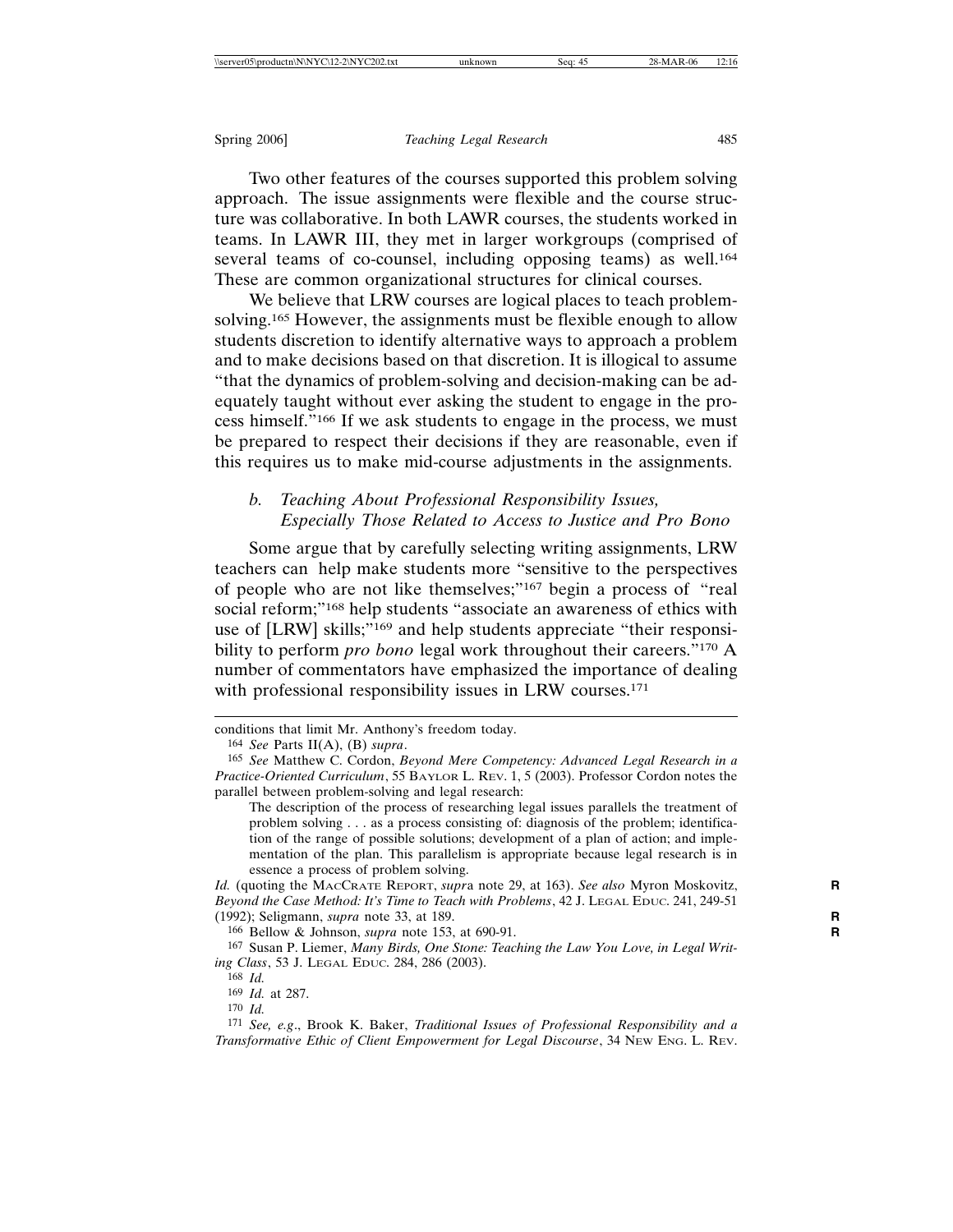We believe, however, that to teach professional responsibility effectively, and to accomplish most of the other laudable teaching objectives, the LRW assignments should be based on actual legal work. Many have identified ways in which clinical courses teach legal ethics, professional responsibility, and moral judgment.172 We think these arguments apply, albeit in more limited ways, to LRW courses in which students have some responsibility for a client's matter, whether or not the students are representing the client themselves. The problems of actual clients generate professional responsibility issues and experiences that cannot be credibly mimicked in a hypothetical. Our students had to *act* responsibly, as well as to consider how they should act, in a variety of situations that raised professional responsibility issues.

In our two courses, we focused on access-to-justice and pro bono issues.173 As Ann Shalleck points out, these issues arise naturally in teaching with real clients who are members of generally unrepresented groups:

First, students in the educational program can analyze who has ac-

<sup>809, 810 (2000) (</sup>arguing that legal writing classes should be used for teaching "traditional" values of professional responsibility, as well as to address "more transformative issues" of professional responsibility—such as client empowerment and social justice); Margaret Z. Johns, *Teaching Professional Responsibility and Professionalism in Legal Writing*, 40 J. LE-GAL EDUC. 501, 507-08 (1990); Maurer & Mischler, *supra* note 38, at 101-02; Michael E. **R** Wolfson, *Professional Responsibility as a Lawyering Skill*, 58 LAW & CONTEMP. PROBS. 297, 299-301 (1995) (describing a course that was designed to combine lawyering skills and professional responsibility issues). *Cf.* James E. Moliterno, *Legal Education, Experiential Education, and Professional Responsibility*, 38 WM. & MARY L. REV. 71, 100-06 (1996) (tracing history of experiential legal education and noting how it can be used to teach professional responsibility).

<sup>172</sup> *See, e.g*., Steven Hartwell, *Moral Growth or Moral Angst?: A Clinical Approach*, 11 CLIN. L. REV. 115, 140-41 (2004); Peter A. Joy, *The MacCrate Report: Moving Toward Integrated Learning Experiences*, 1 CLIN. L. REV. 401, 406 (1994); Laflin, *supra* note 158, at **R** 48-50; David Luban & Michael Millemann, *Good Judgment: Ethics Teaching in Dark Times*, 9 GEO. J. LEGAL ETHICS 31, 58-64 (1995); Joan L. O'Sullivan, Susan P. Leviton, Deborah J. Weimer, Stanley S. Herr, Douglas L. Colbert, Jerome E. Deise, Andrew P. Reese & Michael A. Millemann, *Ethical Decisionmaking and Ethics Instruction in Clinical Law Practice*, 3 CLIN. L. REV. 109, 110 (1996); Amy D. Ronner, *Some In-House Appellate Litigation Clinic's Lessons in Professional Responsibility: Musical Stories of Candor and the Sandbag*, 45 AM. U. L. REV. 859, 874-81 (1996); Philip G. Schrag, *Constructing a Clinic*, 3 CLIN. L. REV. 175, 184-85 (1996); Robert A. Solomon, *Teaching Morality*, 40 CLEV. ST. L. REV. 507, 508-10 (1992).

<sup>173</sup> In 1948, Erwin N. Griswold, Dean of Harvard Law School, criticized legal education for its failure to introduce students to "the opportunity and responsibility of the lawyer for service to the public." Erwin N. Griswold, *Report of the National Law Student Conference on Legal Education: Foreword*, 1 J. LEGAL EDUC. 64, 67 (1948). He focused on the need to provide the majority of people with more effective access to our justice systems. "For the most part legal service is a luxury, available in any real sense to only a small portion of the public." *Id.* That observation describes today's legal services delivery system as well. *See supra* note 3. **R**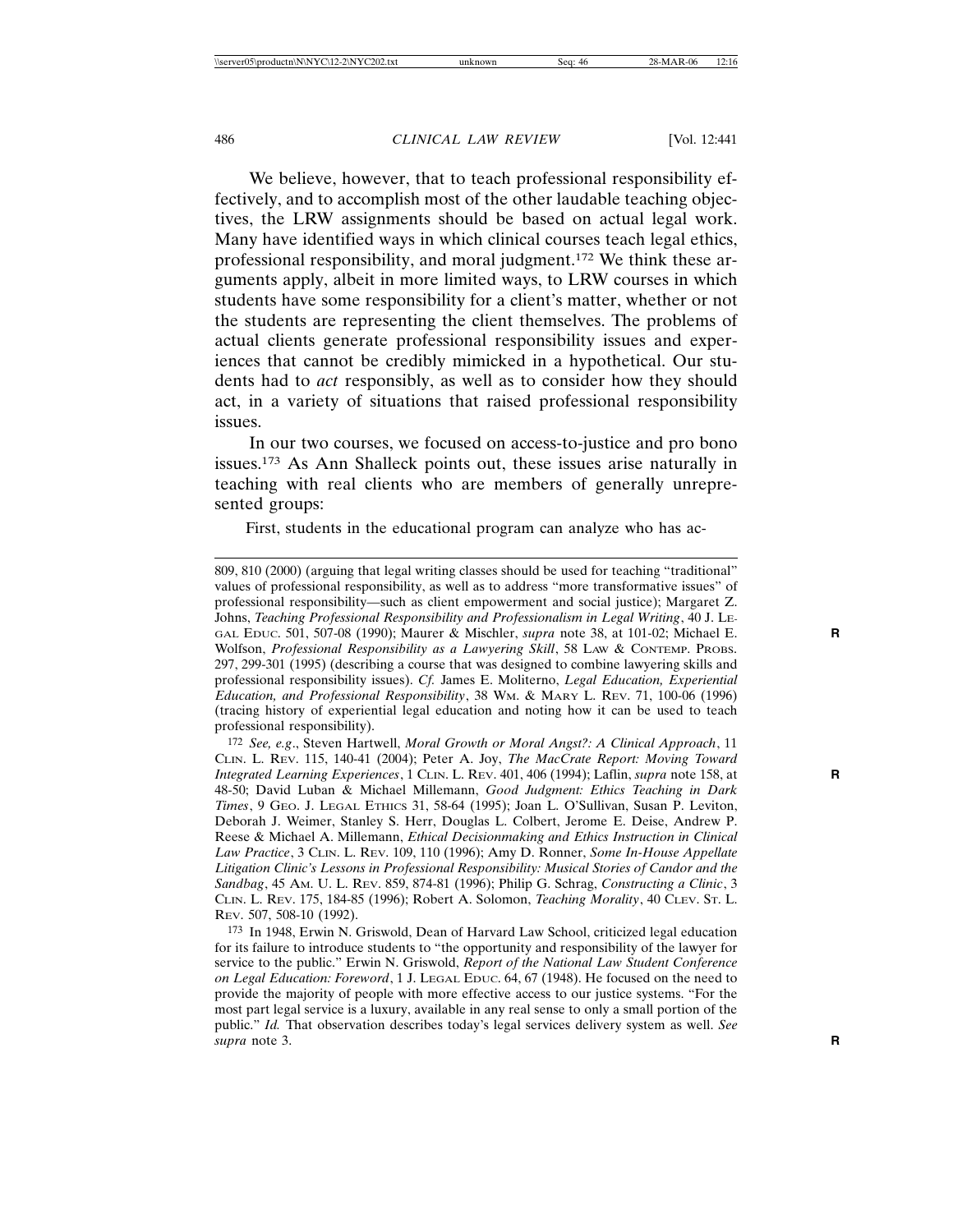cess to the legal world, under what conditions, and why access is distributed in particular ways. Second, they can discuss the effects on legal institutions and legal concepts when groups of people have limited or no access to legal resources. . . . Third, students can investigate the meaning that the denial of access to the legal system can have in the clients' worlds. . . . Fourth, the students can explore what it means to be a lawyer for people who would otherwise be denied access to the legal system.174

The access issues were pervasive in our two courses.

Mr. Anthony had been convicted and sentenced to life because his lawyer had provided constitutionally ineffective assistance to him at trial and on appeal. In LAWR III, his case provided a basis to critique the legal services delivery system in criminal cases, from trial through the post-conviction process.

The ability of the plaintiffs in the police brutality cases to obtain counsel depended not so much on the egregiousness of the police conduct, but rather on whether the case was likely to generate a contingent fee, i.e., whether the plaintiffs could prove their claims and had sustained substantial injuries.

The civil right-to-counsel project revealed the large numbers of people who lose important rights, including custody of their children, without legal representation.

Speaking of the access-to-justice issue, one LAWR II student said: "I could have gone through school for three years and never ever touched it, and I could just practice my whole life and never even have to approach the subject. [The course] forced us to think about it. . . . "175

Both courses presented pro bono issues in theory and practice.176 In LAWR II, one of the chief lawyers in the civil right-to-counsel project was a distinguished lawyer working on a pro bono basis. In LAWR III, the students and we were engaged in academic versions of pro bono representation. The LAWR III students were working sub-

<sup>174</sup> Shalleck, *supra* note 7, at 1740-41. Shalleck criticizes the absence of real clients in **R** most of legal education. She shows how professors ignore or dehumanize clients in the standard classroom recitations of the facts of cases and construction of legal arguments. *Id.* at 1733-37. Where clients exist, they are "cardboard clients." *Id.* at 1732. This excludes "the very people whose lives and work, whose problems and desires, bring them into contact with the legal system." *Id.* She argues that "the classroom treatment of legal ethics replicates and reinforces the construction of the client carried out in the rest of legal education." *Id.*

<sup>175</sup> LAWR II student comments made as part of course evaluation.

<sup>176</sup> As Rebecca Cochran persuasively argues, by engaging LRW students in actual legal work, professors and students can help to provide substantial pro bono assistance to people and can use these experiences to analyze pro bono issues. Cochran, *supra* note 66, at 446- **R** 47.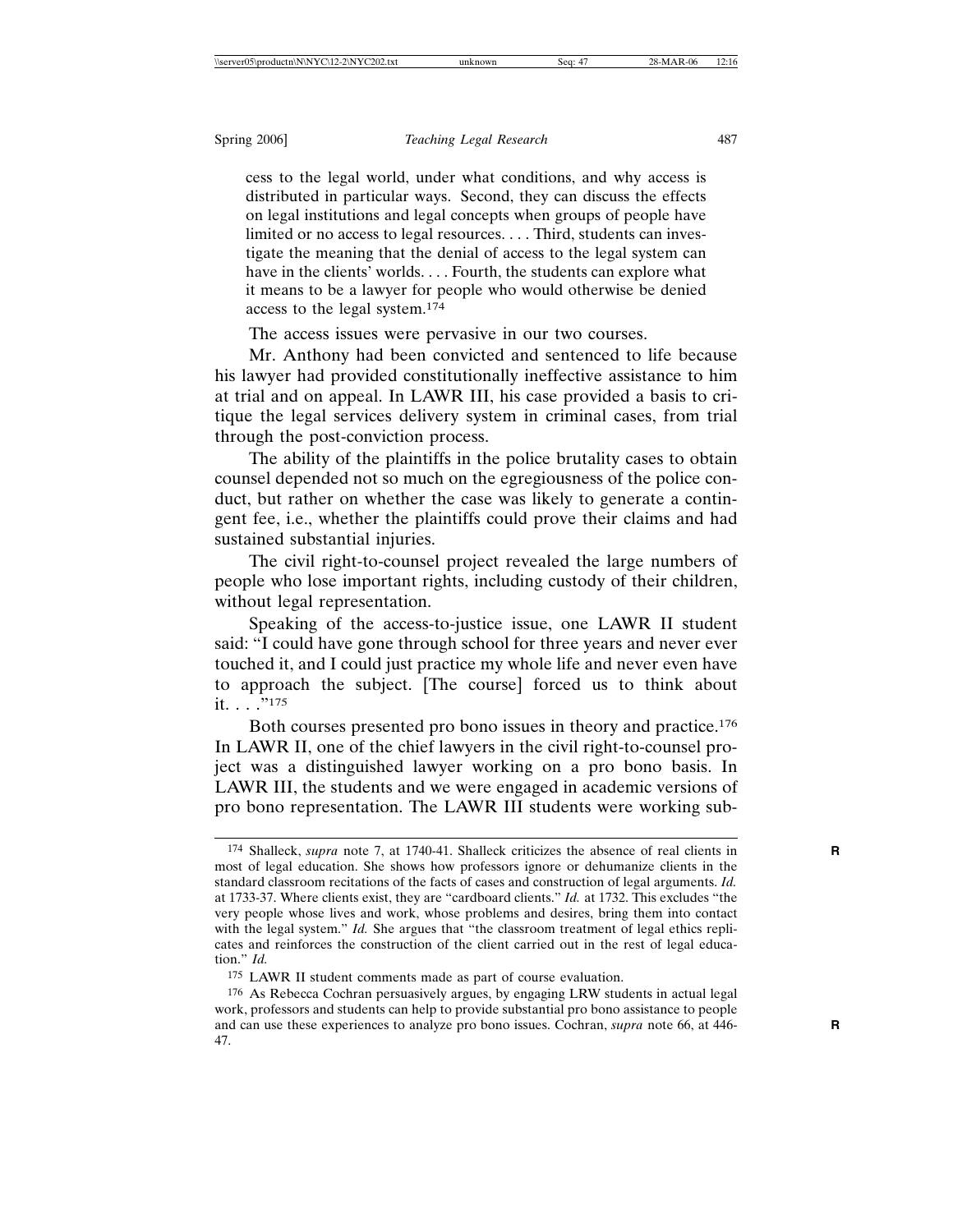stantially in excess of the two credits allocated to the course,177 and both of us were teaching this course on a "pro bono" basis. We decided to teach the course after we had negotiated our teaching loads, and we voluntarily taught it as an addition to our normal load. This gave us parity and credibility with the students.

We cannot demonstrate empirically that as a result of our courses, the students will do more pro bono work as lawyers than they otherwise would have done, but the courses have features that make it more likely students will take the pro bono ideal seriously. Based on a major study of pro bono programs in law schools and practice, Deborah Rhode concludes that "well-designed strategies by law schools," as well as by the bar and law firms, "can increase the quality and attractiveness of pro bono service."178 She adds: "Providing direct exposure to the human costs of social problems can also prove important."179

The survey identified problems with the predominant pro bono model in law schools today. The programs are not integrated into the curriculum, which means they are not supervised or taught by law professors. Therefore, they do not appear to students to be part of the mainstream culture.180 "One of the most common complaints was that the majority of faculty did not promote or 'appreciate' pro bono work. Nor did they emphasize lawyers' ethical responsibility to pursue it."181

Teaching LRW courses, especially in the first year, with actual legal work addresses these problems. It integrates pro bono work into courses that have become part of the core curriculum. Faculty and students work together, and with outside pro bono lawyers, to help underrepresented people. Through the mainstream culture of the

<sup>177</sup> This was so for several reasons. The record in the case was substantial. The students not only attended weekly classes, they also worked in pairs and met once a week in the issue work groups. There were ad hoc meetings between students and us, as there are in clinical courses. Most of the students did some factual research to supplement the record. Although the post-conviction clinic students were primarily responsible for this, the LAWR III students sometimes had to, or more often wanted to, do factual research as well. Students in clinics often make the same sorts of pro bono contributions to their clients and courses. One difference, however, is that we graded our LAWR III students pursuant to a grade protocol for LAWR courses, which produces a substantially lower grade average than do the comparable understandings for clinic grades. Thus, our LAWR III students did not receive some of the "compensation" for their extra work that clinic students receive. 178 Deborah L. Rhode, *Pro Bono in Principle and in Practice*, 53 J. LEGAL EDUC. 413,

<sup>423 (2003).</sup> 179 *Id.*

<sup>180</sup> Perhaps because of this, "only a fifth (twenty-two percent) [of the lawyers surveyed] indicated that positive law school experiences had encouraged involvement in pro bono activities." *Id.* at 455. "A supportive culture was conveyed through a graduation requirement or the attitudes of faculty and students." *Id.*

<sup>181</sup> *Id.*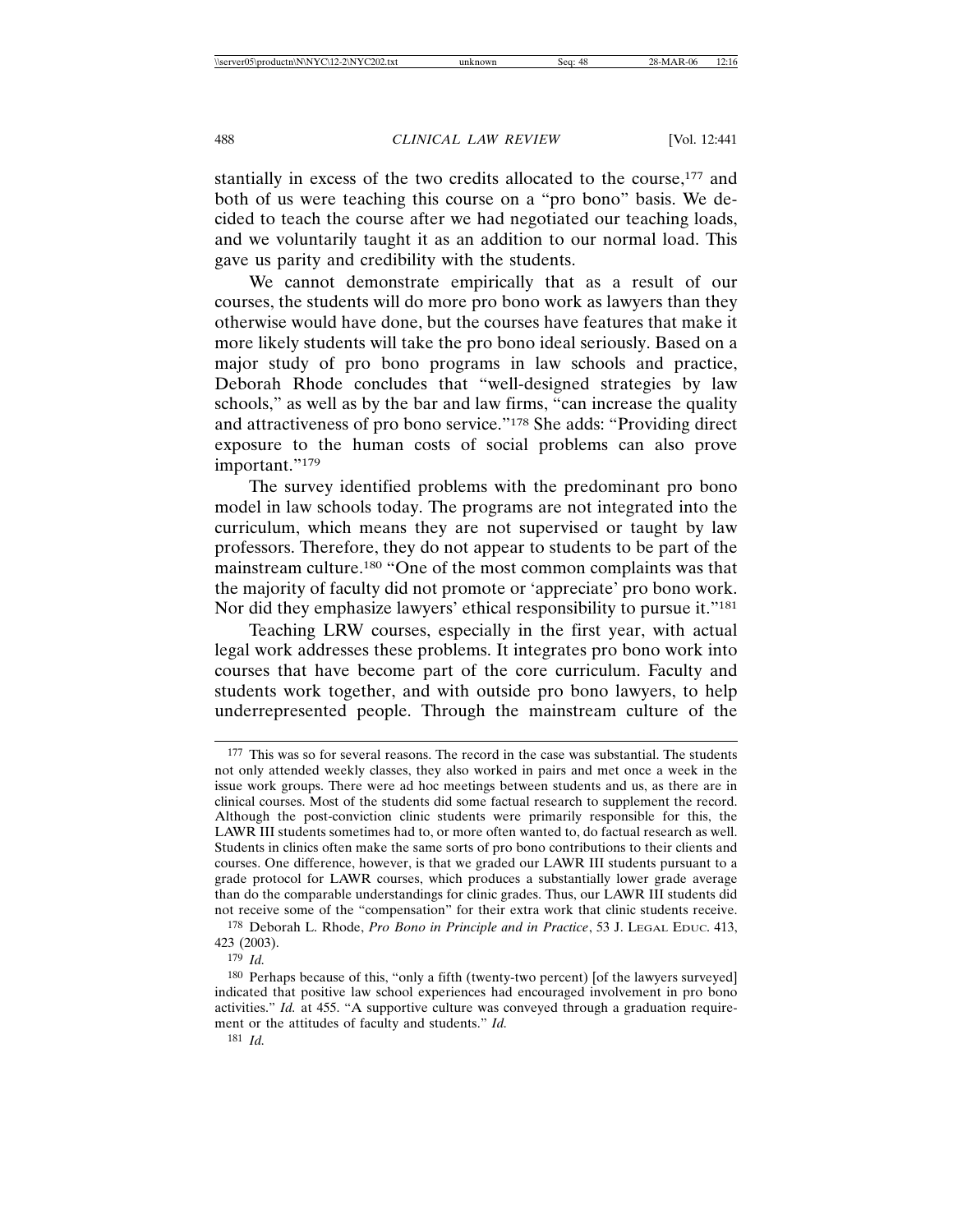school, students are given "direct exposure to the human costs of social problems"182 and responsibility for responding to them.

Rhode makes comparable recommendations, including "curricular integration of materials concerning access to justice and pro bono service in professional responsibility courses, orientation programs, and core courses," and "pro bono contributions by faculty at levels comparable to those expected of students."183

# *c. Providing a Basis for Critical Analysis of Law and Justice Systems*

One way to evaluate law and justice systems is to see how they operate in fact on real people and legal problems. This "critiquing" function is an important part of clinical courses. We believe it belongs in LRW courses as well.

In LAWR III, Anthony's case was a window to the criminal justice system, through which we could view problems of the past and present, and use that knowledge to think about and initiate steps to improve today's system.184

In LAWR II, the police brutality cases provided insights into the first stages of the criminal justice system (the police force occurred prior to or during arrests), the relationships between police and suspected offenders, and larger law-related issues of race, class, and culture.

We do not suggest that LRW teachers should overload a twocredit course with analysis of all of the related issues that actual legal

<sup>182</sup> *Id.* at 423.

<sup>183</sup> *Id.* at 461. Rebecca Cochran agrees in substantial part. She points out that "most pro bono requirements implicitly teach students that pro bono work is to be performed not as part of the law school curriculum taught by law school faculty, but primarily outside the law school with supervising practitioners." Cochran, *supra* note 66, at 431. She "proposes **R** using legal research and writing programs as a well-supervised and cost-effective means of engaging students in pro bono legal work during law school." *Id.* She offers several arguments in support of this proposal:

First, it reaches students in their first year, when student interest in pro bono service is greatest and when students are determining why they are in law school and what it means to be a lawyer. Second, it potentially involves larger numbers of students than existing models. Third, it provides close faculty supervision of pro bono work by utilizing LRW faculty members within the law school who already develop research and writing skills through client simulations. Finally, the proposal supports local pro bono providers in need of help.

*Id.*

<sup>184</sup> The case posed questions about the adversarial process and the roles of lawyers and courts in it; the reasonable doubt standard, and the state's burden of proving guilt beyond a reasonable doubt; the justifications for the state and federal post-conviction processes; the balance between finality and individual fairness in criminal cases; the availability of parole and executive clemency in criminal cases; and more broadly, the impact of race, class, and poverty on the administration of criminal justice, among many other issues.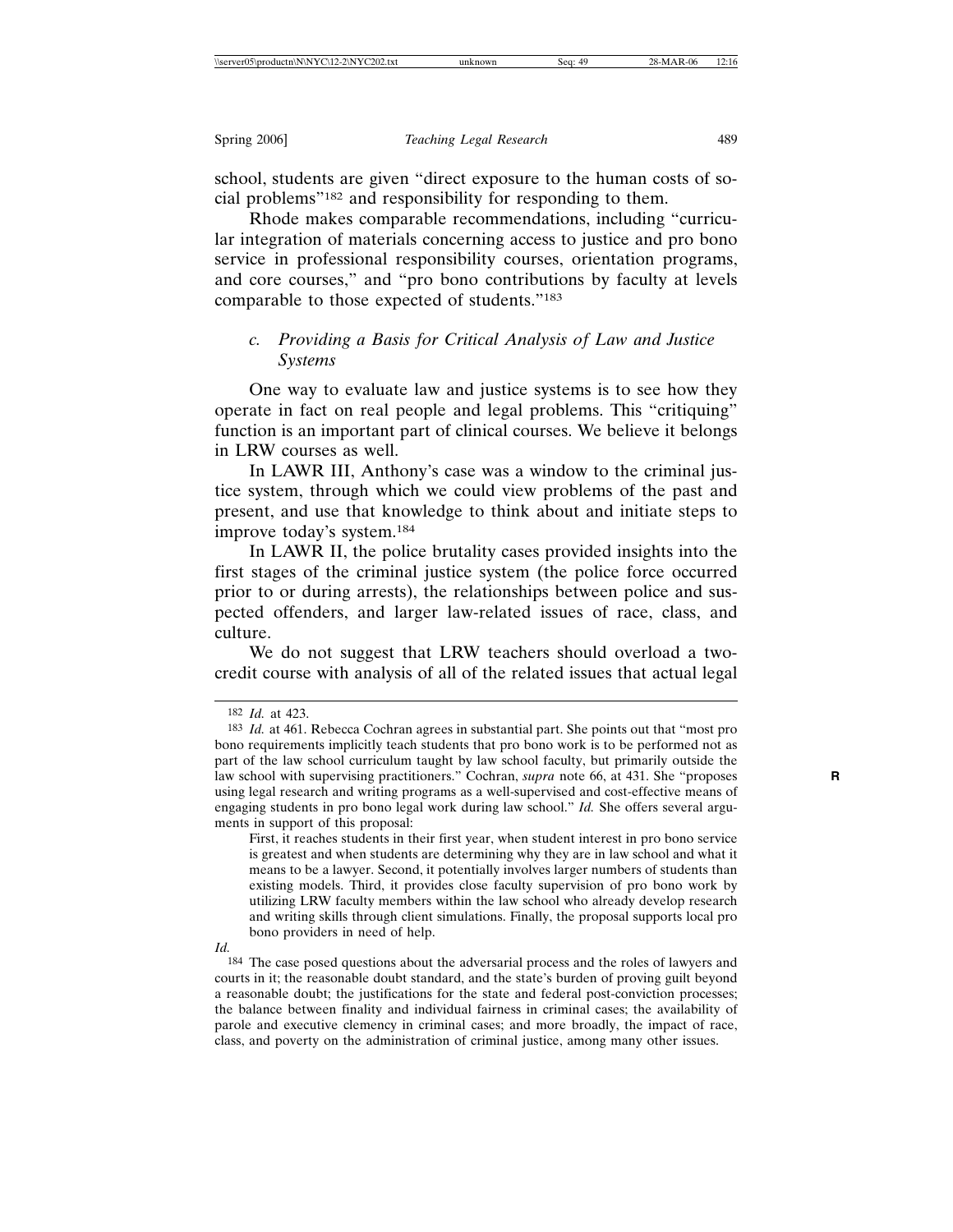work generates. Rather, the teacher should select a limited number of social justice issues; ideally, organized around a single theme. They should be those that present the best teaching moments, which some have characterized as "disorienting moments."185 David Luban describes the use of experience to challenge legal dogma as "a kind of Copernican disorientation," comparing experience-based legal epiphanies to the discovery that our world is neither flat nor the center of the universe.186 In classes like these, the realization that the dogma is false—the disorienting moment—is not the end, but rather the first step the student takes in constructing his or her own understanding of the matter. Our goals were to mediate this process and to help students identify an array of options to choose from.

# *3. Changing the Culture of the First Year of Legal Education*

Many students come to law school with the goal of helping people. Others whose goals are not as well-formed seek careers that will have meaning beyond material success. Helping students like these understand that they can use their developing professional skills to serve others validates their best instincts and is a first step in shaping their professional self-concepts. The sooner this comes in a law student's education, the better. The more it is delayed, the more alienated and disengaged some law students will become.187

187 *See, e.g*., Paul D. Carrington & James J. Conley, *The Alienation of Law Students*, 75 MICH. L. REV. 887, 887 (1977) (reporting on survey results which indicated that approximately one in seven law students become "alienated"—that is, "drop[ ] out emotionally and intellectually"); Jill Chaifetz*, The Value of Public Service: A Model for Instilling a Pro Bono Ethic in Law School*, 45 STAN. L. REV. 1695, 1700 (1993) ("While student attitudes change most significantly during the first year of law school, studies document a steady disengagement from law school during students' entire three-year tenure. The further into their first year students progress, the less positive their opinions about lawyer ethicality and behavior remain.") (footnotes omitted); Lawrence S. Krieger, *Institutional Denial about the Dark Side of Law School, and Fresh Empirical Guidance for Constructively Breaking the Silence*, 52 J. LEGAL EDUC. 112, 117 (2002) (hypothesizing that there are four paradigms of legal education which contribute to the gradual decrease of emotional and

<sup>185</sup> Fran Quigley, *Seizing the Disorienting Moment: Adult Learning Theory and The Teaching of Social Justice in Law School Clinics*, 2 CLIN. L. REV. 37, 52 (1995). *See id*. at 38 (arguing that "lessons of social justice should be a core element of the law school curriculum in general and the content of clinical courses in particular," and that teachers should consciously seek to use a student reaction to injustice—the "disorienting moment"—as a basis for this teaching). *See also* Jane Harris Aiken, *Striving to Teach "Justice, Fairness, and Morality"*, 4 CLIN. L. REV. 1 (1997) (criticizing failure of law schools to adequately teach about justice and proposing a model for doing so); Pamela Edwards & Sheilah Vance, *Teaching Social Justice Through Legal Writing*, 7 LEGAL WRITING 63, 64-70 (2001) (describing many of the benefits of bringing social justice topics into a LRW course).

<sup>186</sup> Luban & Millemann, *supra* note 172, at 80-81. He was speaking of the discovery that **R** the Supreme Court may revise facts to suit its needs in deciding cases. This new knowledge upset the students' faith in the "authoritativeness of the Supreme Court," which had been the "terra firma in their moral worlds." *Id.*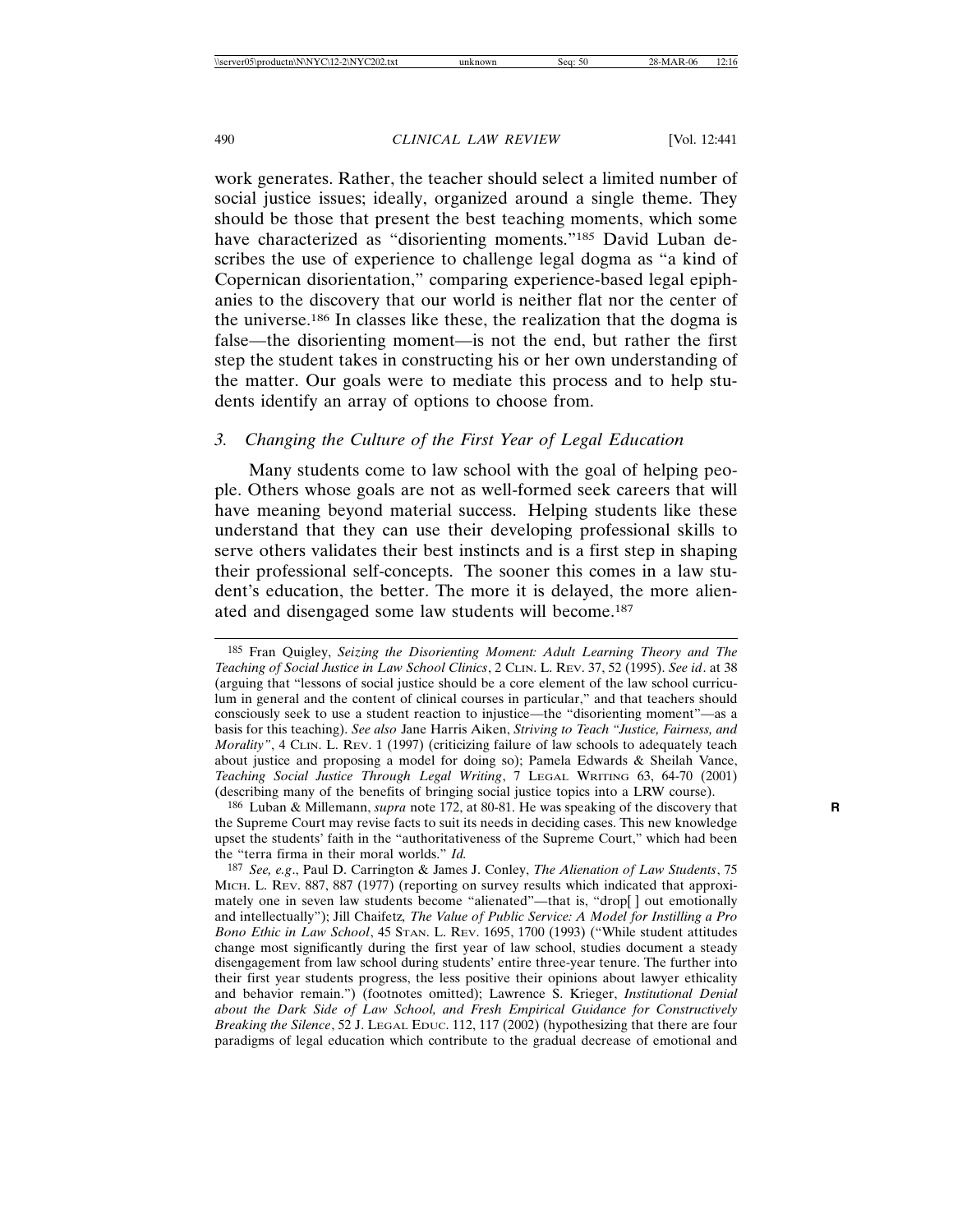Capturing what a number of students said in different ways, one LAWR II student said the course helped in "remembering why we all came to law school. It's really hard to remember that; it seems very jaded after one semester of just sitting in a classroom. . . . I know it was a help to me to remember why I was here."<sup>188</sup>

The feelings of self-worth that helping others can produce also can be a lifeline to students whose self-confidence is undermined by the standard first-year curriculum. A LAWR II student described this, stating: "[W]hen we first looked at the [case and the extensive legal work that had been done], I just thought to myself, do they really have enough faith in us [to] think we're going to find something that [the lawyer] hasn't [found] in all of these papers." The student noted that he sometimes felt, or was made to feel, "stupid" in other courses. "But here it was more like you [the professors] had faith in us. [You conveyed that] you can do this; you can solve this problem." This investment of confidence, and the student's work during the semester, made the student come to believe he could solve the problem.189

Introducing actual legal work into LRW courses can change a second part of the law school culture: the nature of the relationship between teachers and students. When students and faculty work together on actual matters the relationship often changes from hierarchical to collegial. Such relationships can improve the quality of a student's education and reduce the stress of the first-year experience.190

Although our LAWR III course was a second year course, the model—27 students doing research and writing assignments generated from an actual case—should work just as well in a first year LRW course.

# *B. Challenges of Teaching LRW Courses with Actual Legal Work*

# *1. Overloading Teachers and Students and Stretching Past Available Resources*

Overload is one of the risks of adding actual legal work and related teaching goals to LRW courses.<sup>191</sup> This causes educational problems for the students and resource demands for the school. We

psychological well-being in most first-year students; discussing study which seems to confirm this hypothesis).

<sup>188</sup> LAWR II student comments made as part of course evaluation.

<sup>189</sup> LAWR II student comments made as part of course evaluation.

<sup>190</sup> *See generally* Ann L. Iijima, *The Collaborative Legal Studies Program: A Work in Progress*, 12 KAN. J.L. & PUB. POL'Y 143 (2002) (suggesting that collaborative work by students, with each other and faculty members, can reduce the stress of legal education as well as improve the quality of education).

<sup>191</sup> *See, e.g*., Silecchia, *supra* note 31, at 250-51 (warning about overloading LRW **R** courses with skills and other matters that can and should be taught in separate courses).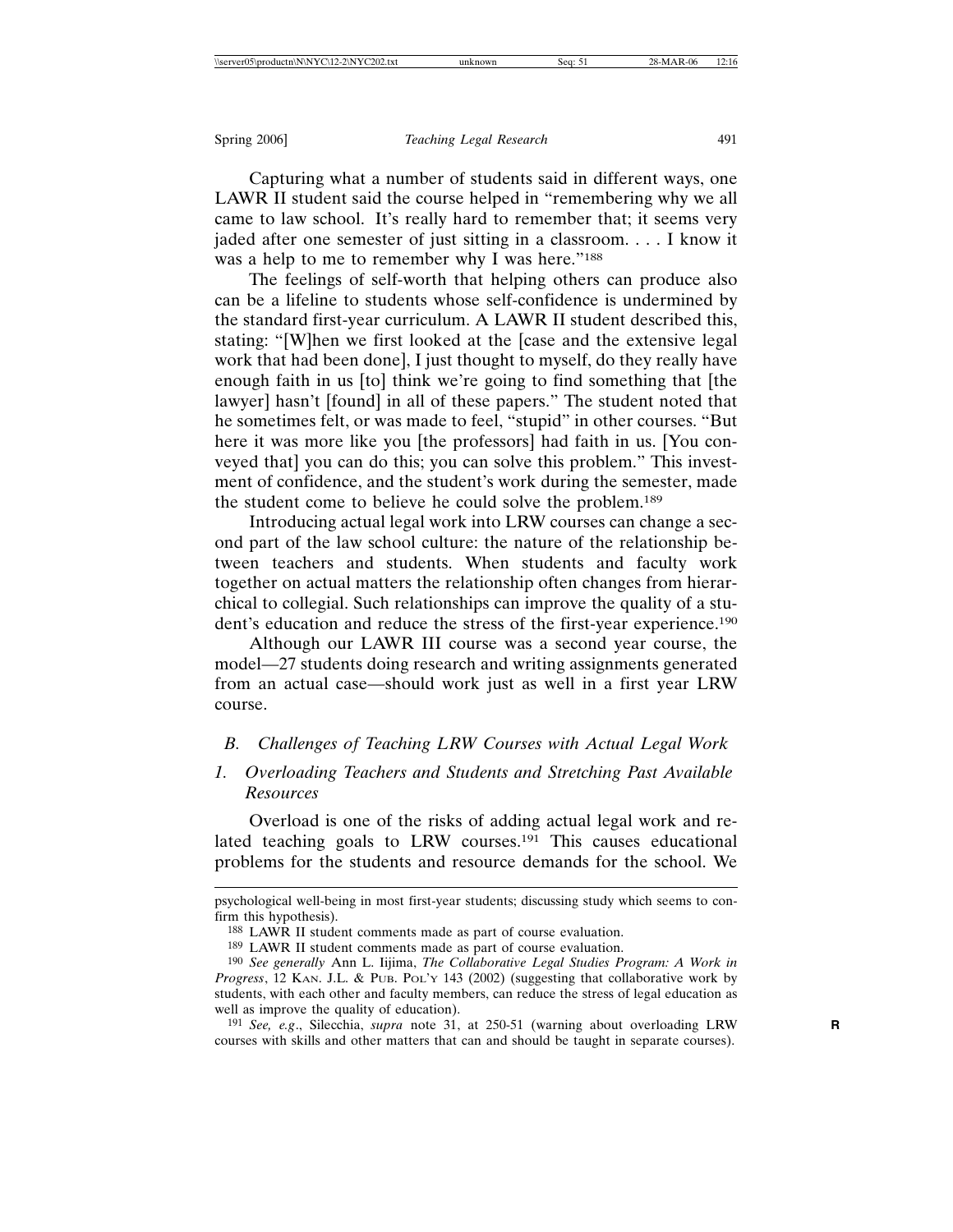deal with these issues together.

The resources that will be necessary to teach a LRW course with actual legal work, and the ability to add features to that course, depend upon the course model.

Our LAWR II/LTP course, which included clinical and LRW components and which we co-taught, demanded substantial student time and teaching resources.192 However, it was for five credits (a sixth with the legal research component).<sup>193</sup> Despite the ambition of our teaching goals, we do not believe the course was overloaded. Most of the students thought it was hard, challenging, and full. To the extent it was overloaded, and some students thought it was, we could have unloaded it a bit by reducing the scope of the major writing assignment or eliminating it entirely. If we had chosen the latter option, we could have focused more on the practice writing that the students did, e.g., pleadings, motions, and pretrial memoranda.

Our supervisory responsibilities were substantially less than they would have been in a clinic because the outside lawyers retained responsibility for the legal work, and the students did not make appearances in court or otherwise represent the clients.194

It might be possible for a single LRW professor to teach a course like this.195 We believe, however, that co-teaching such a course with a clinical teacher is preferable. To do this, a school might offer a clinical teacher a "rotation," i.e., a semester "off" from clinical teaching, to develop and co-teach the course. This would enrich the LRW curriculum and should improve the quality of LRW instruction in the clinical courses when the clinical teacher returns to clinical teaching.

As the course model moves down the continuum from hybrid clinic to predominantly LRW, with fewer credits and larger numbers of students, the potential for overload is greater. Many of our LAWR III students complained that the course, which was for two credits, was overloaded.<sup>196</sup> The source of the overload, at least measured by

<sup>192</sup> This course falls within our C category in the introduction, *supra*. In this course, we worked with the outside lawyers to select the legal work, and we created the course structure (co-counseling relationships, workgroups, and classes); taught LRW skills; prepared the students for the other legal work they would do (including the client and witness interviews); supervised the students' work; conducted the classes and moderated the workgroup meetings; developed course materials; taught with some of the body of experiences including the clients legal work, structures of the cooperating public and private law firms and systemic and professional responsibility issues; introduced students to the applicable procedural and substantive law; and reviewed, critiqued, and graded the student work.

<sup>193</sup> See *supra* Part II(B) for course description.

<sup>194</sup> *See supra* Part II(B).

<sup>195</sup> In fact, Schwinn has taught several LAWR/LTP courses by himself using the model that we used in our LAWR II/LTP course.

<sup>196</sup> *See supra* Part II(A) for course description. This course falls within our B category in the introduction, *supra*.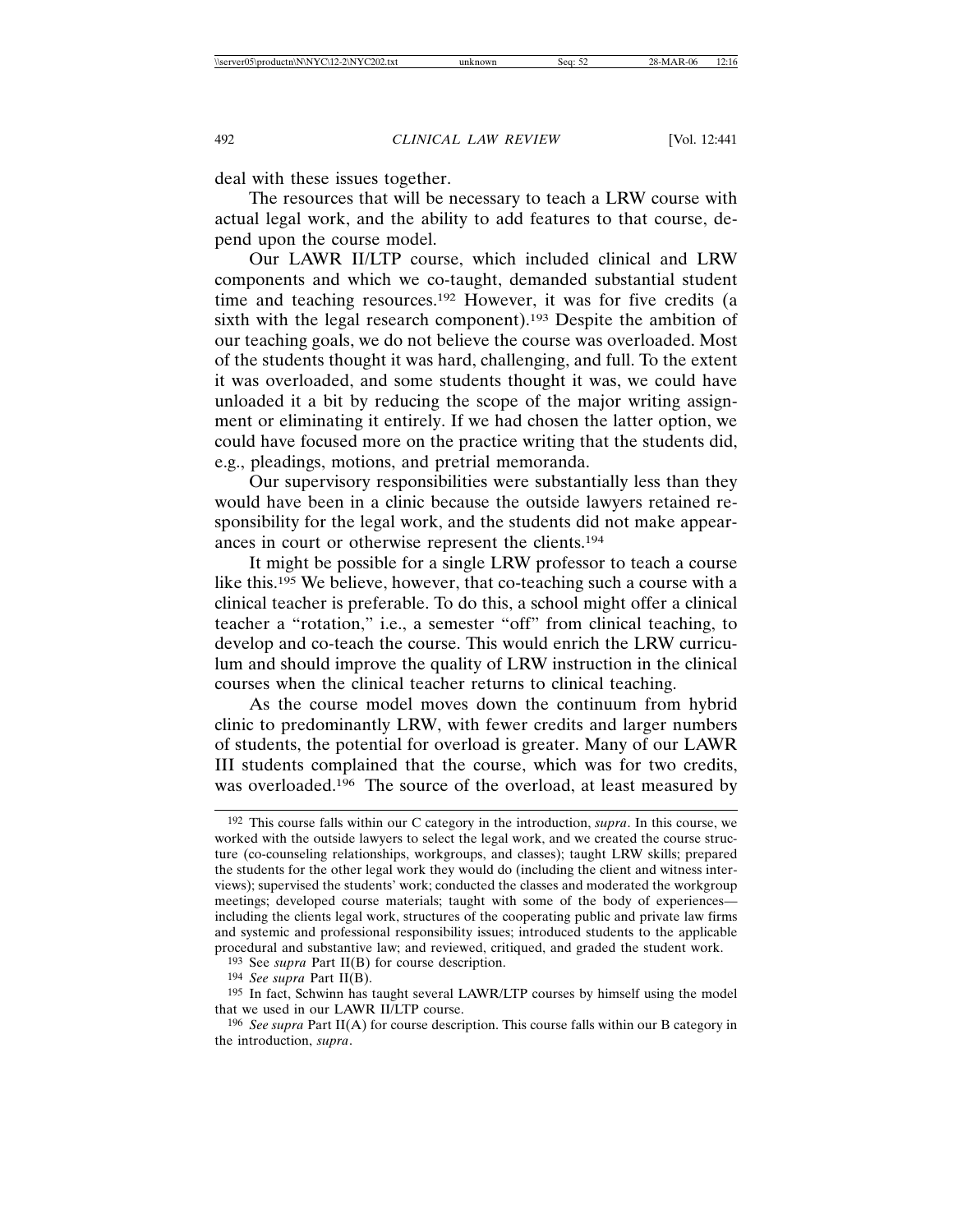the features of a traditional LRW course, was not primarily the LRW assignments based on the actual legal work. (There was some additional work required to supplement, organize, and use the facts of the Anthony case).197 Rather, it was the weekly workgroup meetings, ad hoc student meetings, and the number of classes spent on topics other than research and writing, for example, on access-to-justice issues. However, these features were among the most important and successful in the course.

In teaching this course again, we would have four options: 1) add a third credit to the course if we could; 2) trim coverage; 3) justify the overload as a form of mandatory pro bono and teach with that issue (thereby, we say only partially tongue-in-cheek, overloading the course a little more);198 or 4) not worry about it (accept the overload in light of the educational value of the course). We favor the first option.

Again, we think a LRW and clinical teacher should co-teach such a course. However, that was less necessary in LAWR III than in LAWR II/LTP. Substantial collaboration is needed, but the clinical teacher could "refer" a legal matter to a LRW course, consult with the LRW teacher, be available to field questions, and teach several classes, without co-teaching the entire course.

At the resource-light end of the continuum is a LRW course in which the teacher bases a problem on an actual legal problem referred by a clinical teacher or outside lawyer.199 At the end of the semester, the teacher would provide the referring lawyer with the students' work product. Without committing substantially more resources to such a course than to a traditional LRW course, it could satisfy the

<sup>&</sup>lt;sup>197</sup> *See supra* Parts II(A)(2)(b), III(A)(1)(b). It might have been possible to narrow the scope of some of the assigned issues, but that would have further fragmented the case and the students' responsibility for it. Indeed, one student criticized the extent to which we already had "fragment[ed]" the Anthony case in order to generate seven sets of issues, one for each of the seven workgroups.

<sup>198</sup> Although we think there are strong arguments for a mandatory pro bono requirement, see, for example, David Luban, *A Workable Plan for Mandatory Pro Bono*, 5 REP. INST. PHIL. & PUB. POL'Y 10 (1985); Millemann, *supra* note 126, this argument would be **R** exceedingly difficult to make if only the students in our LAWR III course were assigned this obligation, particularly in light of our school's existing experiential course requirement, which our LAWR III course did not satisfy. *See supra* note 19. **R**

<sup>199</sup> This course falls within our A category in the introduction, *supra*. There are important differences between this problem and the types of canned problems that we criticize in this article. This one presents the ultimate client—a real person or member of a real class of people—to the students; it is based on real facts, hopefully presented in original forms, e.g., transcripts, official reports, actual pleadings, and lower court decisions; it provides a factual and personal, and therefore credible and interesting, basis to analyze professional responsibility and access-to-justice issues; and it generates student work that others will be used to represent the ultimate client.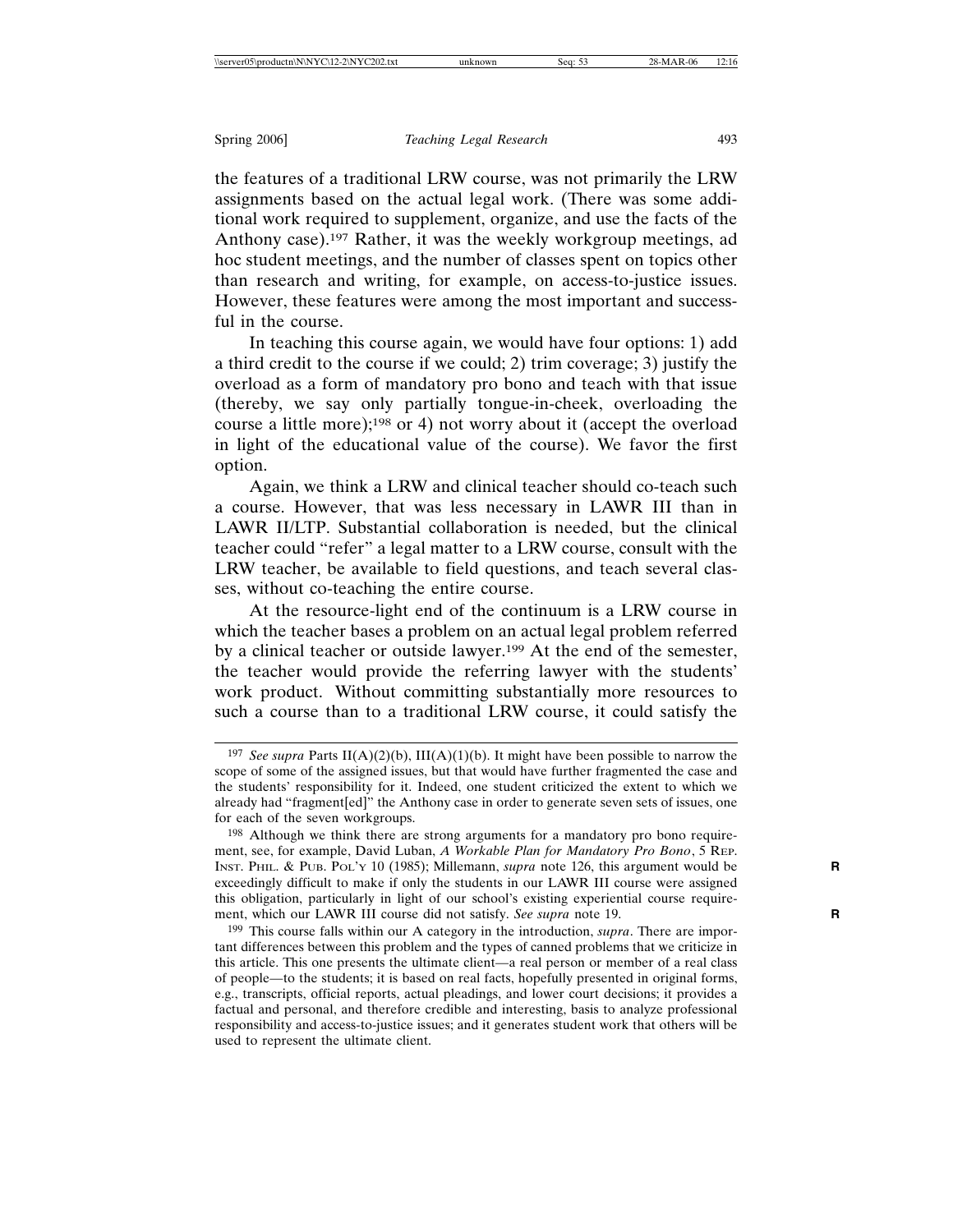five criteria we identify in the introduction (be feasible, meet legal need, achieve secondary educational goals, present visible clients, and involve collaboration with clinical teachers and outside lawyers). Under this model, the LRW teacher would develop competence in the subject matter of the research (unless he or she already possessed it), devise assignments based on the legal work, and bring into the course and teach with the beneficiaries of the work (or a representative of the class of beneficiaries).

There is another model that makes sense for advanced LRW courses: teach them through clinics by incorporating the LRW component into a clinical course.200 Our school is now doing this with a yearlong clinical course that combines our LAWR III course (appellate advocacy) and an appellate advocacy and post-conviction clinic. It is an elective for second-year students that satisfies the LAWR III requirement.201

In sum, there are a number of models that a school can use to combine LRW and clinical education in resource-sensitive ways.

## *2. Professional Responsibility and Liability Issues*

In using actual legal work to teach LRW courses, the teacher must be clear about the relationships that this will create. Among the issues are these: Will the work create an attorney-client relationship with the beneficiary of the work? If not, what legal and ethical obligations will the teacher and students have to the beneficiary of the work and to the person who refers the work? Will the teacher and students be able to protect the confidences of the clients or prospective clients of a referring attorney? What liability, if any, will the teacher and student have for the work they provide to another person, including a referring lawyer?

We think there are good answers to these questions.

The models we propose do not create attorney-client relationships between the LRW teacher and the beneficiaries of the work. For example, in our LAWR III course, our Clinical Law Office represented Anthony.202 In our LAWR II course, outside lawyers represented the clients.<sup>203</sup> Although our students interviewed the clients in the police brutality cases, they did not give them advice or seek to represent them.

In all three sets of cases, we did not make representations about the legal work we were performing, and the lawyers understood that

<sup>200</sup> This course falls within our D category in the introduction, *supra*.

<sup>201</sup> *See supra* notes 9, 106. *See generally* Laflin, *supra* note 158. **R**

<sup>202</sup> *See supra* Part II(A).

<sup>203</sup> *See supra* Part II(B).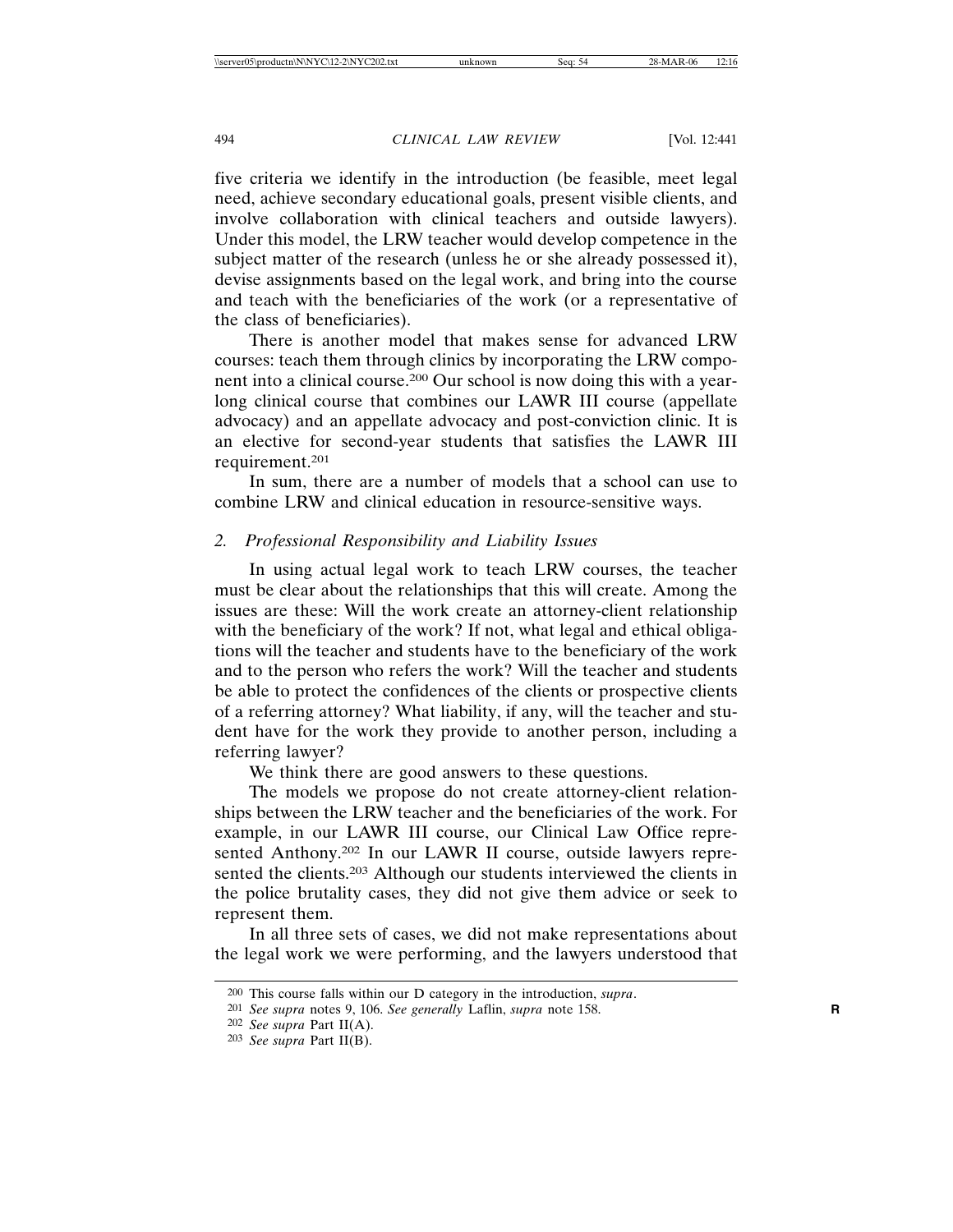they would have to make independent judgments about whether and how to use the students' work in representing their clients.<sup>204</sup>

If a school decides, out of an abundance of caution, to bring the LRW course activities within the scope of its clinic malpractice policy, it probably can do so, at least under a model in which a clinical teacher co-teaches the course or refers the legal work to the LRW course.205

Although the LRW teacher and students do not have an attorney-client relationship with the beneficiary of their work under our models, the confidentiality of communications is protected. The referring attorney has an attorney-client relationship with the client, and that privilege protects the confidentiality of communications with agents of the attorney who are helping the attorney to represent the client.206 The LRW teacher and students are such agents.207

Moreover, the work-product privilege is the attorney's, rather than the client's, and is virtually absolute when the information sought to be protected is not factual, but rather opinions and legal theories.208 Again, this privilege protects the confidentiality of information developed in anticipation of litigation by agents—the LRW teacher and students—of the referring attorney.209

There is a practical, last-resort way to protect the confidentiality of very sensitive client information in non-clinical courses taught with actual legal work. Do not disclose it. This is a big step to take in a course that depends in significant part on honesty and trust among students and faculty, especially if the information is relevant to an issue on which a student is working. But, when warranted, and with adequate notice to the students ("I may not be able to disclose every

206 *See, e.g*., Commonwealth v. U.S. Mineral Prods. Co., 809 A.2d 1000 (Pa. Commw. Ct. 2002); State *ex rel*. Med. Assurance W. Va., Inc. v. Recht, 583 S.E.2d 80 (W. Va. 2003); Zenith Radio Corp. v. Radio Corp. of Am., 121 F. Supp. 792 (D. Del. 1954).

207 *See, e.g*., Dabney v. Inv. Corp. of Am., 82 F.R.D. 464 (E.D. Pa. 1979) (holding that subordinates protected by attorney-client privilege include any law student acting as agent of duly qualified attorney).

208 E.I. du Pont de Nemours & Co. v. Forma-Pack, Inc., 718 A.2d 1129 (Md. 1998).

<sup>204</sup> We did not develop written agreements with appropriate disclaimers, but LRW teachers who have liability concerns might wish to do so.

<sup>205</sup> Our clinic's policy insures not only the clinic, but also any person who provides professional services on behalf of the clinic or under the *direction of a clinical teacher*. This includes volunteers. Therefore, in our LAWR III course, Schwinn and the students were covered because they were working at the direction of Millemann, a covered clinical teacher. Moreover, our clinical policy expressly covers LTP faculty and students, and thus covered us and the students in the LAWR II/LTP course. However, there may be a rider in a clinic's policy that precludes coverage for cases in which an attorney is paid a fee. This might remove coverage for cases referred from private law firms.

<sup>209</sup> United States v. Nobles, 422 U.S. 225 (1975) (extending the work-product protection to include the work product of agents for the attorney).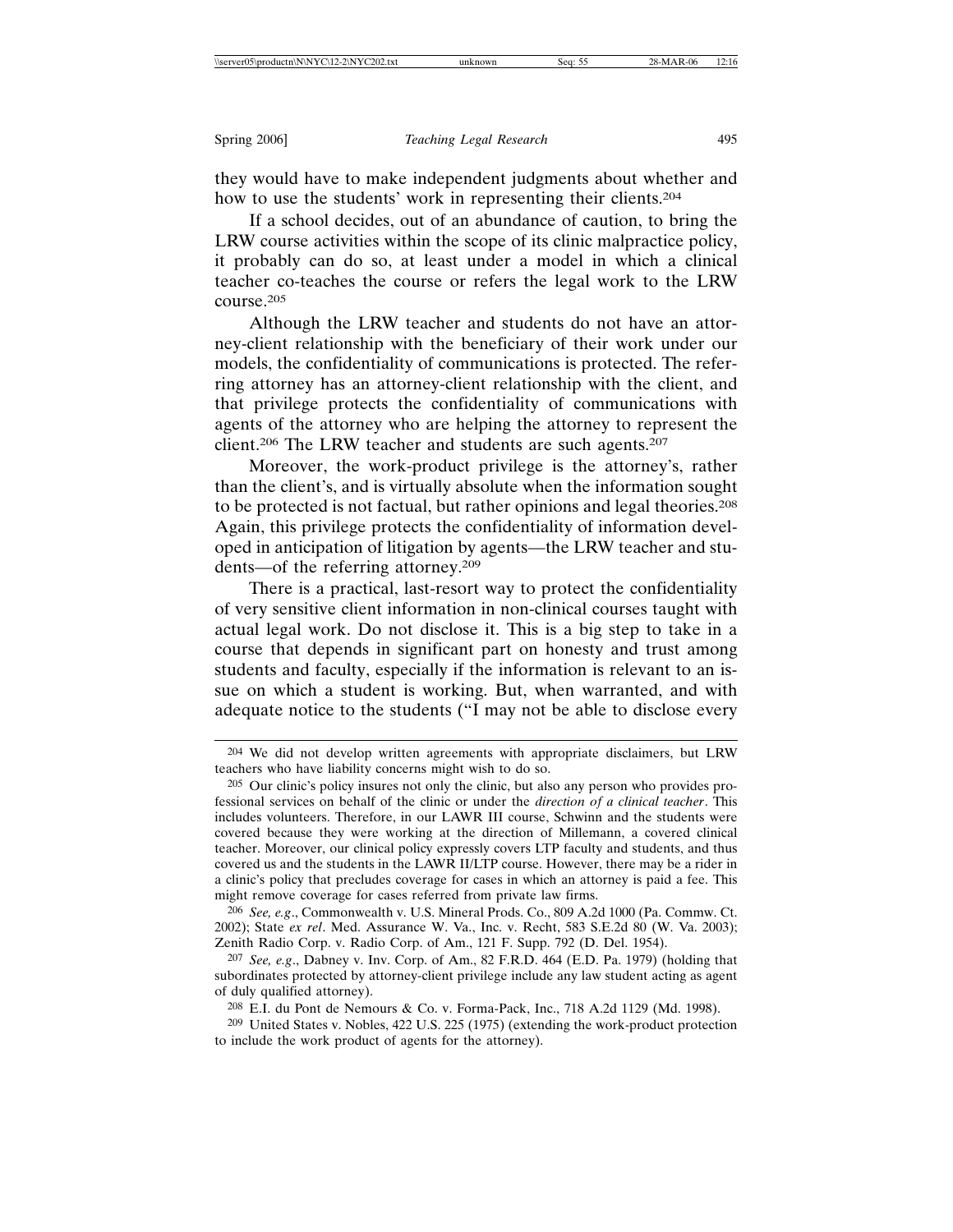fact in this case"), it is an option.

## *3. Some Loss of Control*

All of the good qualities of actual legal work—that it is clientcentered, dynamic, and sometimes indeterminate—make it more unpredictable than a canned problem. Most issues that have been screened for merit prove to be meritorious as predicted; some do not. The facts in a pre-established record do not change; those in a more open-ended record do. Most clients and witnesses appear for scheduled client interviews; some do not.

With most actual legal work, the teacher cedes some control over the process. With this come some unpredictable, or at least unpredicted, developments, and some unevenness in assignments. Some students will report this in their evaluations as "disorganization." And it is, compared to the orderly worlds they are used to: tried and true canned problems; syllabi that provide fifteen- to twenty-page assignments per hour; and familiar modes of case analysis (facts, issue, rule, principle, next case).

However, one of the purposes of teaching with actual legal work is to help students learn to *create structures* where there are none, to make mid-course corrections in response to new developments, and creatively to construct legal arguments when there are no legal templates; that is, to bring order to disorderly events.

Having said this, students and faculty will feel uneasy at times, as practicing lawyers do. There are good ways to prepare for this, however.

At the threshold, organize the actual legal work as much as possible. It can take as much or more time to convert actual legal work into good teaching material as it does to construct a good canned problem. Eliminate predictable problems.

Accept that there will be unexpected developments. Warn the students about this. Teach about the ways in which lawyers plan for different contingencies. Do this before the need arises. Develop contingency plans, e.g., "reserve" assignments and "replacement legal work."

Identify problems as soon as they develop (semesters go quickly) and make the best mid-course corrections you and the affected students can. Factor unexpected developments into the grading criteria to compensate for unevenness in assignments, and tell students you will do this.210

<sup>210</sup> Some LRW teachers who structure their courses in ways that are similar to ours without using actual legal work face many of these same problems. For example, Kenneth Chestek advocates teaching LRW courses "by tying all or most of the assignments into a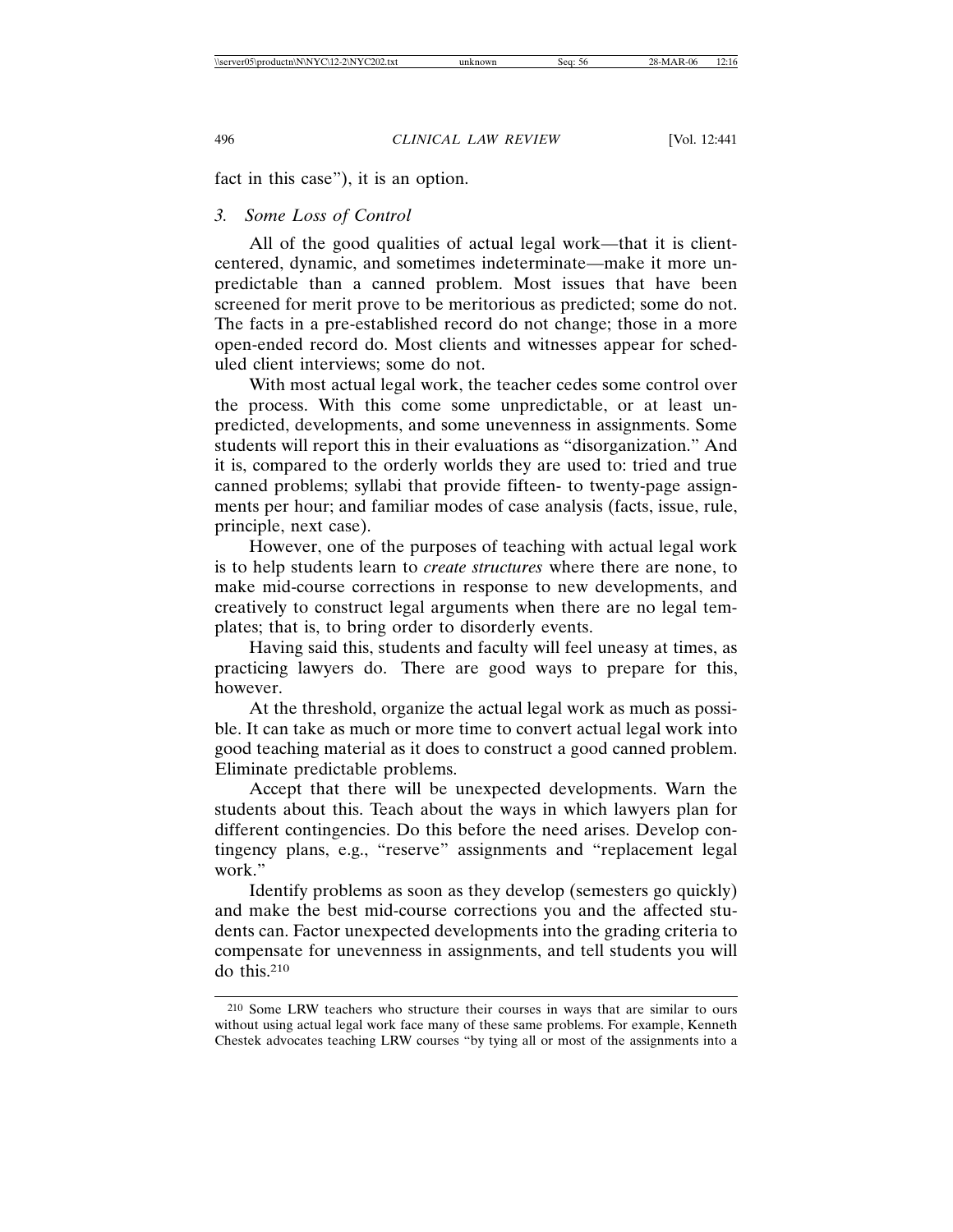And, keep your sense of humor.

## *4. Student Discontent with Assigned Roles*

Some of the students in the LAWR III course were unhappy in being assigned to represent the State, if only hypothetically. They pointed out that one goal of the course was to provide effective representation to Mr. Anthony, and they did not enjoy playing the "heavy." This criticism produced some important discussions that we should have had earlier, when we made the initial role assignments. We discussed the importance of identifying and making the opposing arguments as part of constructing and refining one's theory of the case, and the ways in which the students who had been "state lawyers" had been an essential part of helping Anthony. We should have anticipated this issue and assigned materials that would have presented the competing "neutral" and "partisan" conceptions of a lawyer's role.211

## *5. Be Careful What You Wish for*

One of the consequences of asking twenty-seven students in a course (our LAWR III course) to work on a single matter is that it produces twenty-seven papers to use on behalf of the client. As a clinical teacher, it sometimes is difficult to integrate the written work of two or three students into a single pleading. It is impossible to do so with twenty-seven students. This means that the lawyer who represents the client, or the LRW teacher if that is the prior agreement, will have to work to convert the collective student work product into a coherent and unified document. The referring lawyer and LRW teacher should resolve this issue in the referral agreement. It should be possible to enlist the aid of a teaching assistant in doing this if the teacher plans for it from the beginning.

single problem, which the students then work on all year as if they were lawyers." Chestek, *supra* note 51, at 59. In his courses, he selects "a fact pattern taken from a real case" and **R** "reveal[s] the facts in stages, akin to the development of a real case." *Id.* at 65. "As the semester progresses, more facts are revealed, but only as the students ask. . . . This allows them to have a stake in the development of the record upon which their persuasive writing will later be based." *Id.* This requires the student "to sift through all this undifferentiated data to make decisions about which facts were legally relevant, which had persuasive value, and which could simply be discarded." *Id*. Chestek's benefit-cost analysis is similar to ours. Among the advantages: students can assume attorney roles, learn the importance of context, become responsible for the problem, learn to work together and "realistically" analyze ethical issues. *Id.* at 70-75. Among the disadvantages, there is less time for traditional LRW skills, the professor loses some control over the teaching material, it is hard work for teacher and students, the approach is "litigation centric," and students may have uneven experiences. *Id.* at 76-81.

<sup>211</sup> *See* William H. Simon, *The Ideology of Advocacy: Procedural Justice and Professional Ethics*, 1978 WIS. L. REV. 29, 36-38. *See also* Gerald J. Postema, *Moral Responsibility in Professional Ethics*, 55 N.Y.U. L. REV. 63, 73-74 (1980).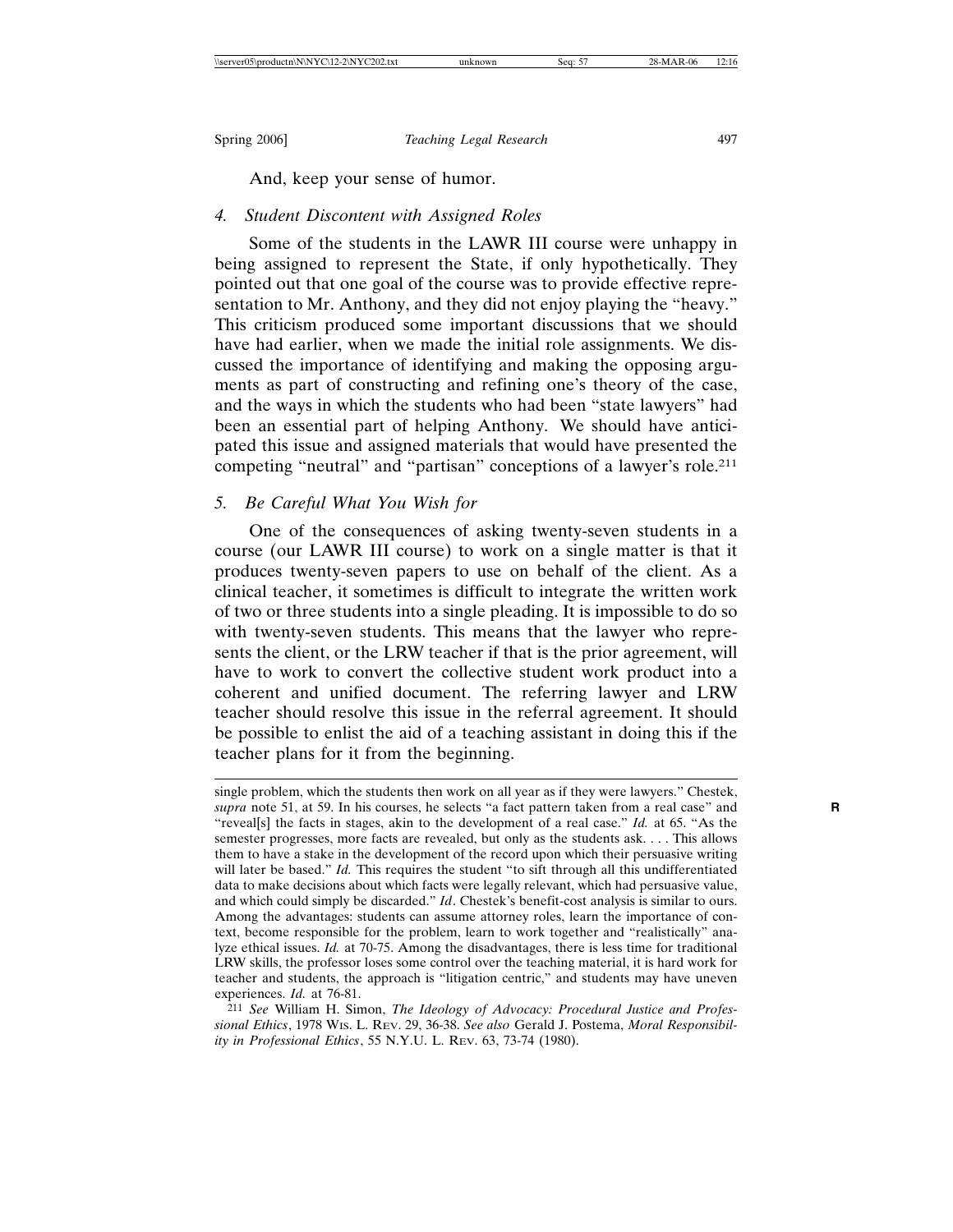## **CONCLUSION**

In this article, we encourage LRW teachers to use actual legal work to generate research and writing assignments. We make a number of arguments in support of our proposal.

Actual legal work motivates students to learn the basic skills of research, analysis and writing, and thus helps to accomplish the primary goals of LRW courses. It helps students to explore new dimensions of basic skills, including those related to the development and use of facts and the construction of legal arguments in response to indeterminate legal issues.

Through actual legal work, LRW teachers can achieve important secondary educational goals, including introducing students to a client-centered, problem-solving form of representation, professional responsibility issues (especially access-to-justice and pro bono issues), and critical analysis of law and justice systems.

Engaging first-year students in actual legal work can bring real clients into the classroom, demonstrate to students that they can help others (and that they like doing so), and thereby reinforce their idealism. We believe these are good refinements in the culture of traditional first-year legal education.

Our proposal, directly and indirectly, also would help individuals and community organizations obtain legal assistance they need to prevent and resolve legal problems. We believe this is socially beneficial and educationally valuable. There are several ways in which this may occur. A LRW professor and students can provide representation that otherwise would not be provided. Or, with the promise of help from a LRW class, another lawyer—in a clinic or from outside the school might agree to provide representation to a person who otherwise would not be represented. Or, a LRW teacher and students might enhance the quality of representation in a case for which another lawyer is primarily responsible.212

In the longer term, we believe that engaging students in law school in legal work on behalf of poor and underrepresented people and groups will encourage a number of them to provide legal services to similar clients in the future.

We have described two experimental courses that we developed

<sup>212</sup> The student work can be valuable in different ways. When a case has complex factual and legal issues, as did the Anthony case in the LAWR III course, *see supra* Part II(A), the work of students, combined with the classroom and workgroup analysis of it, can substantially strengthen the theory-of-the case analysis. *See supra* Part  $II(A)(5)$ . On the other hand, in more straightforward cases, the students can perform supplemental tasks that busy lawyers with lots of clients, e.g., legal services lawyers or assistant public defenders, may not have time for.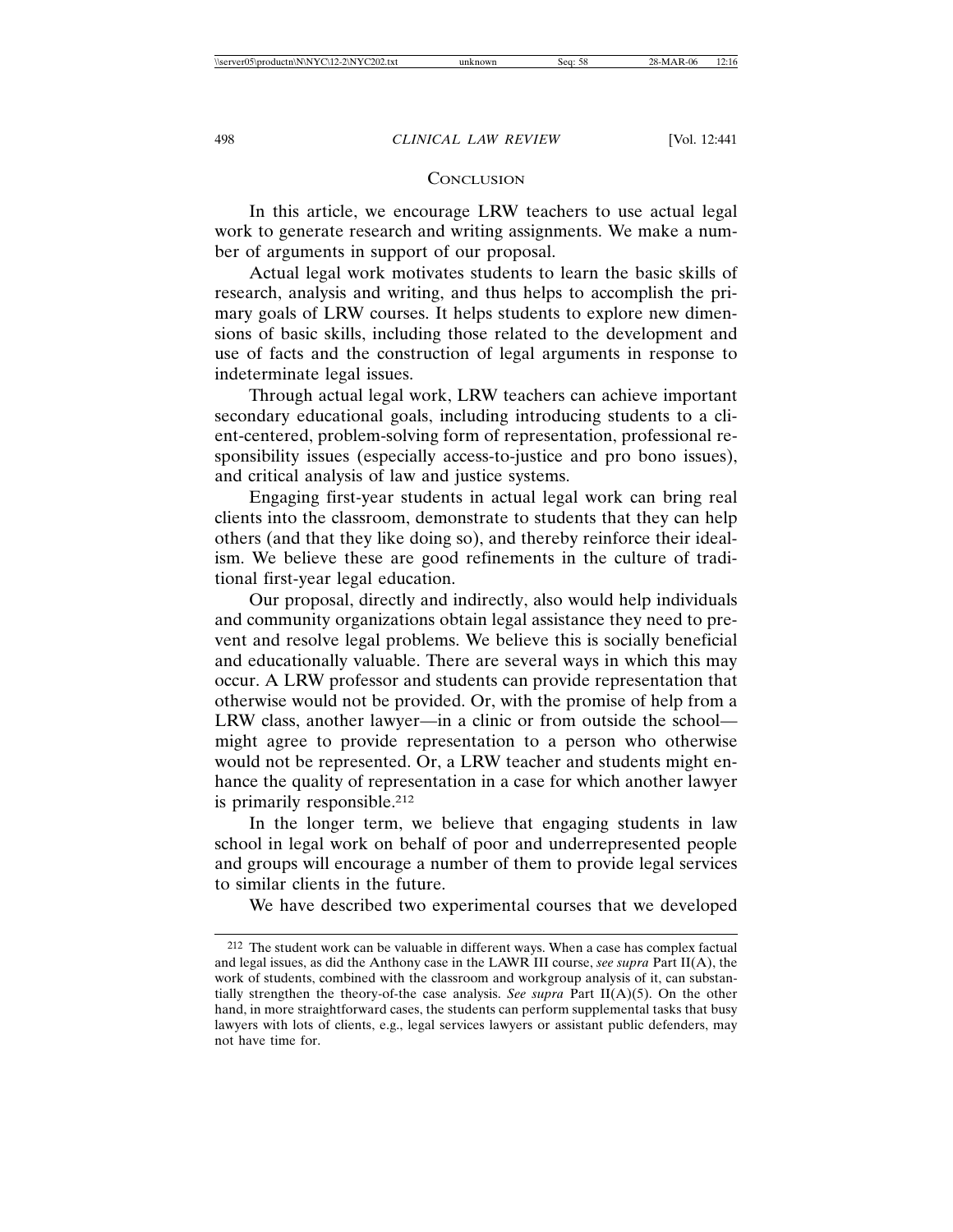together and co-taught. Understanding the limitations of first-person accounts, we have attempted to analyze the benefits of these courses and courses like them and the challenges they pose to teachers, students, and law schools. We believe the courses were successful.<sup>213</sup> There are many other possible ways to engage LRW students in actual legal work. What is essential, in our view, is that LRW and clinical teachers work together to create and test a variety of course models.

Although we point out the limits of one type of canned problem, our argument assumes, and we believe, that many forms of teaching problems are pedagogically valuable. Indeed, they comprise points on a single continuum that includes actual legal work and reaches into clinics. For example, well-constructed problems can introduce students to basic LRW skills, factual complexity, indeterminate legal issues, client-centered problem solving, and professional responsibility issues. So can actual legal work, but in a different way; one that is dynamic in a real, rather than artificial sense, and that gives students some responsibility for another person, produces work that is useful to that person, and thereby motivates—often, highly motivates—the student to learn. In the process, many students will begin to discover important things about themselves, e.g., that they enjoy helping others and are, or are becoming, competent to do so, and some people who need legal assistance will receive it.

In law schools, which value autonomy, it largely will be left to individual faculty members whether and how to create and teach courses like these. For us, it was very much worth the effort, and we encourage others to try it.

<sup>213</sup> Our student evaluations for the LAWR II and III courses were better than those we have received for prior LRW courses taught without actual legal work, and were as strong as the best evaluations we have received in non-LRW courses. In our experience, evaluations in LRW courses generally tend to be somewhat lower than in other courses. *See supra* note 132. We enjoyed teaching these two courses as much as we have any courses in our careers. *See supra* note 115. **R**